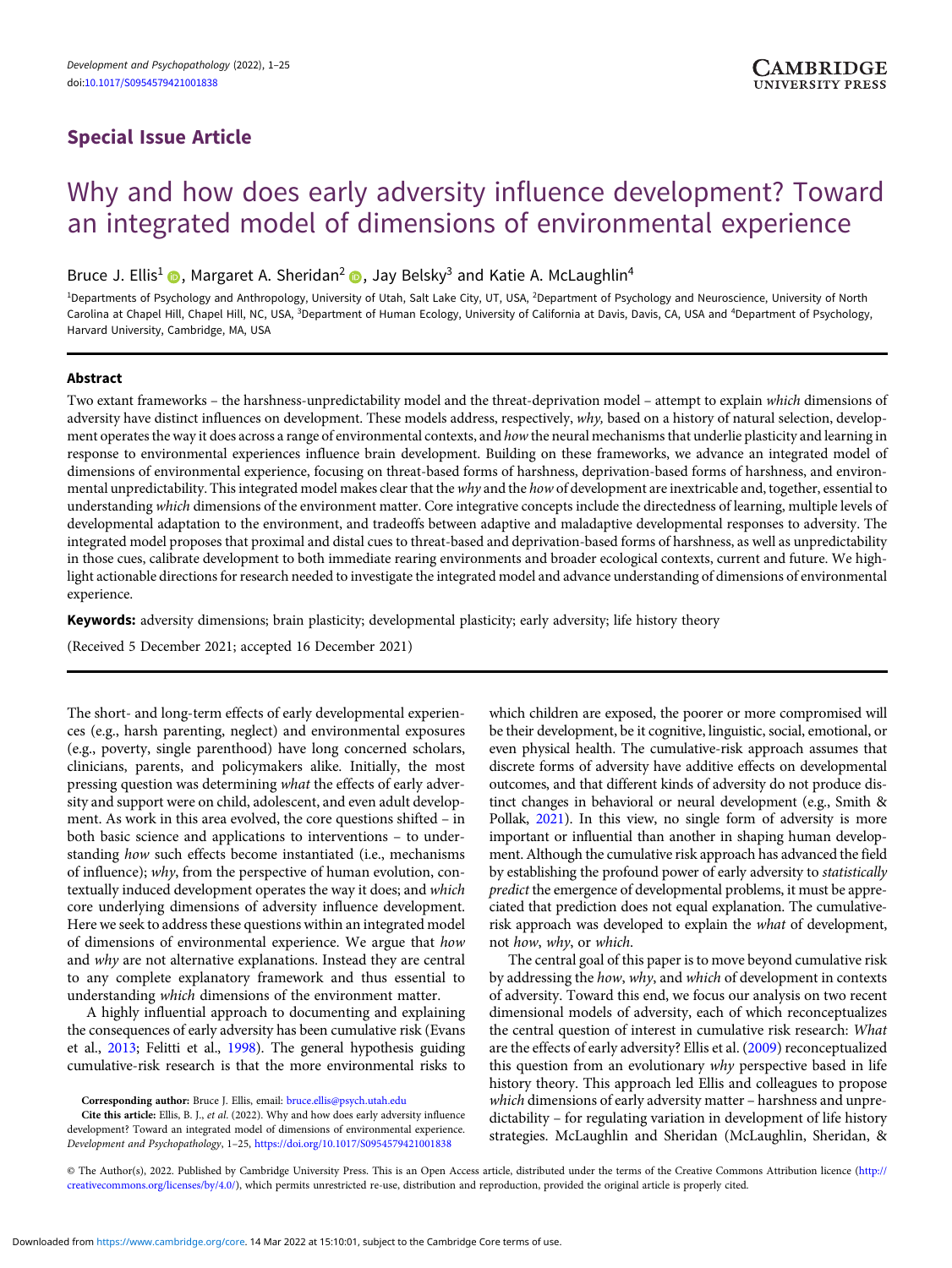Lambert, [2014](#page-22-0); Sheridan & McLaughlin, [2014\)](#page-23-0) reconceptualized this question through a mechanistic how lens, focusing on neurodevelopmental pathways linking adversity with developmental outcomes. This neurobiological approach led McLaughlin and Sheridan to highlight which dimensions of early adversity matter – threat and deprivation – in relation to neurodevelopmental mechanisms that link these dimensions with psychopathology and related emotional and cognitive outcomes. Although the harshness-unpredictability and the threat-deprivation models developed independently and focus on different dimensions of adversity, a major goal of this paper is to integrate these two frameworks.

We begin by reviewing the main theoretical assumptions on which the harshness-unpredictability and threat-deprivation models are based. This involves discussing why, based on a history of natural selection, development operates the way it does across a range of environmental contexts, and how the neural mechanisms that underlie plasticity and learning in response to environmental experiences influence brain and psychological/behavioral development in children. Then we present the basic tenets of the harshness-unpredictability and threat-deprivation models. With that foundation in place, we endeavor to integrate these frameworks.

To demonstrate the added value of jointly addressing the questions of why and how for advancing an understanding of which, we propose an integrated model of dimensions of environmental experience. That model is presented in five sections. The first (Core Integrative Concepts) discusses three guiding assumptions that underpin the integrated model: (a) the directedness of learning, (b) different levels of developmental adaptation to the environment, and (c) relations between adaptive and maladaptive processes in regulating developmental adaptations to adversity. The second and third sections (Integrative Discussion of Harshness and Threat; Integrative Discussion of Harshness and Deprivation) conceptualize threat and deprivation as separate sources of harshness. Harshness constitutes at least two distinct adaptive problems: morbidity–mortality from harm imposed by other agents (indicated by threat-based forms of harshness) and morbidity–mortality from insufficient environmental inputs (indicated by deprivation-based forms of harshness). Cues to each of these adaptive problems range from more proximal to the child (immediate experiences of threat and deprivation) to more distal to the child (ecological factors linked to threat and deprivation). Experiencing these cues does "double duty" in terms of calibrating development to both immediate rearing environments and broader ecological contexts, current and future. Although deprivation primarily constrains development, it may alter phenotypes in ways that enable individuals to make the best of bad circumstances. The fourth section (Integrative Discussion of Environmental Unpredictability) focuses on unpredictability in both proximal and distal cues to threat-based and deprivation-based forms of harshness. Discussion centers on potential mechanisms through which individuals detect and respond to environmental unpredictability. The final section (Summary of Integrated Model of Dimensions of Environmental Experience) attempts to pull these pieces together; it reviews how a mechanistic and neurobiological analysis of development informs understanding of dimensions of adversity in ways that refine and extend the harshness-unpredictability model, and how an evolutionary analysis of development informs understanding of adaptation to adversity in ways that refine and extend the threat-deprivation model.

Throughout these integrative sections, we outline actionable directions for research – aimed at understanding the pathways through which early-life adversity shapes development – that

are needed to advance the proposed integrated model of dimensions of environmental experience. Our overarching goal is to show how this integrated model can be leveraged to advance an understanding of why, how, and which dimensions of adversity influence cognitive, emotional, and neurobiological development, as well as physical health. Before proceeding further, however, it is important to acknowledge that most of the research reviewed herein is not genetically informed. This means, of course, that apparent effects of early adversity on developmental outcomes could reflect gene–environment correlations and not environmental causation. Further, individuals may systematically differ in their susceptibility to environmental influences (Belsky & Pluess, [2009](#page-19-0); Boyce & Ellis, [2005](#page-19-0); Pluess & Belsky, [2013\)](#page-23-0), and thus apparent effects of early adversity could apply to some children more than others. These limits to understanding should be kept in mind in the conceptual analysis to follow.

# Why? An evolutionary-developmental approach to early adversity

Over the course of human evolutionary history, our ancestors encountered recurring environmental contexts that influenced their survival and reproductive success. These different contexts constitute adaptive problems – distinct selection pressures posed by the environment – that individuals had to solve to survive and pass on their genes to future generations, the latter being the ultimate goal of all forms of life. A core assumption of an evolutionary approach is that solutions to adaptive problems differ markedly across domains and environmental conditions (e.g., Buss, [1995](#page-19-0)). In children, the adaptive problems posed by food scarcity, emotional neglect, parental violence, and parental relationship dissolution – which in all probability have characterized human developmental experiences since time immemorial – require different kinds of solutions. As Symons [\(1992\)](#page-24-0) pointed out, there is no such thing as a general solution (e.g., high stress reactivity) because there is no such thing as a general problem (e.g., early adversity). Evolved psychological, behavioral, and physiological processes should be sensitive to different experiences that, over our evolutionary history, recurrently indicated the presence of different adaptive problems. In total, an evolutionary-developmental perspective strongly implies that natural selection shaped our developmental systems to detect and respond to particular forms of adversity. This prioritization of particular sources of environmental information that were historically linked to fitness provides the evolutionary foundation for dimensional models of early adversity.

### Developmental adaptation to stress

A widespread assumption in developmental science is that children raised in supportive and well-resourced environments tend to develop normally and manifest so-called "optimal" trajectories and outcomes. Notions of "normal" and "optimal" in this context all-too-often imply that the natural course of human development, from youth to later in life, is to become secure, autonomous, selfregulating, prosocial, intimate in the context of pair bonds, hardworking, and sensitively responsive in parenting, as well as physically healthy, happy and long lived. By contrast, children exposed to early adversities are at risk for developmental dysfunction, dysregulation, and disorder – the opposite of "normal" and "optimal" – leading to problem behaviors that are destructive to themselves and others. In scholarly, policy, and journalistic writing, these assumptions are powerful and pervasive, even if usually implicit,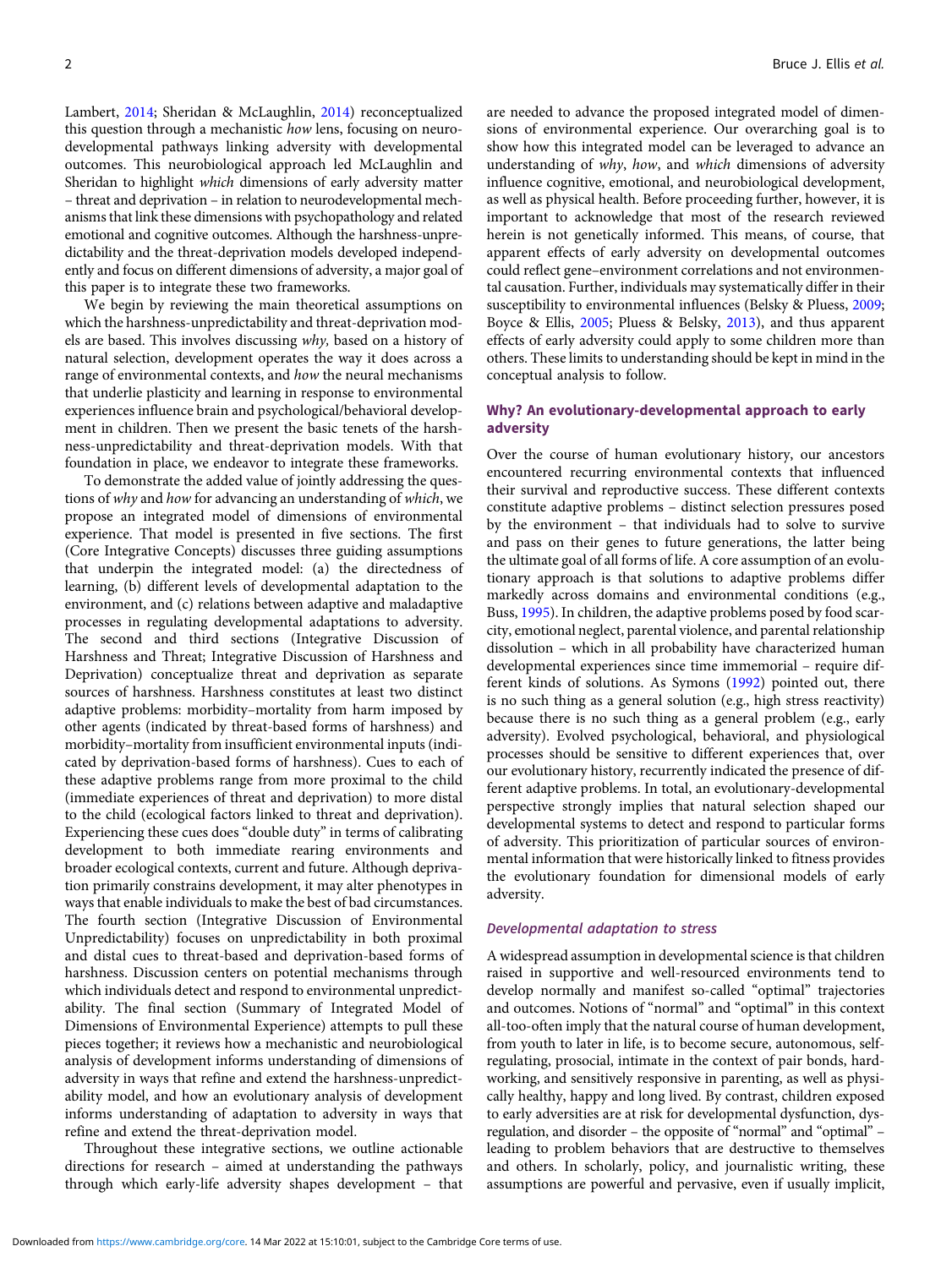and underlie prominent models of development that focus on dysregulation and pathology, such as cumulative risk.

An evolutionary-developmental analysis challenges the prevailing view of so-called dysfunctional, dysregulated, or maladaptive development, especially when it arises within contexts of early-life stress (Belsky, [2008](#page-19-0); Belsky et al., [1991](#page-19-0); Chisholm, [1999](#page-19-0); Ellis & Del Giudice, [2014](#page-20-0); Ellis et al., [2011](#page-20-0); Ellis et al., [2012;](#page-20-0) Hinde & Stevenson-Hinde, [1990](#page-21-0); Richters & Cicchetti, [1993](#page-23-0)). This analysis begins with the assumption that early-life stress has always been part of the human experience. Indeed, almost half of children in hunter–gatherer societies (the best model for human demographics before the agricultural revolution) die before reaching adulthood (e.g., Kaplan & Lancaster, [2003;](#page-21-0) Volk & Atkinson, [2013](#page-24-0)), making childhood – the time of the human life cycle when the force of selection is the strongest (Jones, [2009;](#page-21-0) Volk & Atkinson, [2008](#page-24-0)) – an intensive window for natural selection to operate on biobehavioral adaptations to stress. From an evolutionary–developmental perspective, therefore, early adversity should not so much impair biobehavioral systems as direct or regulate them toward patterns of functioning that, even if costly, are adaptive under stressful conditions (Belsky et al., [1991;](#page-19-0) Ellis & Del Giudice, [2014,](#page-20-0) [2019;](#page-20-0) Frankenhuis & Amir, [2021](#page-20-0)).

# Life history strategies

Life history theory (Roff, [2002](#page-23-0); Stearns, [1992\)](#page-24-0) addresses how organisms allocate their limited time and energy to the various activities that comprise the life cycle, namely physical and cognitive growth, maintenance of bodily tissues, mating, and parenting. Since all these activities ultimately contribute to an individual's (reproductive) fitness, devoting time and energy to one typically involves both benefits and costs, thereby engendering tradeoffs between competing domains. As applied to developmental science (e.g., Belsky et al., [1991;](#page-19-0) Del Giudice et al., [2015](#page-20-0); Ellis et al., [2009\)](#page-20-0), the central focus of life history theory is on delineating these resource-allocation tradeoffs; explaining how developmental experiences and environmental exposures shape these tradeoffs; and modeling the effects of these tradeoffs on variation in demographic life history traits (i.e., traits related directly to rates of reproduction such as age at sexual maturation and offspring number) and their phenotypic mediators (such as speed of biological aging and quality of parenting). Life history traits and their mediators form a constellation of coadapted characteristics that, together, are referred to as life history strategies (Del Giudice et al., [2015](#page-20-0); Ellis et al., [2009;](#page-20-0) Figueredo et al., [2006\)](#page-20-0). Over both evolutionary and developmental time, life history strategies coordinate morphology, physiology, and behavior in ways that historically enhanced expected fitness within the constraints of a given environment (Ellis et al., [2009\)](#page-20-0), even if links to fitness no longer hold in contemporary contexts.

At the broadest level of analysis, life history-related traits covary along a dimension of slow versus fast. Although there is ongoing debate about the robustness of the slow-fast continuum across and within species (for a review, see Del Giudice, [2020](#page-20-0)), and about the best ways to characterize human life history variation (e.g., demographic traits vs. phenotypic mediators; see Copping et al., [2014;](#page-19-0) Figueredo et al., [2015\)](#page-20-0), substantial empirical evidence supports a slow-fast continuum in humans. Specifically, some individuals adopt slower strategies characterized by later reproductive development (especially in girls) and delayed sexuality, preferences for stable pair bonds and high investment in parenting, an orientation toward future outcomes, low impulsivity, and allocation of resources toward enhancing long-term survival; others display faster

strategies characterized by the opposite patterns (e.g., Belsky et al., [1991;](#page-19-0) Del Giudice et al., [2015;](#page-20-0) Ellis et al., [2009;](#page-20-0) Figueredo et al., [2006\)](#page-20-0). Fast life history strategies are comparatively high risk, focusing on mating opportunities (including more risky and aggressive behavior), reproducing at younger ages, and producing a greater number of offspring with more variable developmental outcomes. Tradeoffs incurred by faster strategies include reduced health, vitality, longevity, and offspring quality. Importantly, there is no presumption that one strategy is inherently better – more adaptive – than the other; developmental context determines that.

Life history models provide a framework for explaining why, based on a history of natural selection, development operates the way it does across a range of environmental contexts. As discussed below (see The Harshness-Unpredictability Framework), life history strategies have been shaped by natural selection to be developmentally responsive to specific dimensions of adversity.

# How? The centrality of mechanism

Adverse environmental experiences can have particularly strong and enduring consequences when they occur early in life. This is due at least in part to the heightened neural plasticity that characterizes brain development during childhood and adolescence (Kolb & Gibb, [2014](#page-21-0)). This plasticity reflects the capacity of the brain to be shaped by environmental experiences – a property of early brain development that confers many advantages. Experience-driven plasticity facilitates early learning, allowing neural circuits to be sculpted in ways that are adapted to the environment in which the child develops. At the same time, however, developmental plasticity can also carry costs, especially in early environments characterized by adversity. Indeed, substantial evidence suggests that early-life adversity leads to changes in neural structure and function that confer long-term costs in terms of health, well-being, and longevity. For example, extensive evidence indicates that the changes in cognitive, affective, and neural development that occur following experiences of adversity serve as developmental mechanisms contributing to elevated risk for psychopathology, poor school achievement, and physical health problems (Jenness et al., [2021](#page-21-0); Koss & Gunnar, [2018;](#page-21-0) Luby et al., [2017](#page-22-0); McLaughlin, Sheridan, Winter et al., [2014](#page-22-0); Miller et al., [2011](#page-22-0); Noble et al., [2015;](#page-22-0) Rosen et al., [2018](#page-23-0); Shackman & Pollak, [2014\)](#page-23-0). It is critical, therefore, to delineate the mechanisms through which early experiences influence health and development – the how of development. Uncovering these mechanisms is central to identifying targets for early interventions aimed at preventing the wide-ranging negative consequences of early-life adversity (McLaughlin, DeCross, Jovanovic et al., [2019](#page-22-0)). Indeed, knowledge of these mechanisms has helped to generate novel interventions to reduce disparities in health and educational outcomes among children exposed to adversity (Romeo et al., [2021;](#page-23-0) Yousafzai et al., [2016](#page-24-0)).

# Experience-driven plasticity mechanisms

The developmental processes that contribute to experience-driven plasticity in early life include both experience-expectant and experience-dependent mechanisms (Black et al., [1997;](#page-19-0) Greenough et al., [1987;](#page-21-0) Kolb & Gibb, [2014](#page-21-0)). Importantly, although the current discussion of experience-driven plasticity focuses specifically on mechanisms involving learning and brain plasticity, numerous other mechanistic pathways are also important (e.g., epigenetic, immune, endocrine, and those involving the microbiome, among others).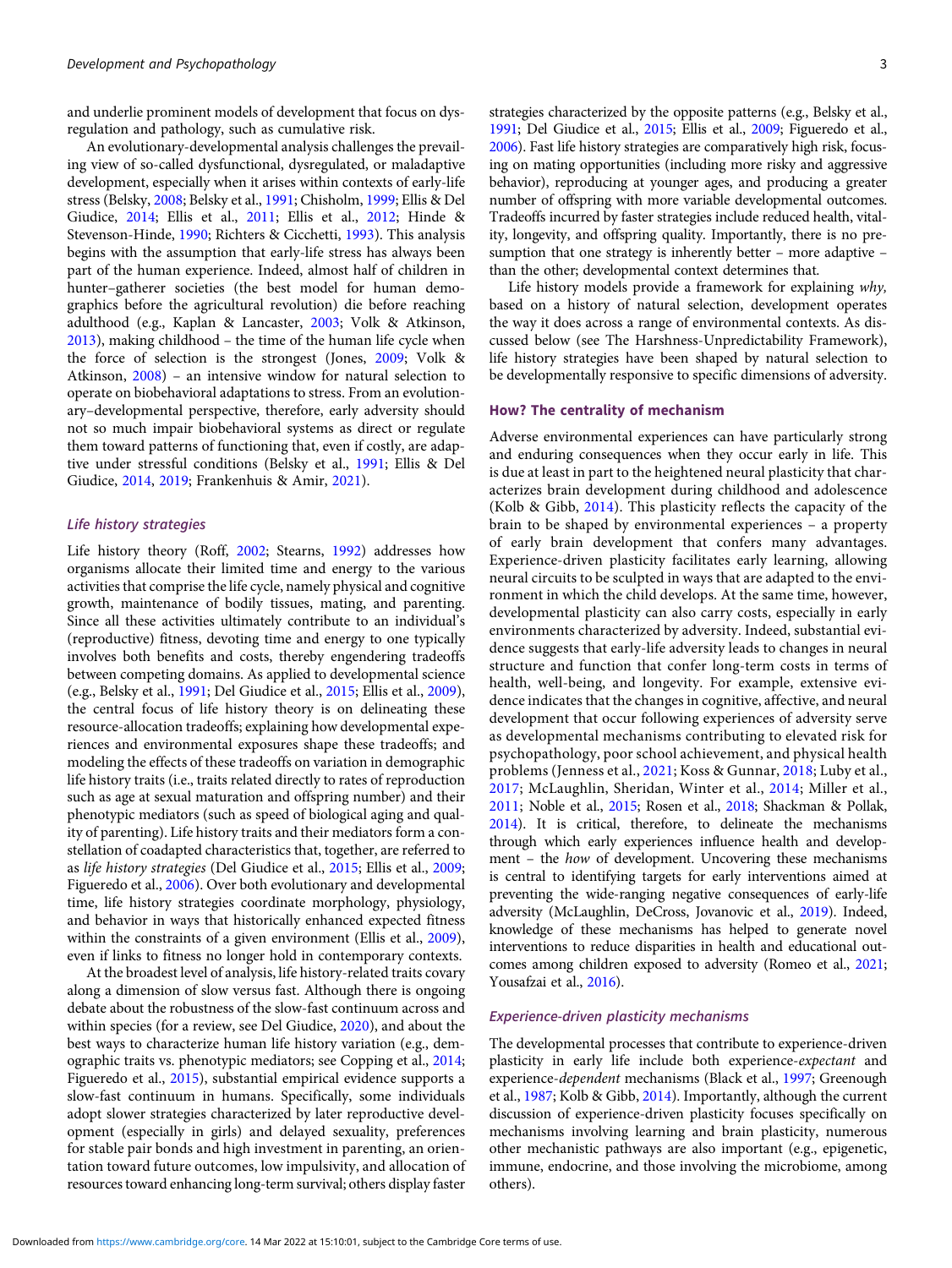### Experience-expectant plasticity

Experience-expectant processes involve neural circuits that require specific types of input from the environment to develop. Experience-expectant plasticity is triggered by particular speciestypical developmental experiences that the brain 'expects' to encounter based on a species' evolutionary history during specific developmental windows referred to as sensitive or critical periods (Hensch, [2004;](#page-21-0) Werker & Hensch, [2015](#page-24-0)). These sensitive periods are characterized by specificity in their developmental timing, the types of environmental stimuli that trigger plasticity, and longterm stability of the neural changes that occur during these periods, with more limited later plasticity once the sensitive window closes (Takesian & Hensch, [2013\)](#page-24-0). The timing of these periods of heightened plasticity differs across brain regions and extends across both childhood and adolescence (Reh et al., [2020](#page-23-0)). Development of the visual system provides a simple demonstration of experienceexpectant plasticity: Light input to the retina during a critical period in the first months of life is required for normal visual development; when this input is absent or atypical (e.g., occurs only in one eye), it produces lasting changes in vision and in the structure and function of brain circuits that support vision (Hensch, [2005](#page-21-0); Hubel & Wiesel, [1970](#page-21-0); Wiesel & Hubel, [1965](#page-24-0)). In some domains, the molecular "brakes" that dampen plasticity after a sensitive window closes can be lifted to allow further plasticity at later points in development (Bavelier et al., [2010](#page-19-0); Frankenhuis & Nettle, [2020](#page-20-0); Werker & Hensch, [2015\)](#page-24-0). Within the sensitive window, the heightened plasticity that occurs in response to experience results from re-wiring mechanisms that strengthen certain synaptic connections and from synaptic pruning that eliminates other connections (Takesian & Hensch, [2013\)](#page-24-0). Critically, the timing and quality of the expected experience shapes the degree of learning and plasticity that occur (Gabard-Durnam & McLaughlin, [2020](#page-20-0); McLaughlin & Gabard-Durnam, [2021](#page-22-0); Werker & Hensch, [2015](#page-24-0)).

### Experience-dependent plasticity

Experience-dependent plasticity involves changes in existing neural circuits that occur in response to specific learning experiences that vary across individuals. In contrast to experience-expectant plasticity, these forms of learning are not constrained to specific developmental periods; thus experience-dependent changes facilitate learning throughout life, although plasticity tends to be most pronounced in childhood and adolescence (Fu & Zuo, [2011](#page-20-0)). This enhanced plasticity during development allows neural structure and function to be influenced more readily by lived experiences that occur during these early phases of life (Kolb & Gibb, [2014](#page-21-0)), potentially shifting longer-term developmental trajectories. Experience-dependent learning involves the selective strengthening of particular synaptic connections in response to experience as well as the elimination of others that are under-utilized or inefficient, although these neural changes are less dramatic than in experience-expectant learning (Kolb & Gibb, [2014;](#page-21-0) Takesian & Hensch, [2013;](#page-24-0) Trachtenberg et al., [2002\)](#page-24-0). These changes occur in the specific neural circuits that encode and process particular experiences; in other words, the type of experience determines the specific neural circuits involved in the experience-dependent change. This has been demonstrated in diverse domains ranging from music and sports training to language learning and meditation (Dayan & Cohen, [2011;](#page-19-0) Gotink et al., [2016;](#page-20-0) Hyde et al., [2009](#page-21-0); Kraus & Chandrasekaran, [2010\)](#page-21-0). For example, variation in linguistic experience within the species-typical or expected range, as measured observationally in children's natural environments, is associated with the structure and function of circuits specialized

in language processing (Romeo, Leonard et al., [2018;](#page-23-0) Romeo, Segaran et al., [2018\)](#page-23-0).

Across domains, the intensity and duration of environmental experiences influence the degree of neuroplasticity and learning that occurs (Dayan & Cohen, [2011](#page-19-0); Gourevitch et al., [2014](#page-21-0); Kolb & Gibb, [2014;](#page-21-0) Kraus & Chandrasekaran, [2010\)](#page-21-0). Both experience-expectant and experience-dependent plasticity mechanisms are sensitive to particular types of experiences and to the intensity and duration of those experiences. The specific nature of these experiences determines the types of changes that occur, both in neural circuits and ultimately behavior. The precise mapping of changes in neural structure and function in response to particular environmental experiences affords a nuanced approach to characterizing the early environment and is critical to uncovering how early-life adversity shapes brain and behavioral development.

# The harshness-unpredictability framework

Using an evolutionary why perspective – life history theory – Ellis et al. ([2009](#page-20-0)) identified distinct environmental dimensions that account for much of the variation in patterns of development both across and within species. This analysis articulated how environmental harshness and unpredictability, concomitantly, shape life history strategies. Through a combination of evolutionary and developmental responses to environmental harshness and unpredictability, organisms make predictable resource allocation tradeoffs that result in adaptive coordination between life history strategies and environmental conditions. This regulation of life history strategies is complex, however, because of various moderating factors. Indeed, the effects of environmental harshness and unpredictability depend on related factors such as the competitive ability or physical condition of individuals, the severity of intrasexual competition, the extent to which morbidity and mortality are sensitive to the resource-allocation decisions of parents and offspring, population densities and associated levels of resource scarcity, and the extent to which fluctuating environmental risks affect individuals versus populations over short versus long timescales (Ellis et al., [2009\)](#page-20-0). Here we summarize the theory, focusing on the main effects of environmental harshness and unpredictability, and selectively review empirical findings, focusing on development of life history-related traits and behaviors.

Together with genetic factors, key dimensions of the environment that regulate the development of life history strategies include energy availability, extrinsic morbidity–mortality (harshness), and unpredictability (Ellis et al., [2009\)](#page-20-0). A central assumption of the harshness-unpredictability model is that, over evolutionary time, humans experienced environments that varied in energy availability, harshness, and unpredictability within and across generations, and that this variation recurrently affected survival and reproduction. Natural selection thus favored conditional adaptions that enabled shifts in life history strategies (within evolved reaction norms) along the slow-fast continuum in response to these environmental factors (in interaction with other related factors, as noted above) (Ellis et al., [2009\)](#page-20-0).

# Energy availability (energetic deprivation)

Energetic resources – caloric intake, energy expenditures, and related health conditions – set the baseline for many developmental processes. Energetic deprivation (i.e., inadequate energetic resources) slows growth, delays sexual maturation, and suppresses functioning of the mature reproductive axis (Ellis, [2004;](#page-20-0) Ellison, [2003\)](#page-20-0), generally resulting in slower life history strategies. However, when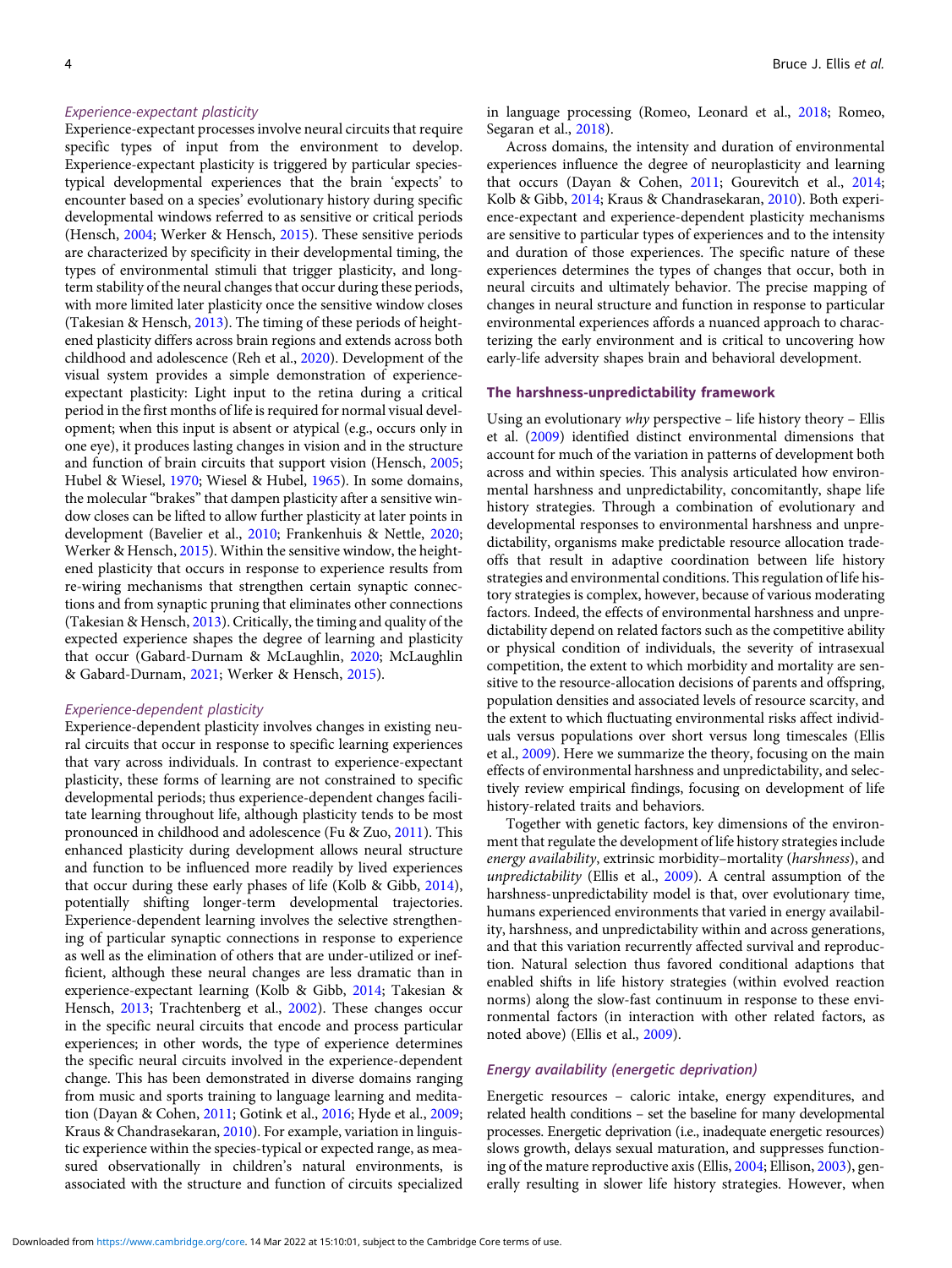bioenergetic resources are adequate to support growth and development, cues to greater harshness and unpredictability generally promote faster strategies (Ellis et al., [2009](#page-20-0)). The effects of physical and psychosocial stressors, therefore, are hierarchically ordered. For example, pubertal timing is contingent firstly on health and nutrition (see especially Kyweluk et al., [2018](#page-21-0)) and secondly, when these are adequate, on socioemotional conditions (Coall & Chisholm, [2003](#page-19-0); Ellis, [2004](#page-20-0)). Other traits related to faster life history strategies, however, are less contingent on energetic conditions (see below, Integrative Discussion of Harshness and Deprivation).

# Environmental harshness

Extrinsic morbidity–mortality, or harshness, refers to external sources of disability and death that are relatively insensitive to the adaptive decisions and actions of the organism (i.e., external sources of morbidity–mortality that cannot generally be attenuated or prevented). Extrinsic morbidity–mortality may result from such environmental factors as warfare, neighborhood violence, family violence, infectious disease, and famine. As denoted by the phrase "relatively insensitive," morbidity–mortality is almost never purely extrinsic (Abrams, [1993](#page-18-0)); the adaptive decisions and actions of the organism almost always have at least some impact on morbidity– mortality risks. The key feature of high extrinsic morbidity– mortality, therefore, is that allocations of time and effort toward reducing morbidity–mortality/increasing survival (e.g., long-term investments in growth and health) have low return on investment; that is, risks of disability and death "cannot be significantly reduced at a reasonable cost" (André & Rousset, [2020,](#page-18-0) p. 6). For example, high extrinsic morbidity–mortality means that increased parental care has rapidly diminishing returns on investment (resulting in tradeoffs that favor offspring quantity over quality; e.g., Belsky et al., [1991](#page-19-0)).

Over evolutionary time, extrinsic morbidity–mortality is an important selection pressure on the evolution of life history strat-egies (Ellis et al., [2009](#page-20-0)).<sup>1</sup> Over developmental time, individuals cannot directly detect levels of extrinsic morbidity–mortality and, instead, may rely on observable cues to harsh environmental conditions (e.g., premature disability and death among other people in one's local ecology). Given adequate energetic resources to support growth and development, exposures to extrinsic morbidity–mortality cues should cause individuals to develop faster life history strategies (Chisholm, [1999](#page-19-0); Ellis et al., [2009\)](#page-20-0). Faster strategies in this context – a context in which allocation of resources toward reducing morbidity–mortality and/or increasing survival has low returns on investment – function to preferentially allocate resources toward reproduction prior to disability or death. An underlying assumption of this hypothesis is that early adversity carries predictive information about the larger and/or future state of the environment (e.g., danger and consequent high mortality), and that development of a faster life history strategy in this context is a

<sup>1</sup>In theoretical biology, extrinsic mortality refers strictly to the component of mortality against which the individual can do nothing; it is age-independent (e.g., André & Rousset, [2020](#page-18-0); Caswell, [2007](#page-19-0)). When operationalized in this manner, extrinsic mortality has no direct effect on the evolution of life history traits; it can only shape the evolution of life history traits indirectly through its effects on density-dependent competition (André & Rousset, [2020](#page-18-0)). Here we use an alternative definition of extrinsic morbidity–mortality, which is more common in evolutionary psychology and anthropology (e.g., Ellis et al., [2009](#page-20-0); Quinlan, [2007](#page-23-0)), that involves relative rather than absolute insensitivity of morbidity–mortality to the resource-allocation decisions of the organism, as described in the preceding paragraph. André and Rousset [\(2020\)](#page-18-0) state that extrinsic morbidity–mortality, when defined in this manner, does select for faster life history strategies.

conditional adaptation (e.g., Belsky et al., [1991\)](#page-19-0); it functions to match the individual to this expected harsh state, despite the costs (including potential mismatch if early environmental cues prove unreliable, as may be common in the modern world).

In research on industrialized populations, extrinsic morbidity– mortality is often operationalized in terms of socioeconomic adversity (e.g., Belsky et al., [2012](#page-19-0); Simpson et al., [2012](#page-23-0); Li et al., [2018](#page-22-0)) because of the systematic (though not necessarily deterministic) relationship between poverty and higher levels of virtually all forms of morbidity and mortality (e.g., Adler et al., [1993](#page-18-0); Chen et al., [2002\)](#page-19-0). However, socioeconomic adversity is a rather broad measure of extrinsic morbidity–mortality risk, as it encompasses – and confounds – multiple environmental factors. Thus, some studies have used more direct indicators of risk of disability or death by assessing local mortality rates, neighborhood dangers, crime victimization, developmental exposures to death and injury, sibling death, family violence, and/or perceived danger in the environment (e.g., Chang et al., [2019;](#page-19-0) Chang & Lu, [2018;](#page-19-0) Copping & Campbell, [2015](#page-19-0); Gettler et al., [2015](#page-20-0); Gibbons et al., [2012](#page-20-0); Johns, [2011](#page-21-0); McCullough et al., [2013;](#page-22-0) Nettle, [2010](#page-22-0); Wilson & Daly, [1997](#page-24-0)). This body of research has generally supported the prediction that cues indicating heightened extrinsic morbidity–mortality, whether assessed indirectly through socioeconomic status or more directly through morbidity–mortality risk indicators, predict the development of faster life history strategies.

# Environmental unpredictability

In addition to extrinsic morbidity–mortality, environmental unpredictability regulates the evolution and development of life history strategies. Environmental unpredictability is defined as stochastic variation in extrinsic morbidity–mortality (Ellis et al., [2009](#page-20-0)). Harsh environments can be predictable (e.g., short life expectancy with low stochastic variation around the mean) or unpredictable (e.g., high random variation around the mean). Environmental unpredictability corresponds to low autocorrelation (the correlation of an environmental condition with itself over time or space) and/or low cue reliability (the extent to which current experiences or events predict other states of the world, current or future) in environmental conditions related to morbidity and mortality risks (Young et al., [2020](#page-24-0)), as driven by relatively high spatial or temporal variation in harshness. In environments that fluctuate unpredictably in this way, long-term investments, and particularly investment in the development of a slow life history strategy, may not optimize fitness. This is because unpredictable environments, over both evolutionary and developmental timeframes, bias developmental systems toward discounting future costs and benefits relative to current ones (Hill et al., [1997;](#page-21-0) Wilson & Daly, [1997\)](#page-24-0). Accordingly, individuals should respond to signals of environmental unpredictability by adopting faster life history strategies (Ellis et al., [2009\)](#page-20-0).

Over evolutionary time, the statistical structure of extrinsic morbidity–mortality (e.g., variance, autocorrelation) defines environmental unpredictability as a selection pressure (Ellis et al., [2009](#page-20-0)). Over developmental time, individuals cannot directly detect the statistical structure of extrinsic morbidity–mortality and, instead, may estimate environmental unpredictability based on integration of ongoing experiences over time (Young et al., [2020](#page-24-0)) and/or rely on ancestral cues to environmental unpredictability (i.e., cues that recurrently indicated unpredictability in ancestral environments) (see below, Integrative Discussion of Environmental Unpredictability). Such cues have typically been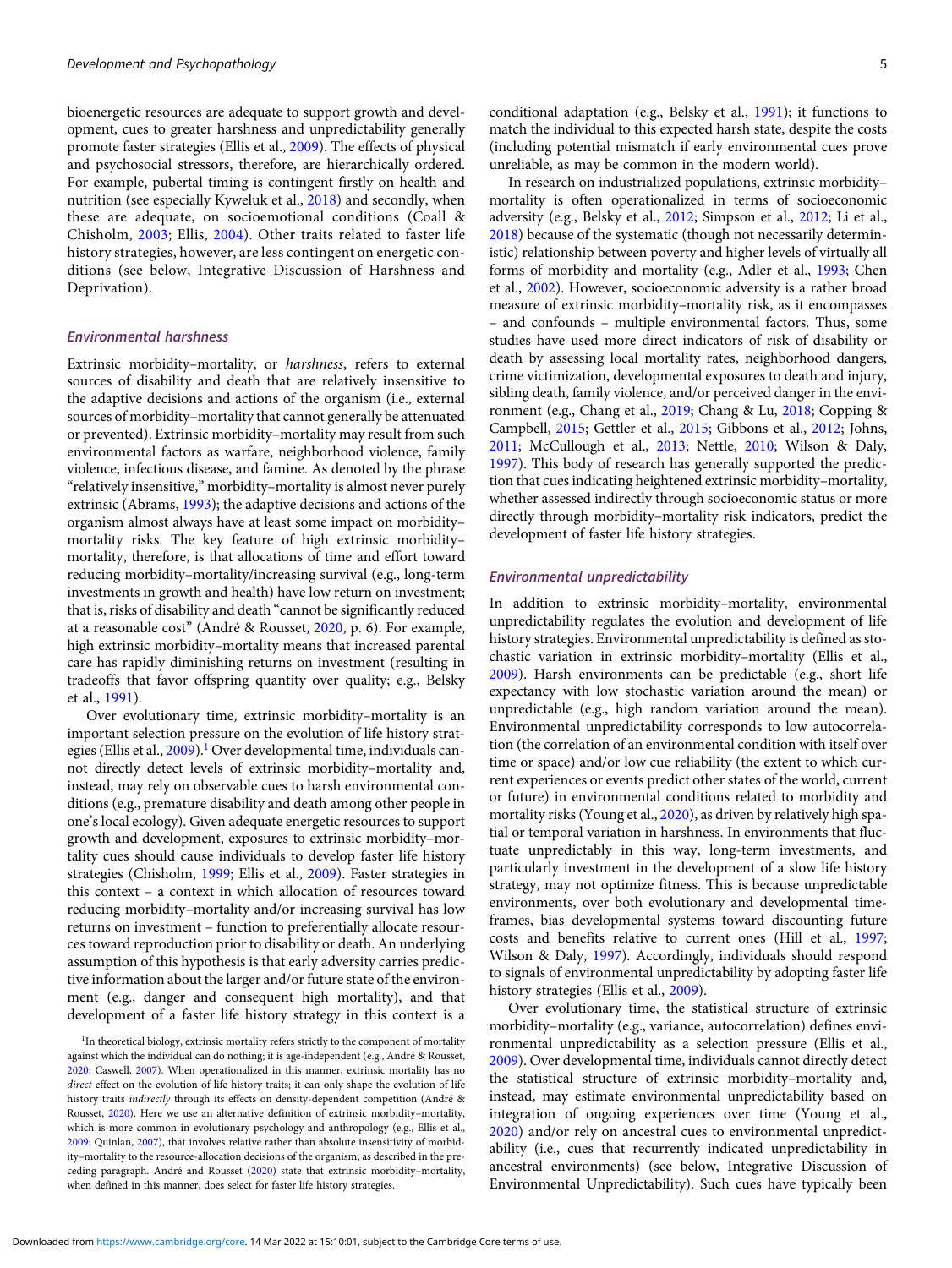operationalized as changes in familial and ecological conditions (e.g., parental transitions, frequent residential changes, fluctuating family economic conditions, erratic neighborhood conditions; see Belsky et al., [2012](#page-19-0); Li et al., [2018](#page-22-0); Simpson et al., [2012](#page-23-0)). This has meant that theory and research guided by the harshnessunpredictability framework has generally conceptualized – and measured – unpredictability at the ecological level. This contrasts with a larger body of research in developmental science focusing on more micro-level (day-to-day, moment-to-moment) unpredictability in family routines and parent-child interactions (e.g., Cohodes et al., [2021;](#page-19-0) Evans et al., [2005;](#page-20-0) Noroña-Zhou et al., [2020\)](#page-22-0). We attempt to bring these different levels of analysis together in the later integrative section on unpredictability.

In middle-class, Western populations in which people generally do not face significant food insecurity or life-threatening violence (and thus may have limited exposure to ancestral cues in these domains), the most powerful cue to environmental unpredictability may be parental transitions (Hartman et al., [2018\)](#page-21-0): changes in parental caregivers resulting from either the onset of a new or the termination of an established marriage or cohabitating relationship. Parental transitions result in changes in morbidity and mortality risks to children (e.g., Daly & Wilson, [1998](#page-19-0)) as well as fluctuations in household rules/routines, relationships, and economic conditions. Other commonly used measures of unpredictability include residential changes, parental job changes, family member deaths, homelessness, and various indices of chronic instability or chaos (e.g., Brumbach et al., [2009](#page-19-0); Evans et al., [2005;](#page-20-0) Coley et al., [2015](#page-19-0); Richardson et al., [2017;](#page-23-0) Sturge-Apple et al., [2017](#page-24-0); Szepsenwol et al., [2015](#page-24-0)). Notably, across these different forms of measurement, heightened unpredictability has been linked to presumed indicators of a fast life history strategy, including greater number of sexual partners and higher levels of aggressive and delinquent behavior (Belsky et al., [2012](#page-19-0); Simpson et al, [2012\)](#page-23-0), as well as an unrestricted sociosexual orientation, reduced investment in parenting, increased intimate partner violence, greater risk taking, reduced effortful control, and temporal discounting (e.g., Deater-Deckard et al., [2019](#page-19-0); Griskevicius et al., [2013;](#page-21-0) Sturge-Apple et al., [2017](#page-24-0); Szepsenwol et al., [2015,](#page-24-0) [2017](#page-24-0), [2019\)](#page-24-0). Nevertheless, best practices for measuring unpredictability, and harshness, remain to be determined; some measures, such as family member deaths, are conceptualized as an indicator of harshness by some researchers (e.g., Gettler et al., [2015](#page-20-0)) and of unpredictability by others (e.g., Richardson et al., [2017\)](#page-23-0).

### Conclusion

Life history theory provides an informed basis for making predictions about how early adversity shapes the development of multiple psychological and behavioral traits, as well as the associations of these traits with patterns of growth, sexual maturation, metabolism, and other life history-related systems. The life history approach has guided research on the links between early familial and ecological conditions and a range of life history-related traits and behaviors, such as impulsivity and risk taking, pubertal maturation, biological aging, sexual behavior, reproductive timing, parenting, and health (e.g., Belsky, [2019](#page-19-0); Brumbach et al., [2009](#page-19-0); Copping & Campbell, [2015](#page-19-0); Colich et al., [2020](#page-19-0); James et al., [2012;](#page-21-0) Mell et al., [2018](#page-22-0); Sheppard et al., [2016](#page-23-0); Sung et al., [2016](#page-24-0); Szepsenwol et al., [2015\)](#page-24-0). This work has been instrumental in advancing our understanding of the key distinction between childhood experiences of environmental harshness and unpredictability (Ellis et al., [2009](#page-20-0)), with each of these dimensions uniquely – and

often distinctly – predicting the development of life history traits and their behavioral and psychological mediators (for a metaanalysis, see Wu et al., [2020\)](#page-24-0).

### The threat-deprivation framework

The threat-deprivation framework concerns the how of development; it derives from a mechanistic and neurobiological analysis of development and experience-driven plasticity (McLaughlin, Sheridan, & Lambert, [2014;](#page-22-0) Sheridan & McLaughlin, [2014](#page-23-0)). The model is based on a simple principle – that brain plasticity is a primary mechanism through which environmental experiences shape learning and development. Because neural plasticity mechanisms are responsive to specific types of environment experiences (Kolb & Gibb, [2014;](#page-21-0) Takesian & Hensch, [2013;](#page-24-0) Trachtenberg et al., [2002\)](#page-24-0), the neurodevelopmental processes influenced by adverse early experiences are unlikely to be identical across all forms of adverse environments. Instead, this dimensional framework attempts to distill complex adverse experiences into core underlying dimensions that cut across multiple forms of adversity in order to identify the active ingredients in adverse environmental experiences that are likely to shape learning and patterns of brain development in similar ways. The central tenet of this model is that different dimensions of adversity will have distinct influences on neural development. This claim rests on existing knowledge about experience-driven plasticity, which indicates clearly that different types of environmental experiences produce distinct changes in neural structure and function that vary based on the timing, nature, intensity, and duration of the environmental experience (Kolb & Gibb, [2014;](#page-21-0) McLaughlin & Gabard-Durnam, [2021;](#page-22-0) Nelson & Gabard-Durnam, [2020\)](#page-22-0).

The initial model distinguished two central dimensions: threat and deprivation (McLaughlin & Sheridan, [2016](#page-22-0); McLaughlin, Sheridan, & Lambert, [2014](#page-22-0); Sheridan & McLaughlin, [2014](#page-23-0)). Threat encompasses learning experiences involving actual harm or threat of harm to the child's survival, including direct victimization experiences (e.g., physical abuse), as well as those witnessed by the child (e.g., violence between caregivers). Deprivation, in contrast, involves limited or reduced social and cognitive inputs from the environment during development, resulting in reduced opportunities for learning. Although experiences of threat and deprivation often co-occur (Green et al., [2010](#page-21-0); McLaughlin et al., [2012](#page-22-0)), their developmental consequences – and the neurobiological processes giving rise to them – are considered at least partially distinct. The dimensions of threat and deprivation underlie numerous forms of early experience. For example, threat of harm to the child occurs in physical and sexual abuse, in witnessing domestic violence, and in other forms of violence (e.g., in the school or community). Thus, even if physical abuse typically involves a higher level of danger than witnessing violence in one's neighborhood, both experiences share the core feature of the potential for harm to the physical integrity of the child. In contrast, deprivation in social and cognitive stimulation is a central feature of neglect, institutional rearing, and other forms of parental absence, including deprivation that arises from low levels of parental involvement or interaction in low resource environments with few social supports, such as poverty in the United States.

### **Threat**

The ability to identify and mobilize defensive responses to environmental threats is essential for survival. Specific neural circuits, identified in animal models (LeDoux, [2003](#page-21-0), [2012](#page-21-0)) and conserved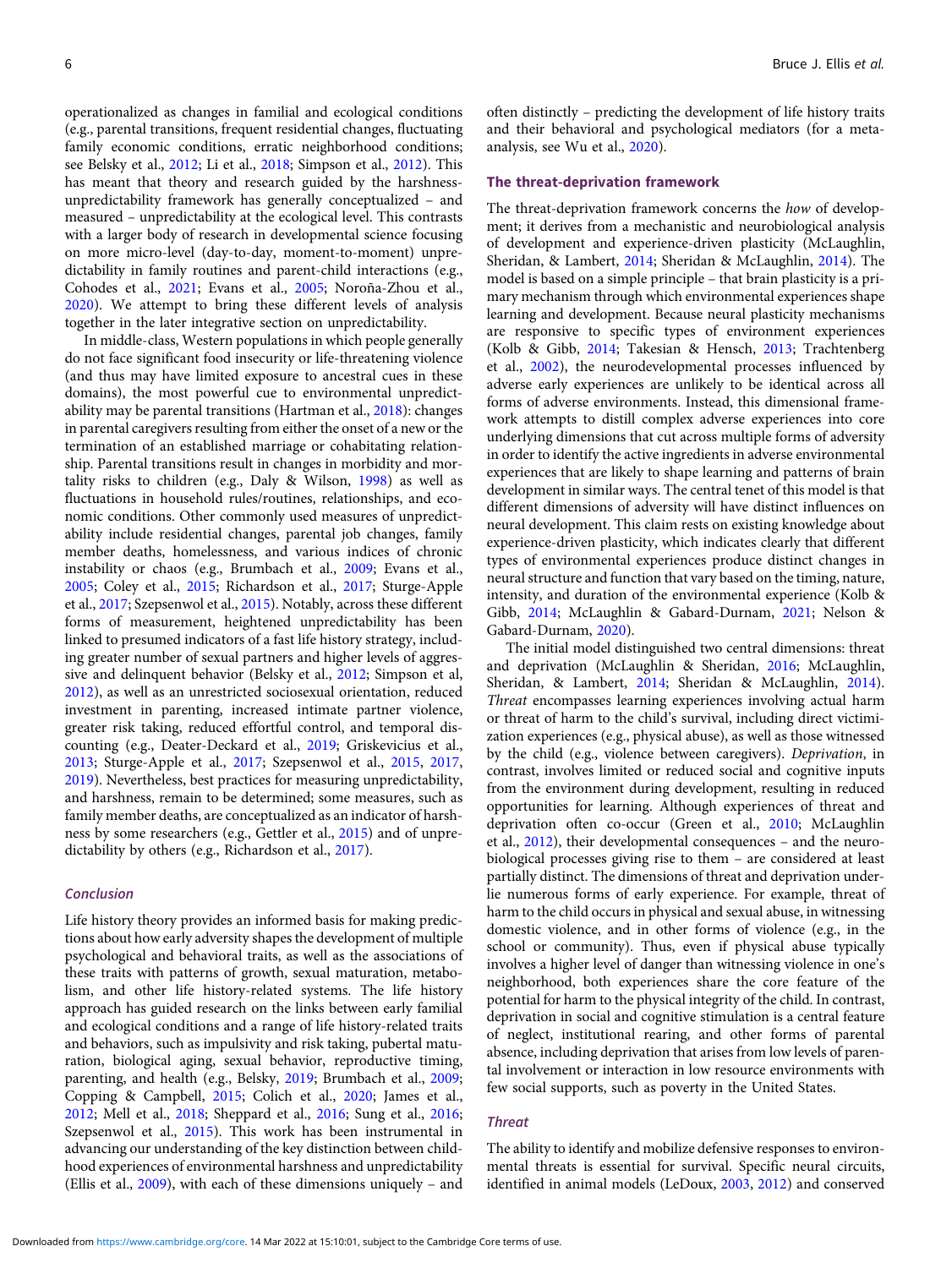across species (Milad & Quirk, [2012;](#page-22-0) Phelps & LeDoux, [2005\)](#page-23-0), respond to potential threats, orchestrate defensive responses, and support aversive learning – encompassing amygdala, hippocampus, and dorsal and ventral medial prefrontal cortex. Predictions about the dimension of threat derive from this substantial neuroscience literature. Specifically, the model predicts that threatening experiences during childhood alter the development of neural networks that underlie salience detection and aversive learning in ways that facilitate rapid identification of potential danger in the environment and mobilize defensive responses that promote safety (McLaughlin, Sheridan, & Lambert, [2014;](#page-22-0) Sheridan & McLaughlin, [2014](#page-23-0); McLaughlin & Lambert, [2017](#page-22-0)). Because these responses to threat are critical to survival throughout development, it is unlikely that natural selection designed the brain to "expect" to encounter threats only during specific sensitive periods. Instead, these developmental changes in threat-related processing most likely reflect experience-dependent plasticity and learning (McLaughlin & Gabard-Durnam, [2021](#page-22-0)). Such changes are presumably adaptive under threatening conditions, even if there are long-term costs associated with these changes, such as increased vulnerability to internalizing and externalizing psychopathology (Briggs-Gowan et al., [2015;](#page-19-0) Kim & Cicchetti, [2010](#page-21-0); McLaughlin et al., [2016](#page-22-0)).

Strong evidence supports these predictions. A systematic review demonstrates that early-life experiences of threat are associated with changes in the structure and function of brain regions involved in emotional learning, including reduced amygdala and hippocampal volume, and elevated amygdala responses to threat cues (McLaughlin, Weissman, & Bitran, [2019](#page-22-0)). These neurodevelopmental patterns are consistent with substantial evidence that children raised in threatening early environments exhibit cognitive biases that facilitate the rapid identification of potential threats in the environment (Dodge et al., [1995](#page-20-0); Pollak et al., [2000;](#page-23-0) Pollak et al., [2009;](#page-23-0) Pollak & Sinha, [2002;](#page-23-0) Pollak & Tolley-Schell, [2003;](#page-23-0) Pollak et al., [2005\)](#page-23-0). Elevated emotional responses to stress and heightened responsivity to cues signaling the presence of threat in the environment are well-documented among children exposed to violence (Glaser et al., [2006](#page-20-0); Heleniak et al., [2016](#page-21-0); Hennessy et al., [1994;](#page-21-0) Kim & Cicchetti, [2010;](#page-21-0) Weissman et al., [2019\)](#page-24-0). More recent evidence has documented altered patterns of aversive learning in children exposed to threat (DeCross et al., [2021;](#page-19-0) Machlin et al., [2019;](#page-22-0) McLaughlin et al., [2016\)](#page-22-0). Critically, these patterns have been observed even in studies that control for co-occurring deprivation experiences.

### **Deprivation**

Children exposed to deprived early environments – including those characterized by neglect, the absence of a primary caregiver (e.g., institutional rearing), chronic material deprivation, and low levels of cognitive stimulation, exposure to complex language, parental scaffolding of child learning, and other learning opportunities – do not tend to exhibit the alterations in emotional processing and associated neural circuits that are associated with threat (see McLaughlin, Weissman, & Bitran, [2019](#page-22-0) for a review). Instead, children exposed to deprivation experience persistent difficulties in a range of cognitive domains, such as language ability and executive functioning (Lambert et al., [2017](#page-21-0); Miller et al., [2018;](#page-22-0) Rosen et al., [2020](#page-23-0); Rosen et al., [2018;](#page-23-0) Sheridan et al., [2017\)](#page-23-0).

The threat-deprivation model links these patterns to a specific aspect of deprived early environments – the lack of consistent interactions with caregivers – which is presumed to influence development through a different set of mechanisms than do environments characterized by threat (McLaughlin, [2016;](#page-22-0) McLaughlin & Sheridan, [2016;](#page-22-0) McLaughlin, Sheridan, & Lambert, [2014;](#page-22-0) McLaughlin et al., [2017;](#page-22-0) Sheridan & McLaughlin, [2014\)](#page-23-0). Early in life, most learning occurs in the context of caregiver interactions. The sensory, motoric, linguistic, and social experiences provided by caregivers substantially define the complexity of the developmental environment and the degree of cognitive stimulation afforded the child. The absence or unavailability of a caregiver results in gross reductions in social and cognitive stimulation and opportunities for learning. Critically, behavioral and neural functioning associated with deprivation is mediated by the degree of cognitive and social stimulation in the early home environment (Miller et al., [2018;](#page-22-0) Rosen et al., [2020](#page-23-0); Rosen et al., [2018](#page-23-0)) – a central prediction of the model.

Reductions in expected input from the environment operate in at least two ways to shape future cognition. First, this lack of input constrains early learning and thus alters the foundation on which more complex forms of cognition are scaffolded. Second, deprivation may influence brain development through experience-driven plasticity mechanisms. The selective elimination of synaptic connections that are utilized infrequently is a central force in the remodeling of the brain across development in response to experience (Petanjek et al., [2011](#page-23-0)) and is a key neural mechanism contributing to experience-driven plasticity (Kolb & Gibb, [2014;](#page-21-0) Takesian & Hensch, [2013;](#page-24-0) Trachtenberg et al., [2002\)](#page-24-0). Environments characterized by limited or reduced social and cognitive stimulation and available caregivers constrain opportunities for learning, which can result in accelerated and extreme synapse elimination. This has been repeatedly demonstrated in animals deprived of sensory and social input during development (Globus et al., [1973](#page-20-0); Greenough & Volkmar, [1973](#page-21-0); O'Kusky, [1985](#page-22-0); Turner & Greenough, [1985](#page-24-0)).

The threat-deprivation model predicts that exposure to social and cognitive deprivation might produce a similar pattern of accelerated synaptic pruning in humans in cortical regions that process the specific inputs that are absent or limited in their intensity or duration, leading to reductions in the thickness and volume of these regions and reduced performance on complex social and cognitive tasks that depend on these brain areas (McLaughlin et al., [2017](#page-22-0); Sheridan & McLaughlin, [2016](#page-23-0)). Existing evidence in line with these hypotheses can be found in research with children raised in orphanages characterized by extreme deprivation as well as in children with less severe forms of deprivation, such as neglect or material deprivation associated with poverty. These are contextual conditions characterized by reduced exposure to complex language, supervision by caregivers, and environmental stimulation (Romeo, Leonard et al., [2018;](#page-23-0) Rosen et al., [2020](#page-23-0); Rowe, [2008](#page-23-0)). In such deprived environments, children display difficulties in language and executive functioning (Bos et al., [2009;](#page-19-0) Lawson et al., [2018](#page-21-0); Noble et al., [2007;](#page-22-0) Pollak et al., [2010](#page-23-0); Spratt et al., [2012](#page-24-0); Tibu et al., [2016;](#page-24-0) Windsor et al., [2011\)](#page-24-0), reductions in cortical gray matter volume (Hodel et al., [2015](#page-21-0); Noble et al., [2015;](#page-22-0) Simpson et al., [2012](#page-23-0)), thinner cortex throughout the brain and in the fronto-parietal network (McLaughlin, Sheridan, Winter et al., [2014](#page-22-0); McLaughlin, Weissman, & Bitran, [2019;](#page-22-0) Rosen et al., [2018](#page-23-0); Sheridan et al., [2017\)](#page-23-0), and atypical patterns of fronto-parietal recruitment during executive functioning tasks (Rosen et al., [2018](#page-23-0); Sheridan et al., [2017\)](#page-23-0). Notably, the precise cellular mechanisms that lead to reductions in cortical gray matter following deprivation are currently unknown.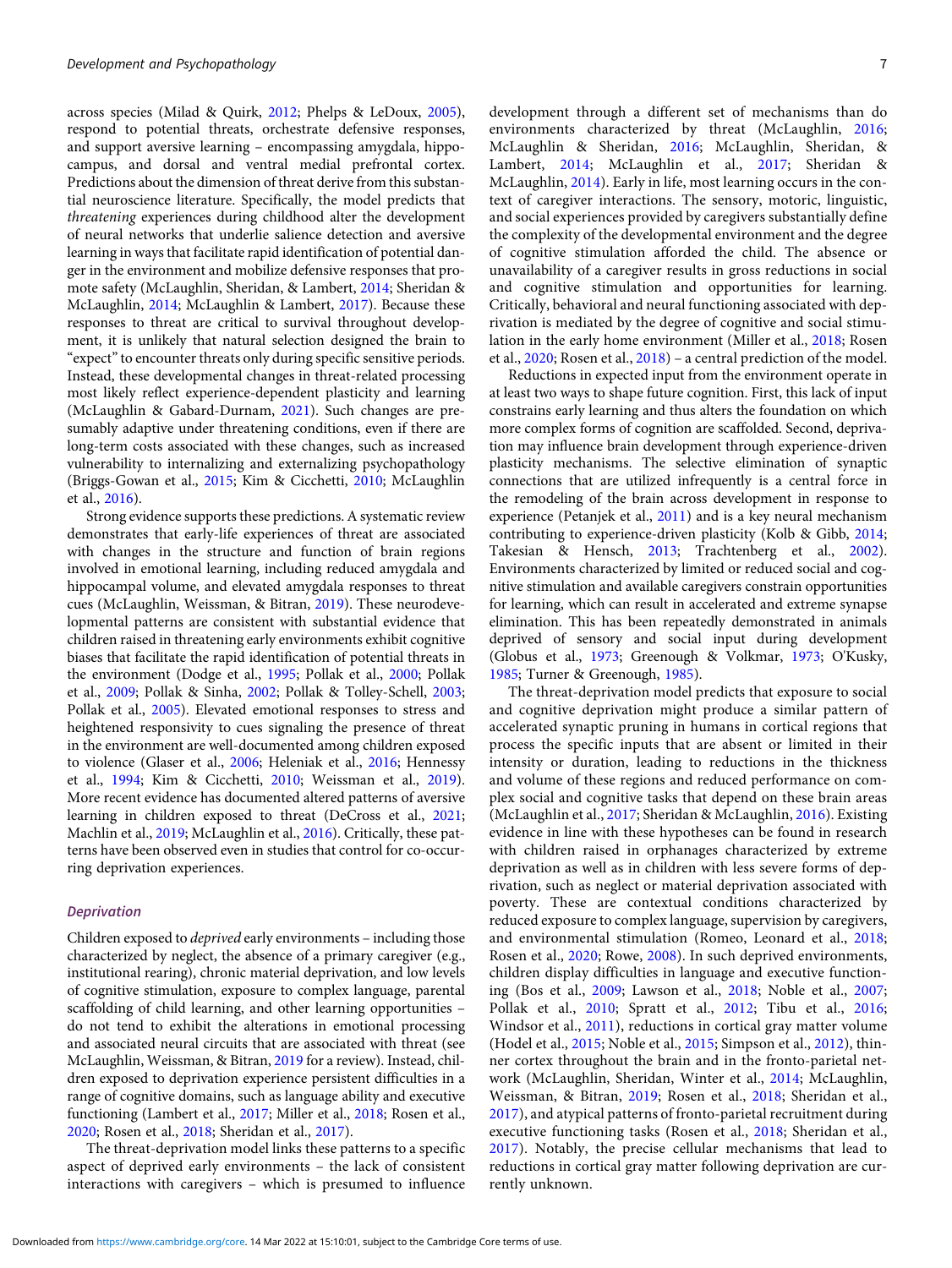# <span id="page-7-0"></span>Conclusion

Experience-driven plasticity mechanisms underlie learning and changes in brain circuits in response to particular types of environmental experiences. Because plasticity is heightened during childhood and adolescence, environmental experiences occurring during these windows of development are most likely to produce lasting changes in the brain and in behavior. These plasticity mechanisms provide a foundation for understanding the pathways through which experiences of threat and deprivation influence development in ways that are at least partially distinct. More broadly, these mechanisms play a key role in facilitating adaptation to the environment in which children are developing, while also contributing to heightened risk for psychopathology and other problematic outcomes as children mature.

### Core-integrative concepts

As reviewed in the preceding sections, the harshness-unpredictability framework fundamentally concerns the why of development, focusing on what developmental responses to adversity were designed by natural selection to do, whereas the threat-deprivation framework fundamentally concerns the how of development, focusing on neurodevelopment processes that are shaped by adversity in the here and now. Although both frameworks seek to explain the consequences of experiencing different forms of adversity, their divergent grounding in why versus how has led to different research questions, hypotheses, and programs of research, which have largely proceeded independently and have not previously been integrated.

Here we attempt to break down these silos. We see the different research programs guided by each perspective as complementary pieces of a developmental puzzle that, if brought together, could meaningfully advance scientific understanding of the consequences of childhood adversity. The first step toward achieving this integration was to clearly articulate the nature of, and thereby essential differences between, the two frameworks (above). We now turn to discussing how these differences can be bridged to move toward an integrated model of dimensions of environmental experience. We begin by discussing three organizing principles that underpin this integration: (a) the directedness of learning, (b) different levels of developmental adaptation to the environment, and (c) relations between adaptive and maladaptive developmental processes in experience-driven plasticity. Then, through a series of integrative discussions of different dimensions of adversity, we build our integrated model (Figure 1). We conclude with a summary of the overall model and its implications.

# The directedness of learning

An evolutionary-developmental analysis of dimensions of adversity stipulates that natural selection shaped the brain to treat certain environmental inputs (referred to here as ancestral cues) as privileged sources of information. From this perspective, experience-driven mechanisms of plasticity evolved to promote substantial learning and development in response to certain early experiences and environmental exposures, but not others. This basic assumption of an evolutionary-developmental approach involves three suppositions: (a) the properties of the external environment in which evolutionary adaptation occurred had a defined statistical structure (i.e., many events/experiences were probabilistically linked); (b) this structure included reliable associations



Figure 1. Integrated model of dimensions of environmental experience. Harshness, or extrinsic morbidity–mortality, constitutes at least two distinct adaptive problems: morbidity–mortality from harm imposed by other agents and morbidity–mortality from insufficient environmental inputs. These distinct adaptive problems provide the evolutionary basis for why threat-based forms of harshness (left side of diagram) and deprivation-based forms of harshness (right side of diagram) have distinct influences on development. Cues signaling these adaptive problems range from more proximal to the child (immediate experiences of threat and deprivation) to more distal to the child (ecological factors linked to threat and deprivation). Use of both proximal and distal cues enables individuals to calibrate development to both immediate rearing environments and broader ecological contexts, current and future. Covariation between cues is assumed but not shown in the figure. Dotted lines indicate unpredictability (stochastic variation) at the level of both proximal and distal cues to threat and deprivation. Unpredictability is conceptualized as a third distinct environmental influence on development.

between ancestral cues (e.g., harsh parenting) and current or future states of the world that influenced fitness (e.g., warfare, food shortages); and (c) natural selection embedded this structure in our neurobiology (Tooby & Cosmides, [1990\)](#page-24-0). Ancestral cues thus provide information about recurrent sets of conditions and relationships that were present over evolutionary time (what Tooby & Cosmides, [1990,](#page-24-0) called the "hidden structure" of the environment), but that may or may not be consciously perceived or directly observed through one's lived experiences. This hidden structure enables evolved mechanisms to operate adaptively based on limited information (i.e., without extensive learning trials, without modeling all of the necessary features of the environment), even though cues are probabilistic and vary in their reliability (see Frankenhuis et al., [2019\)](#page-20-0). From this perspective: "What evolves is the directedness of learning"(Wilson, [1975,](#page-24-0) p. 156) – the relative ease or efficiency with which some aspects of the developmental environment, but not others, are detected, encoded, and ultimately embedded as biological changes in emerging neural circuits that guide experience-driven plasticity. That is why – ultimately – certain dimensions of the environment matter to the developing organism.

# Levels of developmental adaptation to the environment

Taken together, the dimensional models of adversity that are the focus of this paper highlight the multi-level character of the environment to which children developmentally adapt. With its focus on the how of development, the threat-deprivation model centers on the developing child's immediate experiences of adversity and how such experiences shape brain plasticity and, through it,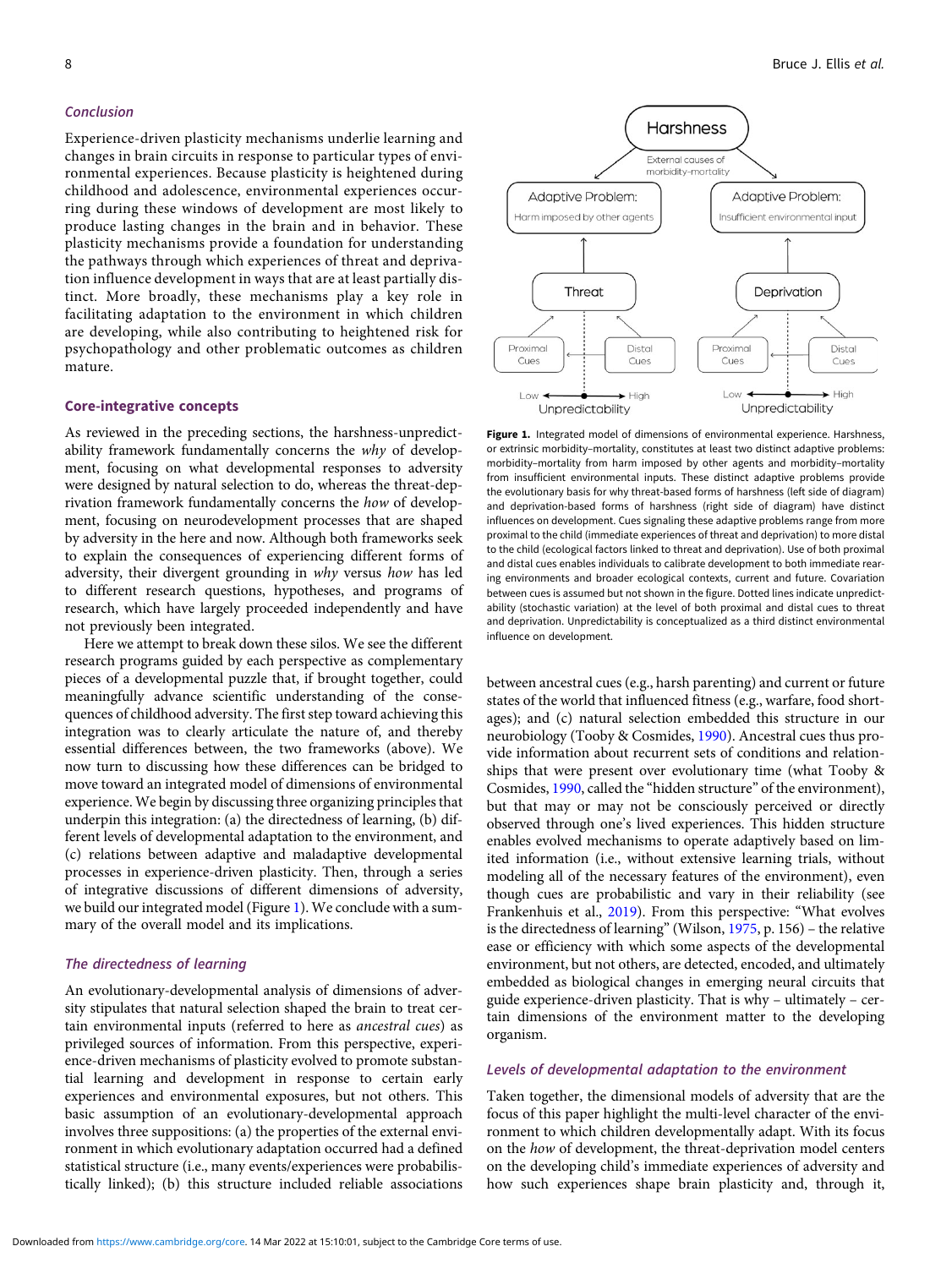<span id="page-8-0"></span>

| Level of developmental adaptation                                                                                                                                                                                                     | Rodent examples                                                                                                                                                                                                                                                                                                                                                                                                                                                                                                                                                                                                                                                          | Human examples                                                                                                                                                                                                                                                                                                                                                                                                                                                                                                                                                                                                                                |
|---------------------------------------------------------------------------------------------------------------------------------------------------------------------------------------------------------------------------------------|--------------------------------------------------------------------------------------------------------------------------------------------------------------------------------------------------------------------------------------------------------------------------------------------------------------------------------------------------------------------------------------------------------------------------------------------------------------------------------------------------------------------------------------------------------------------------------------------------------------------------------------------------------------------------|-----------------------------------------------------------------------------------------------------------------------------------------------------------------------------------------------------------------------------------------------------------------------------------------------------------------------------------------------------------------------------------------------------------------------------------------------------------------------------------------------------------------------------------------------------------------------------------------------------------------------------------------------|
| Level 1. Immediate environment: Using<br>information in the immediate environment as a<br>basis for concurrently adapting to that<br>environment                                                                                      | In many rodent species, suckling pups cling<br>tenaciously to the mother's nipples in response to<br>sibling competition for milk, with this competition<br>becoming intense when litter size exceeds nipple<br>number (reviewed in Gilbert, 1995). Tenacious<br>nipple attachment in this context presumably<br>functions to increase access to scarce maternal<br>resources prior to weaning.                                                                                                                                                                                                                                                                          | Children who experience violence in the home<br>tend to exhibit enhanced abilities for detecting<br>threat and remembering anger relative to other<br>emotions (e.g., Gibb et al., 2009; Pollak, 2008).<br>These heightened threat detection skills may<br>function to quickly mobilize defensive responses<br>to promote safety in hostile family conditions.                                                                                                                                                                                                                                                                                |
| Level 2. Proximal (current) ecological: Using<br>information in the immediate environment<br>inferentially as a basis for adapting to a broader<br>ecological context that is temporally proximal.                                    | Rat pups use low levels of maternal LG as a cue<br>(likely signaling increased risk of early death from<br>predation) to upregulate defensive responses (e.g.,<br>heightened physiological stress reactivity,<br>increased burying behavior in response to threats;<br>Cameron et al., 2005; Meaney, 2010). Rat pups<br>presumably use LG as a cue to adapt to a larger<br>ecological context (beyond the burrow) that is<br>temporally proximal.                                                                                                                                                                                                                        | High family conflict and low family warmth are<br>cues (likely signaling increased morbidity-<br>mortality risk) that upregulate inflammatory<br>processes, such as increased expression of<br>proinflammatory cytokine genes (Robles et al.,<br>2018), which in turn promote present-focused<br>decision making (i.e., impulsivity, present focus,<br>reduced delay of gratification; Gassen et al., 2019).<br>This proinflammatory phenotype presumably<br>functions to capitalize on currently available<br>resources and opportunities in a proximal<br>ecological context where future/delayed rewards<br>are uncertain and less valued. |
| Level 3. Distal (future) ecological: Using<br>information in the immediate environment<br>inferentially as a basis for adapting to a larger<br>ecological context that is temporally distal (i.e.,<br>anticipated future conditions). | Female rat pups use low levels of maternal LG as<br>a cue to upregulate reproductive physiology and<br>behavior (e.g., earlier onset of puberty, higher<br>sexual proceptivity toward novel males, higher<br>rates of pregnancy following mating sessions;<br>Cameron, Del Corpo et al., 2008; Cameron,<br>Shahrokh et al., 2008; Sakhai et al., 2011). This<br>occurs in adulthood, well after the sensitive<br>period for LG in the first week of life, and<br>presumably functions to increase the probability<br>of reproduction prior to disability or death in the<br>high morbidity-mortality contexts into which rats<br>exposed to low LG are likely to mature. | Children exposed to threat-related adversities (i.e.,<br>physical abuse, domestic violence, sexual assault,<br>community violence) tend to experience<br>accelerated pubertal development (Colich et al.,<br>2020). This accelerated development in<br>adolescence is temporally distal from early-life<br>threat experiences. As per the rodent example,<br>early sexual development is presumably a<br>predictive adaptive response to heightened<br>morbidity-mortality risk (e.g., Belsky et al., 1991;<br>Ellis, 2004), in this case signaled by recurring<br>threat cues in the environment.                                            |

Note. LG, licking and grooming.

learning and development. The focus is on how children use information in the proximal environment in which they are developing (e.g., experiences of threat from a caregiver) as a basis for concurrently adapting to that environment (e.g., early development of fear learning) (see Table 1, Level 1). A key assumption is that the nature, intensity, and duration of developmental experiences determines the degree of neuroplasticity and learning that occur. There is no implication that the developing child inferentially uses cues in their immediate environment as a basis for adapting to some broader ecological context, current or future, that they may or may not ever experience. The focus instead is on neural and behavioral adaptation to, and within, the child's current context.

By contrast, with its focus on the why of development, the harshness-unpredictability model extends developmental adaptation to broader ecological contexts. The evolutionary-developmental model assumes that the environment has a "hidden" statistical structure characterized by recurrent sets of conditions and relationships that were present over evolutionary time (see above, The Directedness of Learning). Based on this implicit structure, the child uses early developmental experiences to adapt to multiple levels of the environment, from immediate contexts to broader ecological contexts that are more spatially or temporally distal (see Table 1, Level 2 and Level 3). Developmentally adapting to more distal contexts involves using immediate environmental cues inferentially (e.g., harsh parenting as a probabilistic cue to higher extrinsic morbidity–mortality).

In sum, the threat-deprivation and harshness-unpredictability frameworks have largely focused on different levels – and especially different timescales – of developmental adaptation to the environment, making the insights afforded by each perspective quite different. Critically, however, these are not alternative frames of reference, but complementary ones. Indeed, what each "sees" the other "misses." An integrated dimensional model of environmental experience therefore needs to systematically address adaptation to the environment across all of the levels shown in Table 1. We discuss this issue further, and attempt to bridge this gap, below (see Integrative Discussion of Harshness and Threat).

# Adaptive versus maladaptive processes

Related to the focus on different levels of developmental adaptation to the environment, the threat-deprivation and harshness-unpredictability models conceptualize adaptive versus maladaptive processes differently in relation to adversity-mediated phenotypic variation. Here we discuss these (partially) divergent perspectives in relation to both experience-expectant and experience-dependent developmental processes.

Experience-expectant processes influence development of both adaptive and maladaptive forms of adversity-mediated phenotypic variation. In considering this issue, it is useful to distinguish between developmental pathways underlying species-typicality versus adaptive individual differences (Figure [2](#page-9-0)). Species-typicality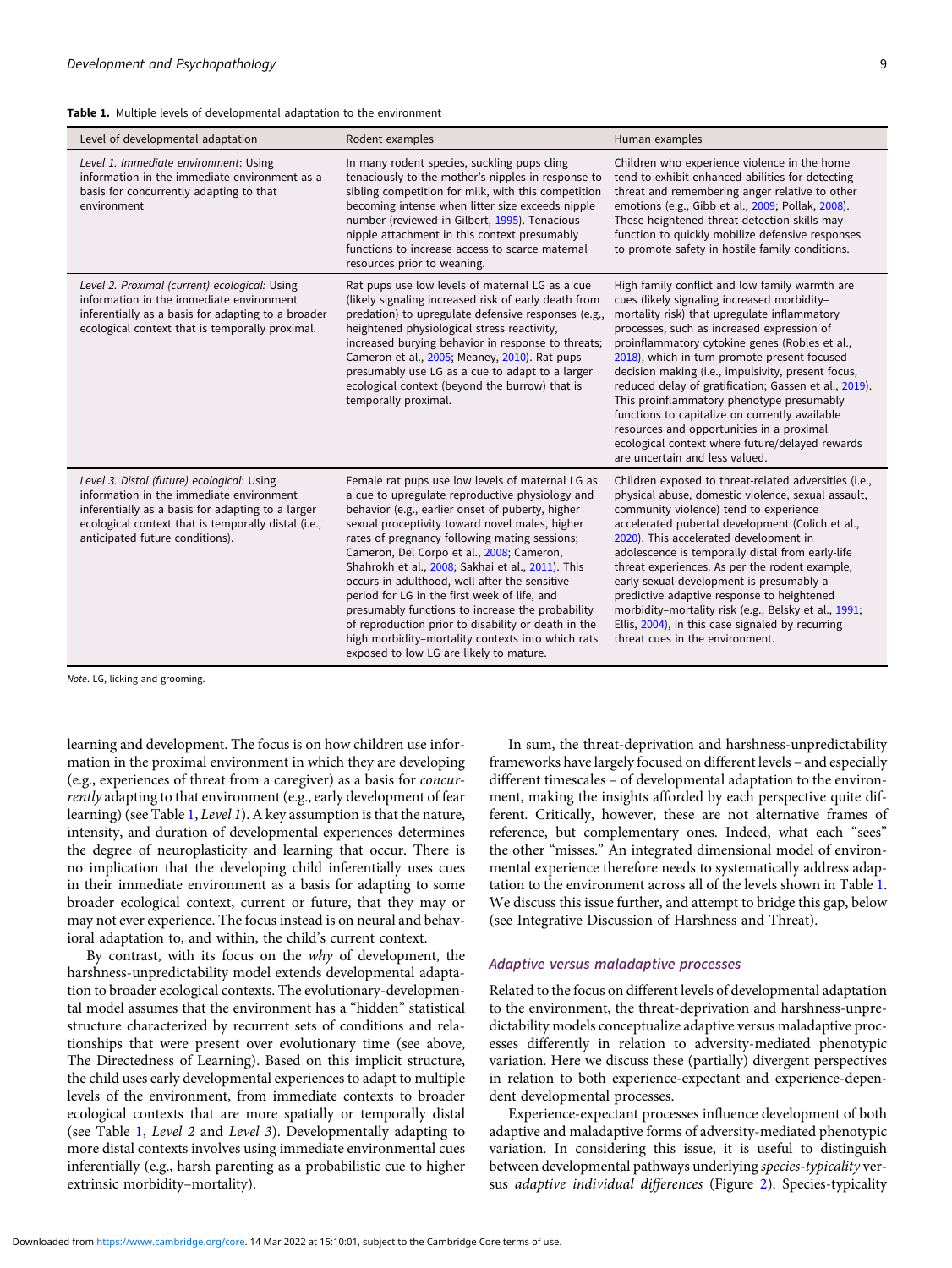<span id="page-9-0"></span>

Figure 2. Experience-driven plasticity. Note. LG, licking and grooming.

refers to developmental mechanisms that have been shaped by natural selection to produce a particular phenotype (e.g., vision) under expectable environmental conditions. In these cases, deviation from that phenotype (e.g., poor vision, or even blindness) resulting from deviation in expectable environmental conditions (e.g., reduced or absent light input) is maladaptive. Notably, even development of a species-typical phenotype is generally not a yes or no proposition; rather, the timing and quality of the expected experience shapes the degree of learning and plasticity that occur (Gabard-Durnam & McLaughlin, [2020;](#page-20-0) McLaughlin & Gabard-Durnam, [2021](#page-22-0); Werker & Hensch, [2015\)](#page-24-0). Experience-expectant processes regulate the types and timing of environmental experiences that are needed for specific cognitive, emotional, and social capacities to develop in a typical manner; environmental contexts that deprive individuals of such experiences during sensitive periods compromise those capacities, which may contribute to the emergence of psychopathology and other maladaptive outcomes (McLaughlin & Gabard-Durnam, [2021;](#page-22-0) Nelson & Gabard-Durnam, [2020](#page-22-0)).

In contrast to species-typicality, adaptive individual differences refer to evolved developmental mechanisms that have been shaped by natural selection to produce different – conditional – phenotypes (e.g., body camouflage in caterpillars matched to spring vs. summer foliage; high vs. low number of functional sweat glands in humans) in response to different expectable environmental cues or conditions (e.g., different seasonal diets in caterpillars during the first 3 days of life; human infant development in warmer vs. cooler climates; Gluckman, [2004](#page-20-0); Greene, [1989\)](#page-21-0). These conditional responses are structured and predictable. A key feature of adaptive individual differences is that no single species-typical phenotype exists, independent of context. That is, different contextuallyinduced phenotypes have been maintained by natural selection as adaptations to environmental variation. The effects of maternal licking and grooming in rats on the development of stress physiology and defensive behavior (Figure 2) provides an example of an experience-expectant process that regulates adaptive individual differences in behavior and neurobiology. Variation in physiology and behavior is structured by early caregiving experiences that show marked variation within the species-typical range (i.e., licking

and grooming is an expected environmental experience that widely varies in intensity and frequency across rodents). The effects of licking and grooming are limited to a sensitive period in the first week of life, during which time licking and grooming alters glucocorticoid receptor mRNA expression in the pups' hippocampal neurons, and then stably calibrates individual differences in gene expression, neural function, and behavior in adulthood in ways that appear to be adaptive in different contexts (Cameron et al., [2005;](#page-19-0) Meaney, [2010](#page-22-0)). This structured phenotypic plasticity presumably reflects conditional adaptation to recurring environmental variation encountered over evolutionary history.

In addition to experience-expectant process, experience-dependent processes shape both adaptive and maladaptive forms of adversity-mediated phenotypic variation. Consider experiencedependent responses to threat, which show directedness of learning (Figure 2). The threat-deprivation model stipulates that heightened neural plasticity early in life alters development in threatening environments in ways that are adaptive in context – facilitating rapid identification of potential dangers and mobilizing defensive responses that promote safety – but that these threat-mediated changes may be detrimental in other environments in which the individual finds themselves (e.g., school, workplace), thus increasing vulnerability for psychopathology and other negative outcomes over time. This increased vulnerability is mediated by traits such as altered fear learning, exaggerated emotional reactivity, and difficulties with emotion regulation (e.g., Sheridan et al., [2020](#page-23-0); McLaughlin & Lambert, [2017](#page-22-0)).

The harshness-unpredictability model converges with the hypothesis that children mount adaptive responses to danger, but extends it in two ways. First, the model conceptualizes developmental adaptations to adversity in terms of tradeoffs: one system is diminished so that another can be enhanced or preserved (as evidenced, for example, by the growing empirical literature on the physical health costs of positive psychosocial adjustment in the context of childhood adversity; Hostinar & Miller, [2019\)](#page-21-0). Second, despite such tradeoffs, the model proposes that childhood adaptations to adversity may eventuate in long-term adaptive changes in biobehavioral systems – adaptive individual differences – that regulate development over the life course (reviewed in Ellis & Del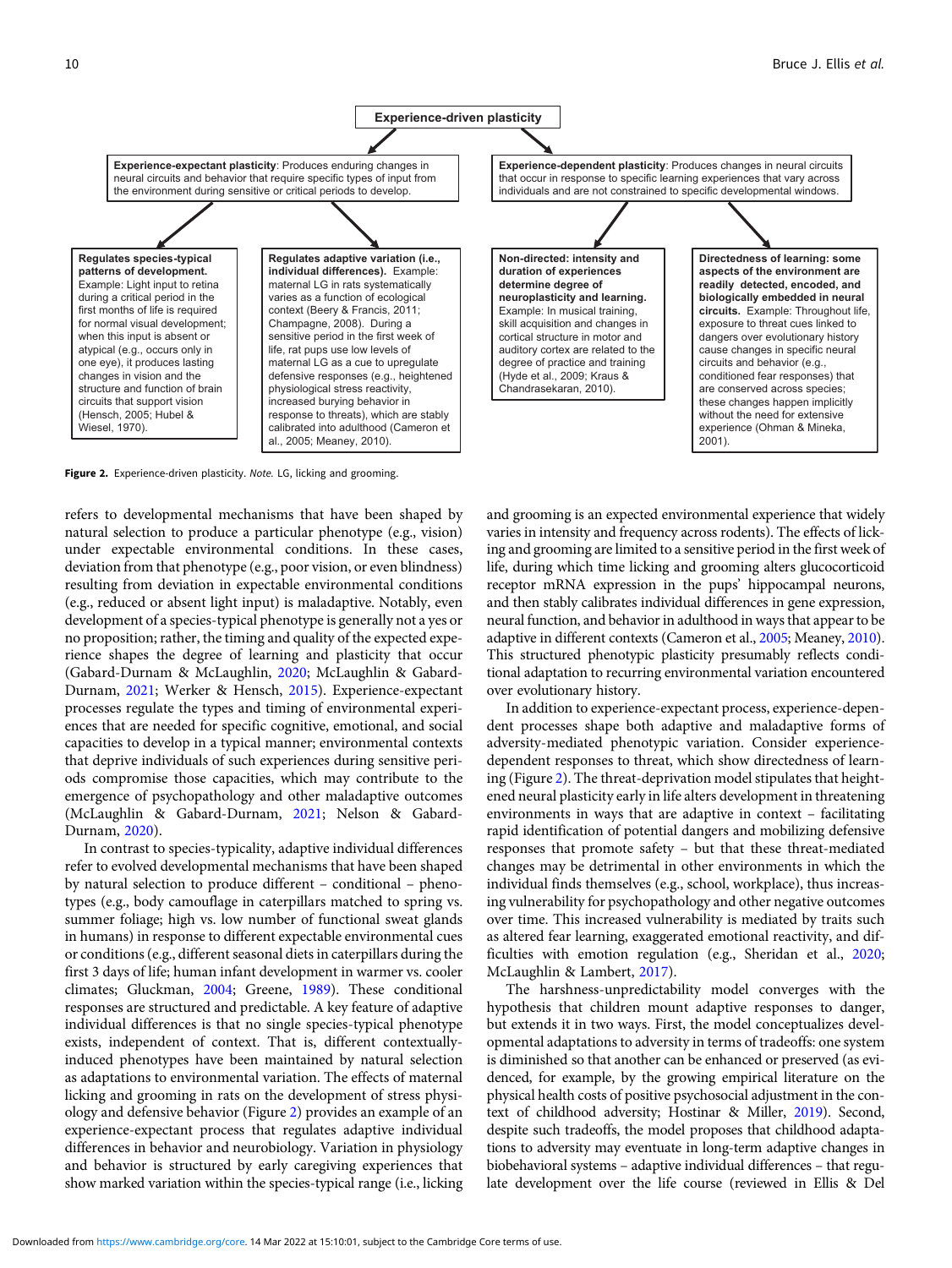Giudice, [2014](#page-20-0), [2019\)](#page-20-0). We elaborate further on this idea in the following integrative discussion of harshness and threat.

### Integrative discussion of harshness and threat

As discussed earlier, extrinsic morbidity–mortality, or harshness, refers to external sources of disability and death that cannot generally be attenuated or prevented. Over human evolutionary history, experiences involving harm imposed by other agents were an important source of extrinsic morbidity–mortality for children (Frankenhuis & Amir, [2021\)](#page-20-0). In this section, we focus on the adaptive problem of physical harm from other agents – a distinct selection pressure posed by the environment – and how developmental systems evolved to detect and respond to cues indicating the presence of this adaptive problem.

As shown in Figure [1,](#page-7-0) harshness is an overarching concept that encompasses aspects of threat and deprivation. Cues to harshness resulting from harm imposed by other agents (i.e., threat-based forms of harshness) vary from more proximal to more distal to the child. Proximal cues correspond to the concept of threat in the threat-deprivation model: actual harm or threat of harm to the child's survival as a result of experiencing (e.g., physical abuse) or witnessing (e.g., violence between caregivers) interpersonal violence or threat of violence. By contrast, more distal cues signal increased risk of morbidity–mortality from harm imposed by other agents, but do not directly involve experiencing or witnessing violence. Examples of such distal cues are living in close proximity to a recent violent crime that was not personally experienced, premature morbidity–mortality among family or community members, and short life expectancies at the local level. Distal cues may signal morbidity–mortality risk either directly (the child detects and encodes the distal cue) or indirectly through their effects on more proximal experiences of threat (Figure [1\)](#page-7-0). The harshness-unpredictability model assumes that directedness of learning enables individuals to adaptively calibrate development on the basis of proximal and distal cues to threat, without extensive learning trials or modeling all of the necessary features of the environment (see below, Directedness and Specificity of Responses to Threat).

A central difference between the threat and harshness literatures is their relative focus on more proximal versus distal cues to morbidity–mortality from harm imposed by other agents (Figure [1\)](#page-7-0), and the role of such cues in guiding developmental adaptation to more proximal versus distal environments (Table [1\)](#page-8-0). In this section, we make clear that these differences are complementary and hierarchically ordered. We then attempt to show how these differences can be integrated in theory and research on threat-mediated acceleration of biological aging.

# The adaptive problem of physical harm from other agents: multi-level cues and multi-level responses

Both detection of threat-based forms of harshness (what is detected and encoded in the environment) and phenotypic responses to threat-based forms of harshness (developmental adaptations) occur at multiple levels. In the threat-deprivation framework, individuals use experiences of threat in their proximal environment (proximal cues in Figure [1\)](#page-7-0), such as experiencing harsh physical discipline, as a basis for concurrently adapting to that environment (Level 1, Table [1\)](#page-8-0). Although surviving childhood is critically important, immediate rearing environments – the here and now – are not the only environments that individuals have had to adapt to over evolutionary history in order to successfully reproduce. In the harshness-unpredictability framework, therefore, early

experiences of threat do double duty, as they also operate as a conduit through which young children receive information about larger environmental risks (Belsky et al., [1991](#page-19-0); Ellis et al., [2009\)](#page-20-0). That is, individuals use harsh experiences as a basis for adapting not only to the environment in which they are developing, but also to more spatially or temporally distal environments (Level 2 and Level 3, Table [1\)](#page-8-0). As children mature, they should increasingly detect and respond to distal cues directly. In total, if developmental systems function to adapt children to the broader ecological contexts into which they are likely to mature (Level 2 and Level 3), then these systems should have evolved to incorporate information from distal (as well as proximal) cues, as shown in Figure [1](#page-7-0).

Cues to harshness are defined broadly in terms of probabilistic relations with extrinsic morbidity–mortality. For example, children may use corporal punishment as a cue to the prevalence of violence at a societal level (Level 2, Table [1](#page-8-0)), such as the prevalence of warfare or other forms of interpersonal violence among adults, which increase morbidity–mortality risk. Such relations between corporal punishment and societal-level violence are well documented cross-culturally (Lansford & Dodge, [2008;](#page-21-0) see also Eltanamly et al., [2021\)](#page-20-0). If these two forms of violence reliably covaried over evolutionary history, then natural selection may have shaped the brain to use physically harsh parenting as a cue to extrinsic morbidity–mortality from physical harm from other agents – and thus as a basis for calibrating development (such as by regulating development toward a faster life history strategy). Although the cue in this example (corporal punishment) involves actually experiencing violence, a broader range of environmental factors may operate as cues to morbidity–mortality from physical harm from other agents (distal cues in Figure [1](#page-7-0)), such as attending the funerals of multiple peers during adolescence.

### Directedness and specificity of responses to threat

Responses to threat, we argue, reflect the directedness of learning; it is one example of a privileged developmental experience that has greater potential to trigger learning and plasticity than many other types of early experiences. Threatening experiences during childhood alter the development of neural networks that underlie salience detection and aversive learning in ways that facilitate rapid identification of potential danger and mobilization of defensive responses (see above, The Threat-Deprivation Framework). As articulated by Öhman and Mineka [\(2001](#page-23-0)), the neural systems that underlie fear and aversive learning and govern defensive responses to threats evolved as adaptations to environments characterized by high risk of mortality from physical harm from other agents (see also Rakison, [2022](#page-23-0)). They argue that this evolved "fear module" is selective, automatic, and specific: selective in that it responds preferentially to stimuli that have been associated with threat over the course of human evolution; *automatic* in that threats capture attention rapidly and produce efficient mobilization of defensive responses without the need for complex neural computations, extensive learning, or elaborated cognitive appraisals; and specific in that it relies on specialized neural circuitry that evolved to promote learning and generate appropriate behavioral responses to specific environmental threats (Öhman & Mineka, [2001\)](#page-23-0).<sup>2</sup> This specificity – and directedness of learning – in neurodevelopmental

<sup>&</sup>lt;sup>2</sup>The arguments made here apply specifically to forms of threat where failure to respond is too costly to make trial-and-error learning a viable option. Individuals may be biologically prepared to pay special attention to such forms of threat and learn to respond to them quickly or efficiently. The related idea – that prepared responses to these forms of threat are more resistant to extinction than are responses to neutral stimuli – is a topic of current debate in the literature (Åhs et al., [2018;](#page-18-0) Del Giudice, [2021\)](#page-20-0).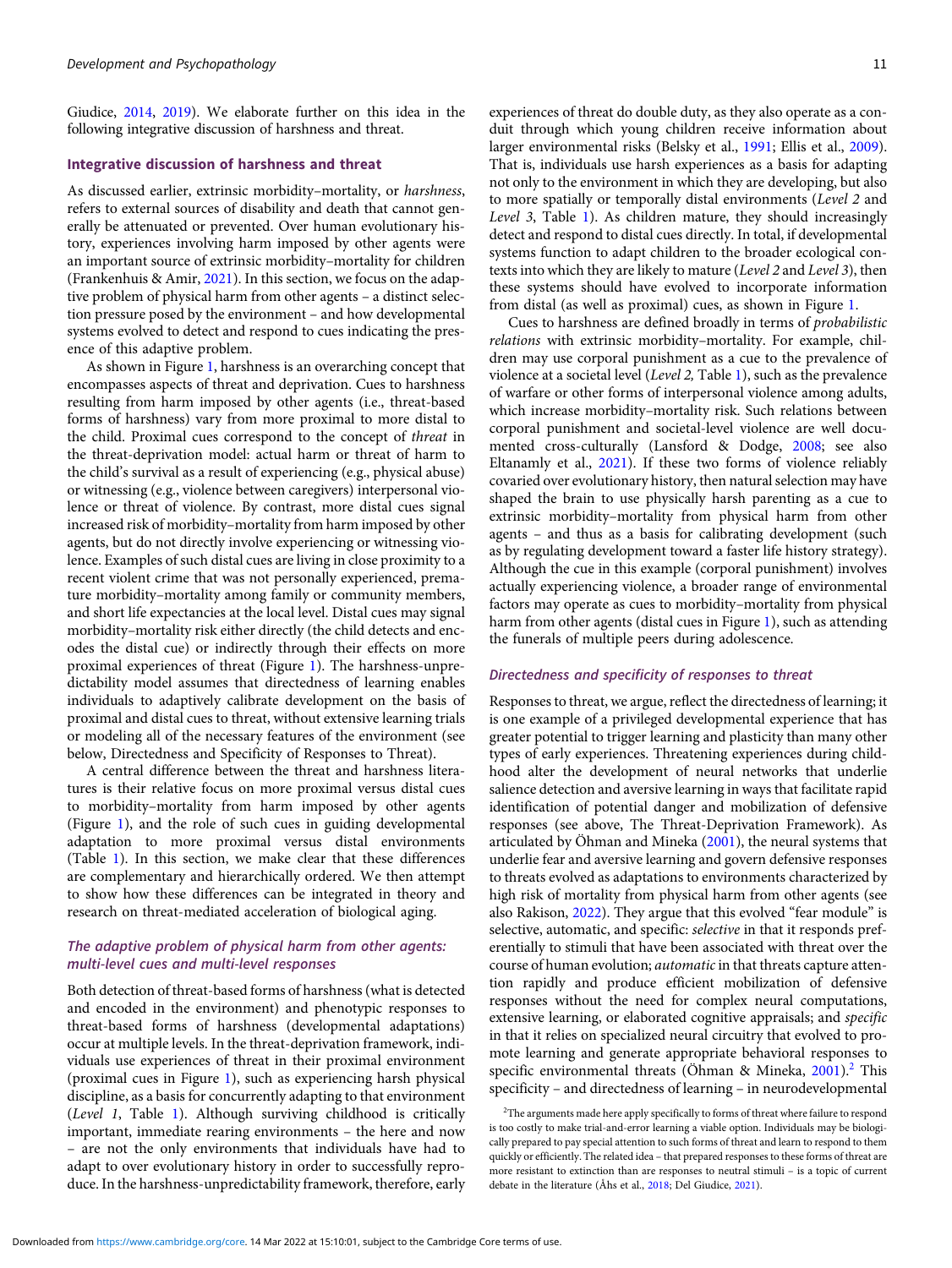### <span id="page-11-0"></span>Table 2. Research directions for an integrated model of dimensions of environmental experience

### Integrating harshness and threat

- 1. Identify distal cues to threat-based forms of harshness (e.g., rates of neighborhood violence, premature death of community members) that can be measured in ways that are distinct from proximal cues (e.g., physical abuse, harsh discipline)
- 2. Determine whether distal and proximal cues to threat-based forms of harshness lead to similar (or different) shifts in social information processing, emotional responses, and neurodevelopmental adaptations
- 3. Evaluate whether patterns of social and emotional processing and neurodevelopmental adaptations linked to proximal experiences of threat (e.g., elevated emotional reactivity) mediate relations between distal cues and life history-related traits (e.g., accelerated sexual maturation, future discounting) and long-term health outcomes

4. Investigate how developmental adaptations to both distal and proximal cues to threat-based forms of harshness relate to both adaptive and maladaptive processes and outcomes over both shorter and longer time periods

#### Integrating harshness and deprivation

1. Develop novel approaches for investigating the neurodevelopmental mechanisms that contribute to smaller brain size and reduced structural connectivity following deprivation in humans

2. Investigate the shared vs unique effects of energetic, material, and social/cognitive deprivation on neurocognitive outcomes and life history traits

3. Identify measures (e.g., brain metabolism) that can be used to evaluate the "maintenance-oriented" phenotype hypothesis in modern societies, where deprivation is most closely associated with constraints on neural development rather than physical growth

4. Evaluate how different experiences of deprivation (e.g., food insecurity, limited parental investment) influence specific hidden talents

5. Determine how experiences of deprivation interact with other forms of harshness (e.g., threat), and with unpredictability, to shape life history-related traits, whether these different dimensions of adversity have opposing influences on these traits (e.g., later puberty but earlier parenthood), and the developmental mechanisms that are involved

### Unpredictability

1. Determine whether the emotional, cognitive, and neurodevelopmental impacts of threat and deprivation, as well as their influences on life history traits, vary based on the predictability of these experiences

- 2. Investigate whether the developmental consequences of unpredictability are similar when unpredictability is defined based on ancestral cues (e.g., parental transitions) vs. statistical learning
- 3. Identify distal cues to unpredictability that directly lead to statistical changes in threat or deprivation and/or signal probabilistic changes in the statistical structure of threat or deprivation
- 4. Employ methods to compile enough observations across time and space (e.g., daily diary, experience sampling) to model patterns of variation that define unpredictability from a statistical learning perspective (e.g., variance, autocorrelation)

Broad directions for future research

- 1. Investigate how dimensions of adversity (i.e., threat, deprivation, and unpredictability) interact to influence emotional, cognitive, and neural development, as well as life history traits
- 2. Leverage work on hidden talents and adaptive outcomes in children who experience threat, deprivation, and unpredictability to identify novel targets for interventions

responses to threat is depicted by the pathway in Figure [1](#page-7-0) from threat to morbidity–mortality from harm imposed by other agents (versus the absence of a pathway from threat to morbidity–mortality from insufficient environmental inputs).

An integrated approach calls for examining the role of both proximal and distal cues to physical harm from other agents in calibrating underlying mechanisms involved in regulating developmental adaptations to harsh environments. Developmental mechanisms mediating responses to proximal experiences of threat (e.g., aversive learning) are well-articulated in the threatdeprivation framework, including the work of Öhman and Mineka ([2001\)](#page-23-0) described above. In contrast, developmental mechanisms mediating responses to more distal cues to physical harm from other agents have received less empirical attention. One mechanism studied within the harshness-unpredictability framework is perceptions of future life expectancy – whether youth believe they will live a shorter versus longer life (e.g., Chisholm et al., [2005](#page-19-0); Dickerson & Quas, [2021\)](#page-20-0) – which may be calibrated (in part) by more distal cues to physical harm from other agents. Integrating across these levels, developmental mechanisms should incorporate information from both proximal and distal cues,

particularly in regulating Level 2 and Level 3 adaptations (Table [1](#page-8-0)). More immediate phenotypic adaptations to childhood experiences of threat (e.g., rapid threat detection) may eventuate in longer-term changes in biobehavioral systems that are adaptive under dangerous or violent conditions (e.g., faster life history strategies), despite the potential costs of such developmental adaptations (e.g., psychopathology and other negative outcomes).

# Levels of developmental adaptation to threat: the case of accelerated biological aging

In this section, we present an integrative example of experiencedriven plasticity – threat-mediated acceleration of biological aging – that occurs across multiple levels of developmental adaptation to the environment. Our goal is to demonstrate how integrating across the different levels that are the main focus of the threatdeprivation and harshness-unpredictability models can advance understanding of this important developmental phenomenon.

Experiences of threat may accelerate the pace of brain development (reviewed in Tooley et al., [2021\)](#page-24-0). For example, accelerated cortical thinning in ventromedial prefrontal cortex (vmPFC) – a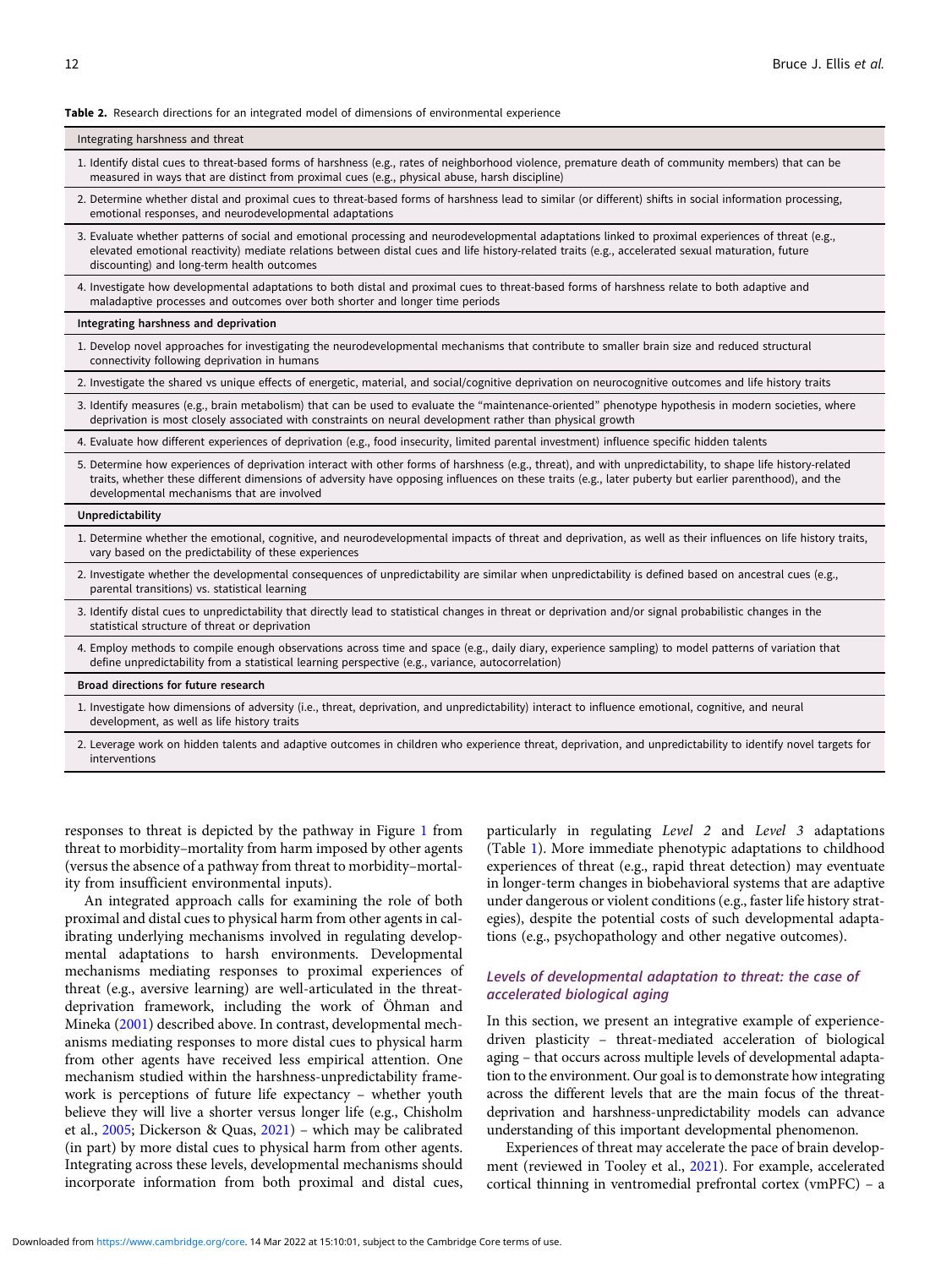region involved in multiple forms of social and emotional processing – has been observed consistently in children exposed to threat, although patterns of prefrontal-amygdala connectivity have been mixed (see Colich et al., [2020,](#page-19-0) and McLaughlin, Weissman, & Bitran, [2019,](#page-22-0) for systematic reviews). This accelerated development of neural circuits that support emotion regulation and social information processing may allow for earlier independence from caregivers in environments lacking support or characterized by chronic threat (Callaghan & Tottenham, [2016](#page-19-0); Snell-Rood & Snell-Rood, [2020](#page-23-0)). Consistent with the threat-deprivation framework, this accelerated development may facilitate adaptation to the immediate environment (Table [1,](#page-8-0) Level 1) by sharpening threat detection and response mechanisms (e.g., earlier detection of danger and more rapid mobilization of defensive responses).

A hypothesis advanced within the harshness-unpredictability framework is that harsh experiences in childhood carry predictive information about the larger and/or future state of the environment (i.e., danger and consequent high mortality; Table [1,](#page-8-0) Level 2 and Level 3), and that development of a faster life history strategy in this context – including earlier puberty – is a conditional adaptation that functions to increase the probability of reproduction prior to disability or death (Belsky, [2019](#page-19-0); Belsky et al., [1991;](#page-19-0) Ellis, [2004](#page-20-0)). Consistent with this hypothesis, a recent meta-analysis found that childhood experiences of threat, but not deprivation, were associated with accelerated biological aging in childhood and adolescence, including earlier pubertal development (Colich et al.,  $2020$ ).<sup>3</sup> In this case, the phenotypic response – accelerated transition from the pre-reproductive to the reproductive phase of the human lifecycle – was distal to early experiences of threat. Early experiences of threat appear to calibrate development of the hypothalamic-pituitary-gonadal axis in ways that – years later – accelerate pubertal maturation. In turn, accelerated puberty may affect other life history-related traits such as risky sexual behavior and timing of reproduction (reviewed in Baams et al., [2015](#page-19-0); Ellis, [2004](#page-20-0)). Taken together, early experiences of threat regulate both immediate and predictive adaptive responses, which operate through different mechanisms and have different functions in relation to survival and reproduction. Integrating the threatdeprivation and harshness-unpredictability models brings into focus these multiple levels of developmental adaptation to the environment, thus affording a more complete understanding of development in the context of adversity.

### Directions for future research

We highlight concrete directions for future research that could test these propositions about harshness and threat. These include evaluating whether distal cues to harshness and threat are associated with similar brain processes as direct experiences of violence as well as other possible biological-embedding mechanisms

<sup>3</sup>A related alternative (though not incompatible; see Belsky, [2014](#page-19-0)) hypothesis is that harsh conditions in childhood carry predictive information, not about the larger and/or future state of the environment, but about one's own expected future somatic condition (Nettle et al., [2013;](#page-22-0) Rickard et al., [2014\)](#page-23-0). In this view, developmental mechanisms respond to the individual's compromised internal state (i.e., wear and tear on the body related to allostatic load, and thus increased morbidity–mortality risk) – and not to probabilistic cues about future environments – as a basis for accelerating puberty. That threat, but not deprivation, is related to greater allostatic load (Scheuer et al., [2018;](#page-23-0) Slopen et al., [2019;](#page-23-0) Widom et al., [2015\)](#page-24-0) and cellular aging (Colich et al., [2020](#page-19-0)) is broadly consistent with this hypothesis. However, it is currently unknown whether increased allostatic load in childhood contributes to accelerated pubertal development (though see Allsworth et al., [2005\)](#page-18-0), although some evidence suggests that accelerated epigenetic aging predicts faster (Binder et al., [2018](#page-19-0)), and chronically elevated cortisol predicts earlier (Sun et al., [2017](#page-24-0)), pubertal maturation.

(e.g., epigenome, microbiome, immune system, etc.), and whether these processes, in turn, are associated with life history phenotypes. For example, these ideas could be investigated in a study that simultaneously examines proximal (e.g., harsh punishment) and distal (e.g., levels of neighborhood violence) indicators of threat with aversive learning, social information processing, and/or emotional reactivity or that determines whether these processes are mechanisms linking distal and proximal threat indicators with ear-

Integrative discussion of harshness and deprivation

In addition to harm imposed by other agents, insufficient environmental inputs (material, energetic, or social) was another important source of harshness over human evolutionary history (Frankenhuis & Amir, [2021\)](#page-20-0). In this section, we focus on the adaptive problem of insufficient environmental inputs – a distinct set of selection pressures posed by the environment – and how developmental systems evolved to detect and respond to cues indicating the presence of this adaptive problem (Figure [1](#page-7-0)).

lier age of sexual maturation and/or sexual behavior. Specific directions for future research in this area are outlined in Table [2](#page-11-0).

In early childhood, experiences of deprivation are often mediated through caregiver behavior, which is responsive to larger ecological conditions such as social/alloparental support, socioeconomic adversity, pathogen stress, and community-level violence (Belsky, [1984;](#page-19-0) Belsky et al., [1991;](#page-19-0) Eltanamly et al., [2021;](#page-20-0) Quinlan, [2007](#page-23-0)). The quantity and quality of interactions with caregivers contributes to early childhood experiences of deprivation. In traditional human societies, and by inference over human evolutionary history, some caregiver-mediated forms of deprivation (e.g., early weaning, low provisioning of food, low sleeping proximity to infants, reduced carrying of children, and caregiver neglect) increase childhood morbidity–mortality risk from causes such as malnutrition, disease, physical exposure, predation, and conspecific violence (Frankenhuis & Amir, [2021](#page-20-0); Quinlan, [2007;](#page-23-0) Volk & Atkinson, [2008,](#page-24-0) [2013\)](#page-24-0). For example, in traditional human societies, maternal mortality has catastrophic and universally negative effects on the survival of young children prior to weaning age (Sear & Mace, [2008](#page-23-0)). From this perspective, significant experiences of deprivation (especially deprivation experiences that were reliably associated with morbidity–mortality over evolutionary history) are nested within harshness (Figure [1](#page-7-0)). Our developmental systems should have evolved to detect and respond to these forms of deprivation.<sup>4</sup>

Like cues to threat-based forms of harshness, cues to deprivation-based forms of harshness vary from more proximal to the child (e.g., caregiver neglect, limited social or cognitive input, food scarcity, homelessness and other forms of material deprivation) to more distal to the child (e.g., famine, drought, resource shortages, unemployment, and poverty). Proximal cues correspond to the concept of deprivation in the threat-deprivation model: infrequent or low-quality environmental inputs experienced by the child. Distal cues reflect ecological factors linked to deprivation. As shown in Figure [1,](#page-7-0) distal cues may signal morbidity–mortality risk from insufficient environmental inputs either directly or indirectly (through proximal cues).

<sup>4</sup>At the same time, deprivation reflects a continuous dimension (e.g., Amso et al., [2019](#page-18-0); King et al., [2019](#page-21-0); Rosen et al., [2020\)](#page-23-0), which on the positive end is characterized by high levels of nurturance, sustenance, and cognitive stimulation. Although variation around the positive end of deprivation (above a threshold) is probably unrelated to morbidity– mortality risk, rearing experiences consistently on the positive end should signal low harshness.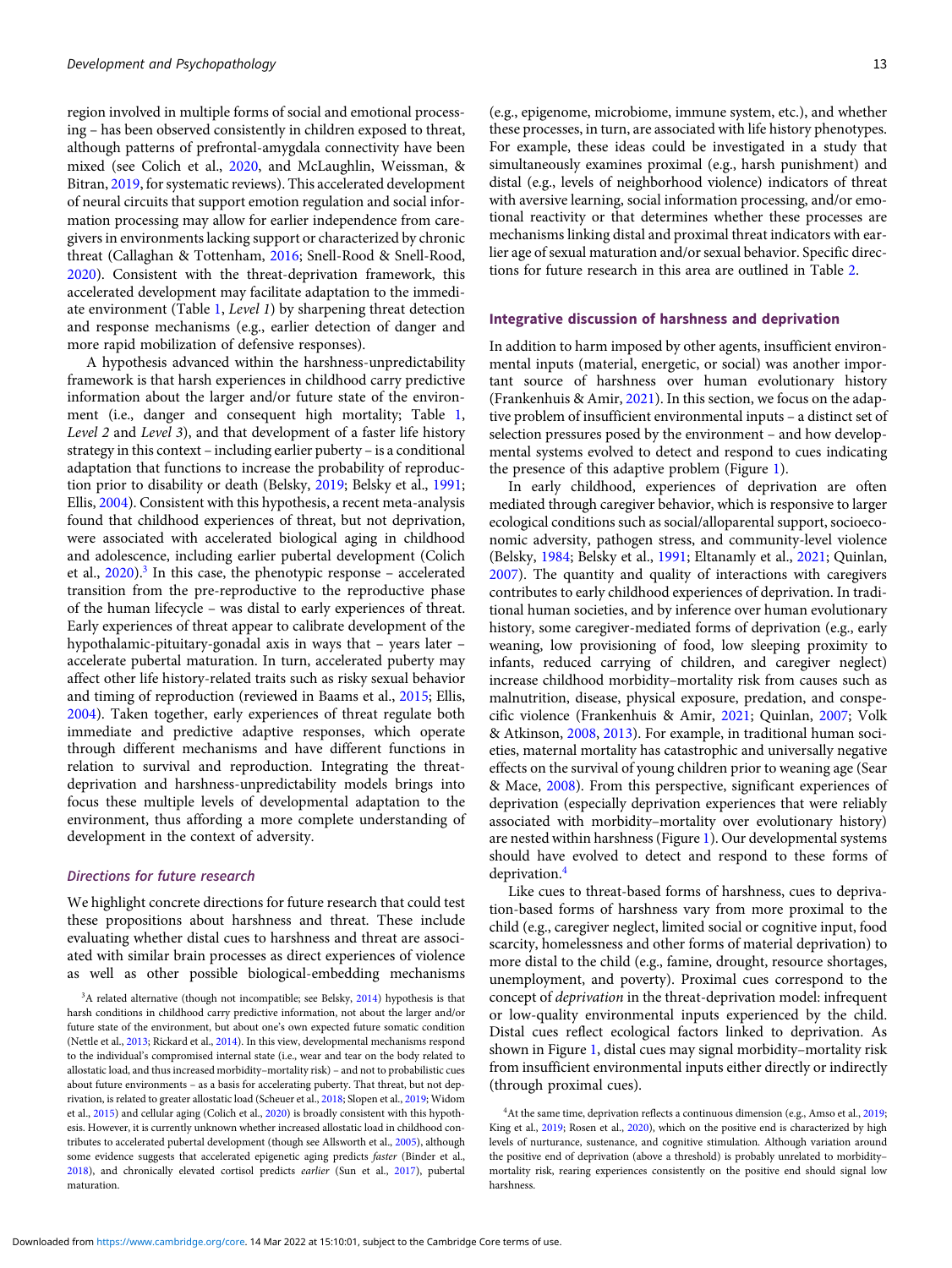In this paper, we have stipulated that threat-based forms of harshness (as well as unpredictability) both constrain development and regulate it toward strategies that are adaptive under stressful conditions. These adaptive arguments postulate that developmental adaptations to adversity evolved in response to environmental variation and function to match the developing phenotype to relevant conditions. Such arguments may be less applicable to deprivation, however, especially in its more severe forms. In many cases, developmental responses to deprivation can be more parsimoniously explained as attempts to spare or preserve function. Such responses may enable individuals to make the best of bad circumstances in the context of substantial developmental constraints (i.e., low survival, poor growth, reduced reproduction; see Bogin et al., [2007\)](#page-19-0) imposed by deprivation-mediated tradeoffs. Making the best of bad circumstances means that individuals adjust their phenotypes to the deprived conditions under which they are developing – allowing them to achieve better survival and reproductive outcomes than if they did not adjust their phenotypes – but still fare worse than peers who did not experience deprivation. In this section, we consider such tradeoffs from the perspective of life history theory. We propose that (a) deprivation-mediated tradeoffs fundamentally involve sacrificing growth to reduce maintenance costs, and that such tradeoffs occur in response to both energetic deprivation (central to the harshnessunpredictability framework) and social/cognitive deprivation (central to the threat-deprivation framework); and (b) individuals mount responses to deprivation that enable them to make the best of bad circumstances.

### Energetic deprivation

A major form of deprivation is nutritional, or energetic deprivation. Within a life history framework, a central assumption is that natural selection has favored physiological mechanisms that track variation in energetic conditions (i.e., resource availability, energy balance, and related physical condition) and adjust growth to match that variation (Ellis, [2004](#page-20-0); Ellison, [2003\)](#page-20-0). Consequently, a central resource-allocation tradeoff, beginning in the prenatal period, is between maintenance and growth (for an extensive review, see Bogin et al., [2007](#page-19-0)). A baseline level of energy expenditure is needed to maintain basic functioning and repair or preserve the soma (e.g., brain metabolism, digestion, immune function, cellular/DNA repair, pathogen and predator defenses). Above these baseline investments in maintenance, resources can be allocated to growth and eventually reproduction. Growth builds capacities that enhance overall reproductive potential; it encompasses developmental processes and activities that increase physical size as well as social and cognitive competencies (e.g., development of abstract information-processing capacities, acquisition of skills and knowledge).

Consistently enriched or supportive conditions in early and middle childhood may signal to the individual that investments in growth are sustainable. Conversely, conditions of chronic resource scarcity may shift individuals toward development of an energy-sparing phenotype that economizes somatic maintenance costs by limiting growth. Energetic deprivation was a common feature of ancestral human environments. In subsistence-level populations, low energy availability co-occurs with both periods of negative energy balance (when caloric expenditures exceed caloric intake) and high pathogen burden/immunological challenges (e.g., McDade, [2003](#page-22-0); Urlacher et al., [2018](#page-24-0)). Energetic deprivation, as instantiated in this co-occurring set of conditions,

is associated with slower growth, later sexual maturation, and smaller body size (e.g., Bogin et al., [2007;](#page-19-0) Ellis, [2004;](#page-20-0) Ellison, [2003\)](#page-20-0); relatively low progesterone concentrations and reduced fecundity in women (Ellison, [2003](#page-20-0); Jasienska et al., [2017](#page-21-0)); and relatively low testosterone concentrations and reduced skeletal muscle tissue in men (Bribiescas, [2001](#page-19-0), [2010](#page-19-0)). These adjustments of life history-related traits to chronic ecological conditions are generally considered an example of adaptive phenotypic plasticity (Ellison, [2003;](#page-20-0) Ellis, [2004](#page-20-0)). In this case, energetic deprivation regulates development toward a slower life history strategy that is maintenance-cost-effective: growth is constrained, and reproductive capacity is achieved later in development.

Although energetic deprivation constrains growth and reproductive maturation, individuals should still mount responses to energetic deprivation that enable them to make the best of bad circumstances. Energetic deprivation, and the closely related conditions of pathogen stress (e.g., McDade, [2003](#page-22-0); Urlacher et al., [2018](#page-24-0)) and warfare related to food shortages/food instability (Ember & Ember, [1992\)](#page-20-0), were major co-occurring causes of extrinsic morbidity–mortality over evolutionary history. These cooccurring environmental factors may have opposing effects on the development of life history strategies. Like developmental exposures to threat, cues to high pathogen stress (e.g., high local fatality rates from infectious disease) predict faster life historyrelated traits (Lu et al.,  $2021$ ; Quinlan,  $2007$ ).<sup>5</sup> This means that shifts toward slower life history strategies induced by energetic deprivation often occur in the context of countervailing shifts toward faster life history strategies in response to cues to extrinsic morbidity–mortality from other sources. For example, in a comparison of 22 small-scale human societies (hunter–gatherers and subsistence-based horticulturalists), poor energetic conditions were associated with later ages of menarche and first birth, whereas higher childhood mortality rates were associated with earlier ages of menarche and first birth (Walker et al., [2006\)](#page-24-0). Likewise, in cohort studies in Estonia, the Philippines, and Brazil, complex adversity exposures involving energetic deprivation together with other forms of harshness or unpredictability (e.g., poverty, parental instability, sibling death) predicted both later pubertal development and earlier ages at first reproduction (Gettler et al., [2015](#page-20-0); Hõrak et al., [2019;](#page-21-0) Valge et al., [2021;](#page-24-0) Wells et al., [2019](#page-24-0)). In the Brazilian cohort, other shifts toward faster life history-related traits were also observed, including greater risky behavior indicative of future discounting (i.e., smoking, criminal behavior) (Wells et al., [2019\)](#page-24-0). In total, the literature on energetic deprivation in the context of harshness/unpredictability provides a textbook case of the complex – and sometimes countervailing nature – of developmental responses to adversity. Despite the negative effects of energetic deprivation on growth, broader phenotypic responses may still make the best of bad circumstances. Within ecological constraints, that potentially involves diverting resources toward earlier reproduction, as well as other shifts toward faster life history-related traits, particularly in relation to other cues to extrinsic morbidity–mortality or unpredictability.

<sup>5</sup>This relation may be curvilinear. In both Quinlan ([2007](#page-23-0)) and Lu et al., [\(2021\)](#page-22-0), greater pathogen stress in the low to moderate range was associated with slower life history-related traits (e.g., higher levels of parental care, greater family social contact and support, fewer health-risking behaviors), whereas greater pathogen stress in the high range displayed the opposite pattern of associations.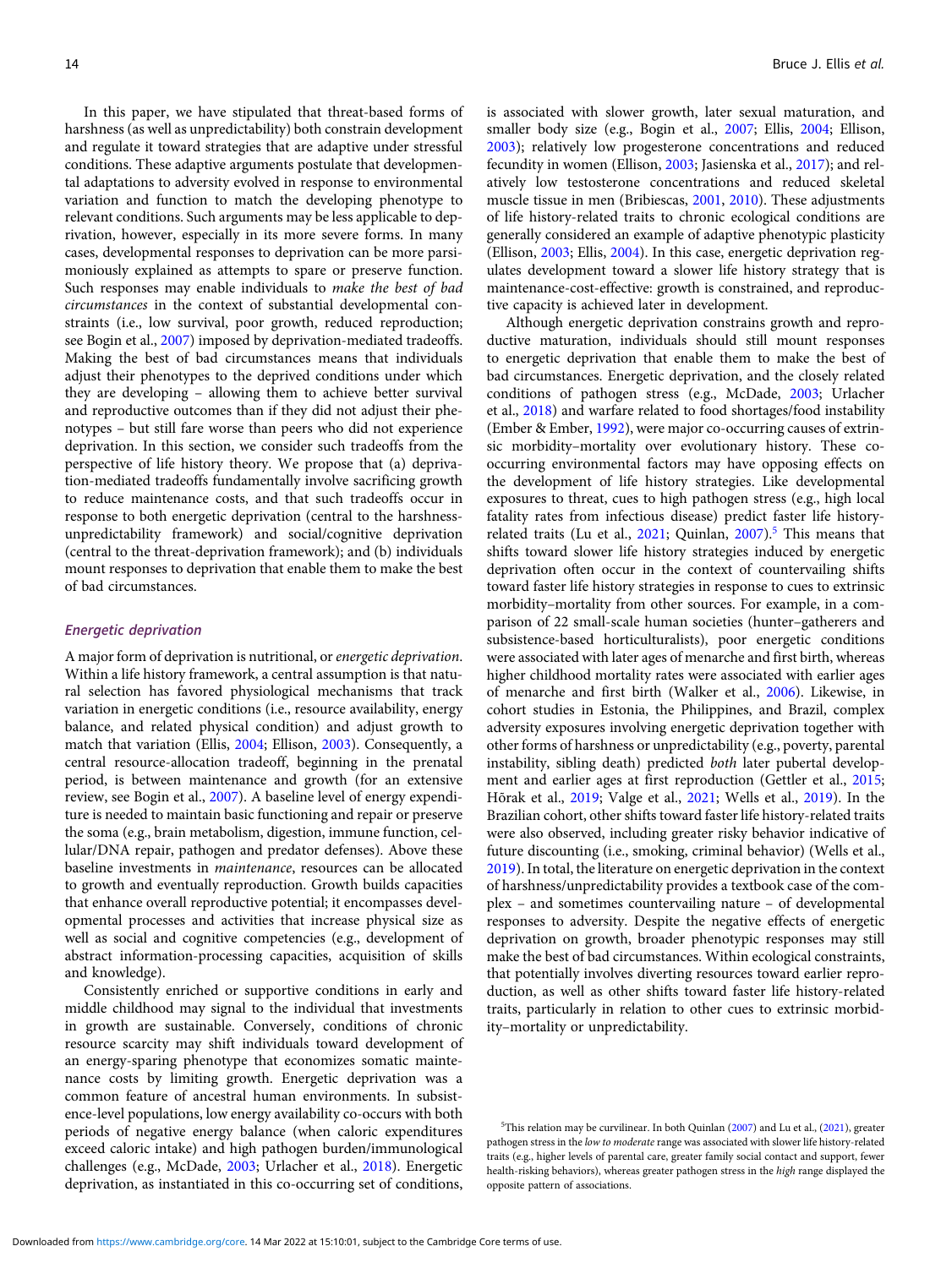### Social/cognitive deprivation

The complex effects of energetic deprivation on reproductive development and behavior provide a model for considering the effects of social/cognitive deprivation on neurodevelopment and learning. Our developmental systems may have evolved to treat experiences of deprivation as privileged sources of information, using them as a basis for implementing developmental tradeoffs favoring maintenance over growth. Such tradeoffs fundamentally concern neurodevelopment, given the unusually high energetic costs of the human brain. Indeed, glucose consumed by the brain accounts for roughly 66% of the body's resting metabolic rate and 43% of total energy expenditure in middle childhood (Kuzawa et al., [2014\)](#page-21-0). This high energetic cost reflects the size and complexity of the human brain, with its trillions of functional connections. Achieving high levels of neural complexity is costly – in terms of time, energy, and risk – and, critically, depends on adequate parental investment and social support (Snell-Rood & Snell-Rood, [2020\)](#page-23-0).

When such investment and support is lacking from the environment, one result may be reduced investment in neural development. Indeed, social and cognitive deprivation related to institutionalization, neglect, and other environments characterized by low levels of cognitive stimulation, such as lower socioeconomic status, have been consistently linked to reductions in brain volume, cortical surface area, and cortical thickness in children and adolescents. Reduced cortical volume, surface area, and thickness in children who have experienced deprivation are global, widespread, and occur not only in regions of association cortex but also in sensory cortex (Hanson, Hair et al., [2013;](#page-21-0) Herzberg et al., [2018;](#page-21-0) Hodel et al., [2015](#page-21-0); Mackey et al., [2015](#page-22-0); McLaughlin, Sheridan, Winter et al., [2014](#page-22-0); Noble et al., [2015;](#page-22-0) Sheridan et al., [2012](#page-23-0)). The precise cellular mechanisms contributing to thinner cortex, and whether these patterns reflect an acceleration or delay in neurodevelopment, remains unknown. Social/cognitive forms of deprivation in early life are also associated with reductions in the integrity of structural connections between brain areas across a wide range of white matter tracts (Eluvathingal et al., [2006;](#page-20-0) Govindan et al., [2010;](#page-21-0) Hanson, Adluru et al., [2013](#page-21-0); Rosen et al., [2018\)](#page-23-0). In total, substantial evidence suggests that deprivation in childhood is associated with a pattern of neurodevelopment that results in a smaller brain, as reflected by global reductions in cortical gray matter volume, surface, and thickness, as well as brain that is less connected, as revealed by a global decrease in the structural integrity of white matter tracts.

Deprivation-mediated reductions in neural growth and structural connectivity have been hypothesized to result in lower brain metabolic rates (Snell-Rood & Snell-Rood, [2020](#page-23-0)). Thus, social/cognitive deprivation, like energetic deprivation, may shift individuals toward development of a maintenance-cost effective phenotype by constraining neural development. Stated differently, the effects of energetic and social/cognitive deprivation can be understood in terms of the same underlying tradeoff favoring maintenance over growth.

Research conducted within the threat-deprivation framework, and in developmental cognitive neuroscience more generally, has taken a deficit-based approach to deprivation. This is understandable, given the well-documented associations between social/ cognitive deprivation and constraints on neurodevelopment and learning (see above, The Threat-Deprivation Framework). Nonetheless, an evolutionary-developmental perspective implies that children mount responses to deprivation that make the best of bad circumstances (see Ellis et al., [2020](#page-20-0)). Such responses may involve the development of stress-adapted skills, or "hidden talents," that enable adaptation within high-adversity contexts (Ellis et al., [2017;](#page-20-0) Frankenhuis & de Weerth, [2013](#page-20-0)), including rearing environments characterized by deprivation. Homeless youth, for example, generally experience considerable social, cognitive, and material deprivation. Although homeless youth tend to perform worse than comparison youth on executive function tasks, they have been found to perform as well or better on tests of creativity (Dahlman et al., [2013;](#page-19-0) Fry, [2018\)](#page-20-0). Heightened creativity in the context of homelessness is presumably a stress-adapted skill for solving problems relevant to surviving in a deprived and unpredictable environment. Likewise, in explore-exploit decisionmaking tasks, previously institutionalized children use more exploitative strategies than peers raised in families (Humphreys et al., [2015;](#page-21-0) Kopetz et al., [2019;](#page-21-0) Loman et al., [2014\)](#page-22-0). This exploitive strategy was detrimental under forgiving experimental conditions, but beneficial when conditions become harsh (i.e., when parameters of the task changed to hasten punishment) (Humphreys et al., [2015](#page-21-0)). More generally, children exposed to deprived (as well as threatening) early environmental conditions – poverty, maternal disengagement, high neighborhood crime – may develop enhanced problem-solving skills for extracting fleeting or unpredictable rewards from the environment (Li et al., [2021;](#page-22-0) Sturge-Apple et al., [2017;](#page-24-0) Suor et al., [2017\)](#page-24-0). Research documenting such hidden talents, however, does not condone exposing children to expe riences that are obviously impairing in modern life. Instead, observations of how neural and cognitive function adapt to harsh early circumstances may support a strengths-based approach to intervention that leverages stress-adapted skills (Ellis et al., [2017](#page-20-0), [2020](#page-20-0)).

### Directions for future research

Little attempt has been made to study the potentially opposing effects of energetic deprivation and other forms of harshness on life history-related traits, or to link the patterns of cognitive and neurodevelopment associated with social/cognitive deprivation with life history traits. These represent obvious avenues for future research to investigate the ideas advanced here. Research is also needed to test the "maintenance-cost effective phenotype" hypothesis, especially in relation to neural development. See Table [2](#page-11-0) for more specific directions for future research.

# Integrative discussion of environmental unpredictability

In the harshness-unpredictability framework, unpredictability is a property of harshness. That is, unpredictability is defined as stochastic variation in harshness. In the preceding integrative sections, we discussed threat-based and deprivation-based forms of harshness. Here we advance an integrative approach to unpredictability that focuses on stochastic variation in cues to both of these forms of harshness (depicted by dotted lines in Figure [1](#page-7-0)), with relevant cues ranging from more proximal to the child (immediate experiences of threat and deprivation) to more distal to the child (ecological factors linked to threat and deprivation). This integration points to important future directions for research, as the threat-deprivation model has not previously addressed how the influences of threat and deprivation vary based upon their unpredictability, and the harshness-unpredictability model has mainly focused on unpredictability at the distal ecological level. For example, we do not know whether children develop similar or different adaptations to stochastic variation in threat (unpredictable threat) compared to stochastic variation in deprivation (unpredictable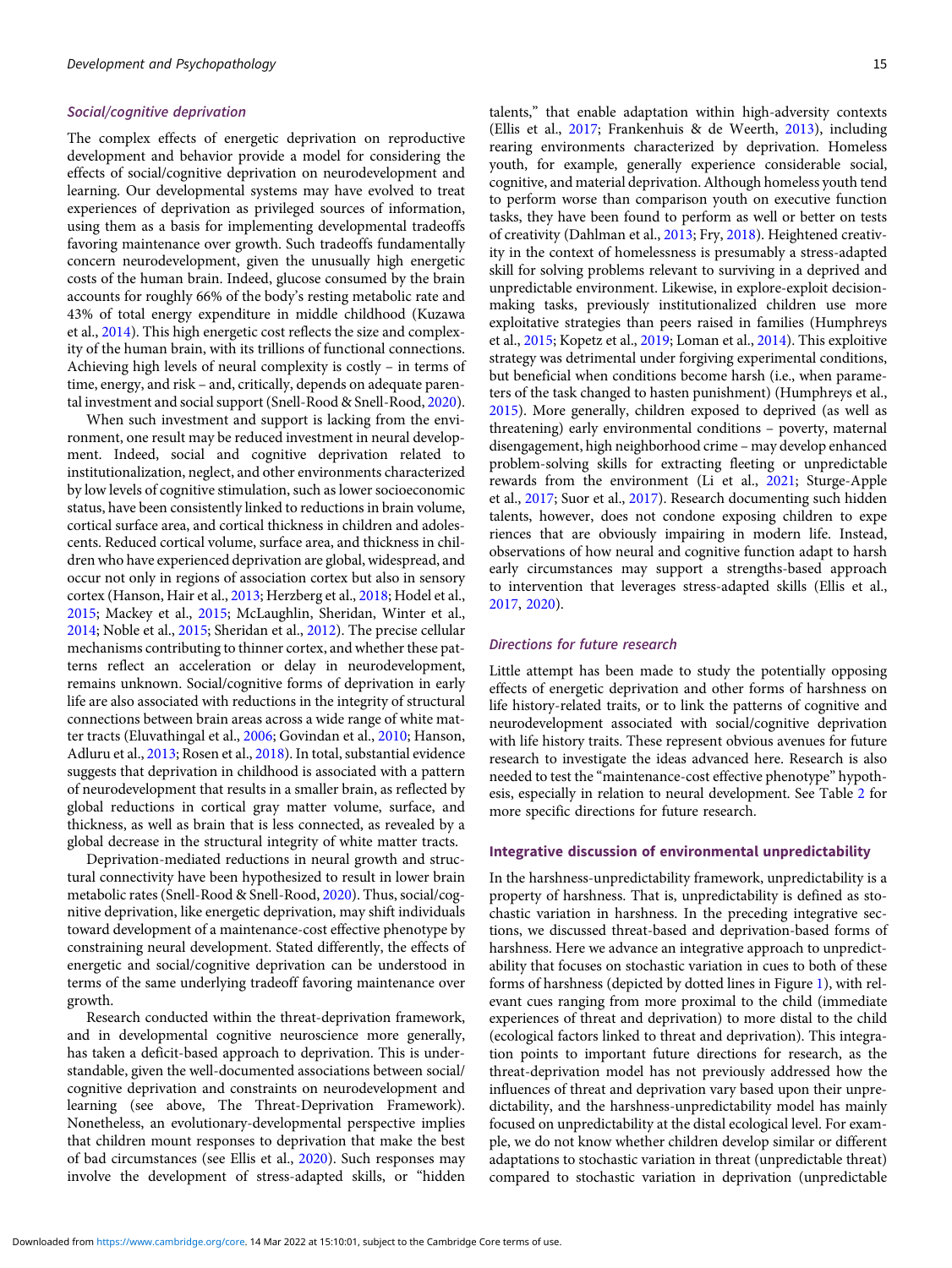deprivation). And we do not know how more distal cues to unpredictability relate to more proximal cues. As a first step toward achieving this integration, we focus on integrating the harshness-unpredictability model with recent work on neurodevelopmental processes influenced by environmental unpredictability.

The study of unpredictability fundamentally concerns change or fluctuation in environmental conditions. Existing work on the harshness-unpredictability model and in developmental cognitive neuroscience has focused on how developmental systems detect and respond to unpredictable change or fluctuation in the environment. This issue is equally relevant to understanding stochastic variation in cues to morbidity–mortality from both sources of harshness shown in Figure [1](#page-7-0). Following Young et al. [\(2020](#page-24-0)), we address how developmental systems may respond to properties of the environment in terms of both the ancestral cue approach (which is common within the harshness-unpredictability framework and focuses on Level 2 and Level 3 of developmental adaptation to the environment) and the statistical learning approach (which aligns with developmental cognitive neuroscience research and focuses on Level 1). Our goal is to compare these approaches and demonstrate how they can inform each other to advance theory and research on environmental unpredictability.

# Ancestral cues versus statistical learning

The statistical structure of dimensions of adversity can be defined in terms of means, variances (average deviations from the mean), autocorrelations (the correlation of an environmental condition with itself over time or space), and cue reliabilities (the extent to which an experience or event provides information about a current or future state of the world) (see Frankenhuis et al., [2019](#page-20-0); Young et al., [2020](#page-24-0)). Developmental systems evolve to detect and respond to this statistical structure. There are at least two ways in which this may occur.

First, organisms may evolve to use accumulated experiences as raw data (without privileging particular sources of information) to build models of the statistical structure of their environment, such as stability versus change in dimensions of adversity. Through an ongoing computational process (e.g., contingency analysis of caregiver behavior, correcting prediction errors in estimates of danger), organisms develop and revise statistical estimates of patterns of environmental experience and use these estimates to guide learning and development. This method of estimating environmental parameters is referred to as statistical learning (Young et al., [2020](#page-24-0)).

Second, in addition to statistical learning, organisms may evolve to use ancestral cues to estimate properties of the environment. This approach conceptualizes ancestral cues, as we have in this paper, as privileged sources of information about fitness-relevant dimensions of the environment. For example, individuals may use an ancestral cue, such as a parental transition or the appearance of a new neighborhood gang, to draw inferences about environmental unpredictability (e.g., that autocorrelations in harshness are likely to change), without requiring the same level of repeated experiences that are needed to make such an inference through statistical learning. Ancestral cues are thus more efficient, potentially enabling individuals to adaptively regulate development based on limited information (as per the hidden structure of the environment). For example, threat is an ancestral cue to morbidity–mortality from harm imposed by other agents (Öhman & Mineka, [2001](#page-23-0)), which children respond to efficiently and selectively, as discussed above.

### Measurement of unpredictability

Figure [1](#page-7-0) depicts environmental unpredictability in terms of stochastic variation in both proximal cues to harshness (immediate experiences of threat and deprivation) and distal cues to harshness (ecological factors linked to threat and deprivation). For both proximal and distal cues, unpredictability can be measured in terms of ancestral cues (i.e., cues hypothesized to have indicated environmental unpredictability in our evolutionary past) and/or statistical learning (direct measures of statistical patterns of change in the environment).

The harshness-unpredictability framework has largely focused on ancestral cues to environmental unpredictability at the ecological level (distal cues in Figure [1](#page-7-0)). For example, an influential measurement model within the harshness-unpredictability framework uses parental transitions, residential changes, and parental job changes as observed indicators of latent unpredictability (Belsky et al., [2012](#page-19-0); Simpson et al., [2012](#page-23-0)). Some distal cues to unpredictability, such as changes in neighborhood safety as a result of changes in gang activity or changes in income as a result of job loss, may lead directly to statistical changes in threat or deprivation (proximal cues in Figure [1\)](#page-7-0), such as increased variation in experiences of danger or food availability. Other distal cues to unpredictability, such as parental transitions or geographic relocations, may signal probabilistic changes in the statistical structure of threat or deprivation. For example, over evolutionary history, parental transitions involving the exit of a biological father from the home followed by the entry of a stepfather may have been reliably associated with change points in threat (e.g., Daly & Wilson, [1998\)](#page-19-0). Research on distal cues to unpredictability is especially relevant to larger developmental programming questions (e.g., regulation of adaptive individual differences in life history strategies), corresponding to Level 2 and Level 3 developmental adaptations to the environment (Table [1](#page-8-0)). This body of research was reviewed earlier (The Harshness-Unpredictability Framework).

The statistical learning approach to environmental unpredictability involves directly measuring, or manipulating, environmental parameters that define patterns of statistical variation. The goal is to objectively track, or control, fluctuations in lived experiences over time or space. Statistical learning assumes that neural mechanisms use these experiences (e.g., stability versus change in food availability) to develop models of the environment that guide development and behavior (though not necessarily consciously or explicitly). Some research on the role of distal cues to unpredictability in regulating life history-related traits has employed measures consistent with a statistical learning approach (e.g., Li et al., [2018,](#page-22-0) which calculated residual variances in income-to-needs ratio across multiple timepoints to capture random variation in socioeconomic conditions). Research on the role of proximal cues to unpredictability in regulating children's neurodevelopment has also used measures aligned with a statistical learning approach. Consistent with the threat-deprivation framework, this research has focused on Level 1 (Table [1\)](#page-8-0) of developmental adaptation to the environment, with unpredictability measured at the microfamily level based on variation, for instance, in recorded noise levels in the home (e.g., Vrijhof et al., [2018](#page-24-0)) or inconsistency in observed maternal sensory signals (e.g., Davis et al., [2017](#page-19-0)). This latter approach has involved calculating a specific unpredictability statistic – entropy (Davis et al., [2017\)](#page-19-0) – based on the degree to which a mother's next sensory signal (auditory, tactile, or visual) can be predicted based her last sensory signal. Measures of entropy have proven useful in predicting neurodevelopmental outcomes in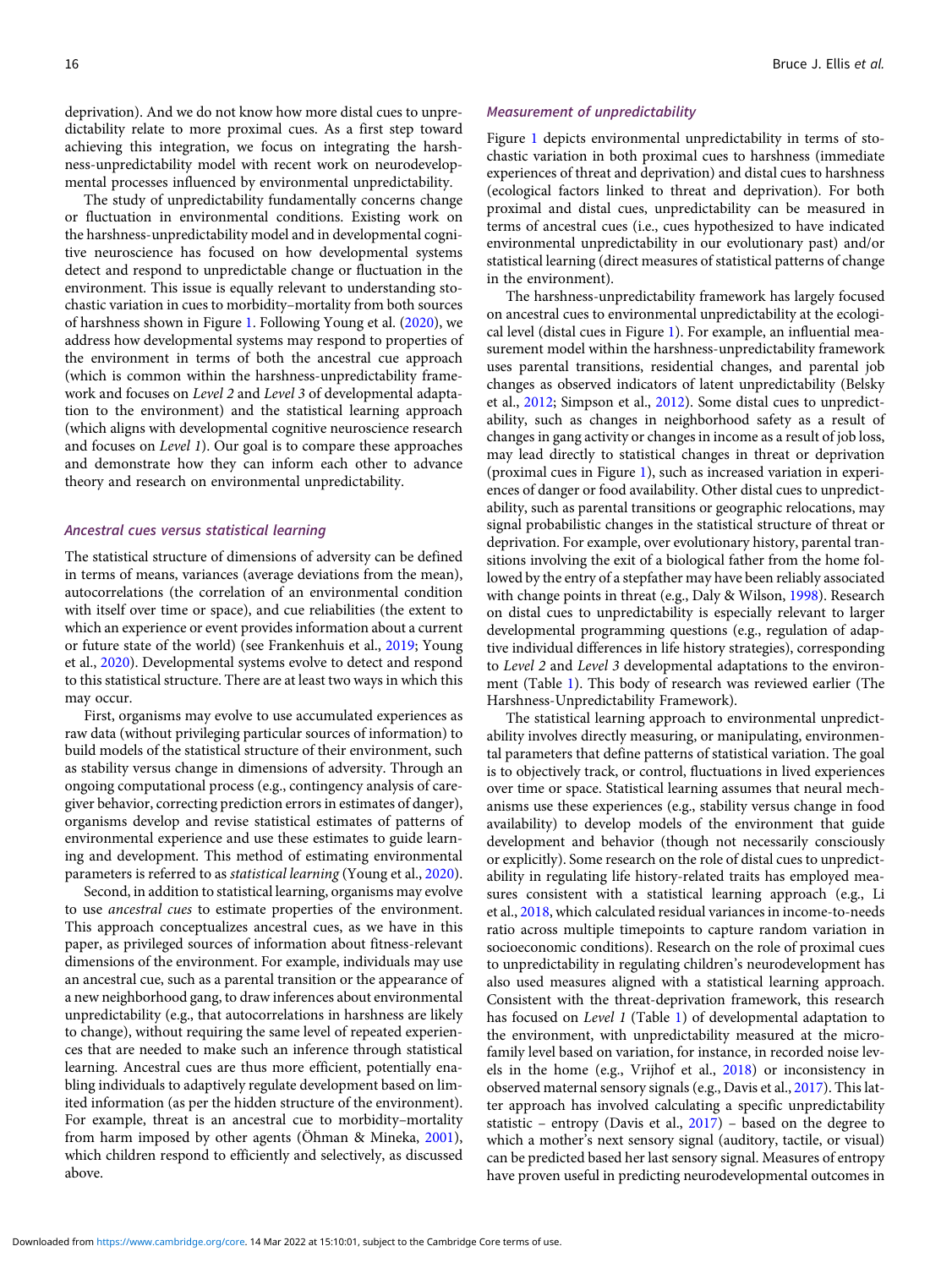animal and human models, such as performance on hippocampusdependent memory tasks and motivation to approach rewards (Davis et al., [2017](#page-19-0); Molet et al., [2016\)](#page-22-0).

# Integrating unpredictability into the threat-deprivation framework

Integrating the construct of unpredictability into the threat-deprivation framework will require extending this work to evaluate whether the neurodevelopmental consequences of threat and deprivation vary as a function of the predictability of these experiences. Little existing work has examined this possibility directly. However, the role of experimentally manipulated unpredictability in shaping aversive learning has been examined extensively in animal models. This work suggests that unpredictability may enhance fear and alter the types of aversive learning processes that are associated with experiences of threat-related adversity (Foa et al., [1992\)](#page-20-0). In human research, experiencing unpredictable (but not aversive) auditory stimuli is associated with increased contextual fear (Vansteenwegen et al., [2008\)](#page-24-0), sustained amygdala activation, and enhanced attention bias towards subsequent threatening stimuli (Herry et al., [2007](#page-21-0)). Taken together, this research suggests that as the unpredictability of experiences of early-life threat increases, or even unpredictability of sensory stimuli, the influences on emotional reactivity and emotional learning are likely to be accentuated; this possibility is an important direction for future research (see Table [2\)](#page-11-0).

Whether the neurocognitive outcomes associated with deprivation vary based on the predictability of these experiences is also unknown. One of the domains most consistently influenced by early-life deprivation is higher-order cognition, including executive functions. Adults and children who report growing up in more unpredictable family environments, or who experienced more family instability while growing up, tend to display reduced inhibitory control and working memory capacity, but enhanced abilities for flexibly switching between tasks or mental sets and for tracking novel environmental information, particularly when in an experimentally induced mindset of stress/uncertainty (Fields et al., [2021;](#page-20-0) Mittal et al., [2015](#page-22-0); Young et al., [2018\)](#page-24-0). Importantly, the two prospective studies of family instability (Fields et al., [2021;](#page-20-0) Mittal et al., [2015](#page-22-0)) included participants with substantial histories of deprivation (e.g., institutionalization, poverty). This suggests the intriguing possibility that when experiences of deprivation are unpredictable, the impact on at least some aspects of executive functioning (i.e., cognitive flexibility) may be mitigated. Future work is needed to evaluate this possibility directly (see Table [2](#page-11-0)).

### Directions for future research

Developmental cognitive neuroscience research on environmental unpredictability could be expanded on within the current integrated model of dimensions of environmental experience by considering unpredictability cues at multiple levels (e.g., caregiver transitions in addition to maternal sensory signals and family routines). Existing work on unpredictability from a statistical learning perspective has focused largely on deficits in cognitive performance, but unpredictability has also been linked to enhanced performance in some domains of executive functions (in ways that might enhance functioning in unstable environments; Mittal et al., [2015](#page-22-0); Young et al., [2018](#page-24-0)) as well as to regulation of life history strategies. Determining whether neurodevelopmental adaptations to unpredictable environments (e.g., within the family) are associated with developmental adaptations to broader ecological contexts (i.e., life history strategies) is another important goal for

# Summary of integrated model of dimensions of environmental experience

Here we summarize and discuss implications of the current integrated model of dimensions of environmental experience. This integration, we argue, advances knowledge in two basic ways. First, a mechanistic and neurobiological analysis of development informs our understanding of dimensions of adversity in ways that refine and extend the harshness-unpredictability model. Second, an evolutionary analysis of why development operates the way it does across different environmental contexts informs our understanding of the developmental consequences of early adversity in ways that refine and extend the threat-deprivation model. We discuss these different implications in turn.

# Refining and extending the harshness-unpredictability model

In the original harshness-unpredictability model (Ellis et al., [2009\)](#page-20-0), harshness was presented as a catch-all dimension reflecting agespecific rates of morbidity–mortality. The focus was on cues to harshness from disparate sources. Without a focus on neurodevelopmental mechanisms, Ellis et al.  $(2009)$  stated that " $\ldots$  relevant cues to external morbidity and mortality risks may be conveyed to children by parents through harsh (abusive) or unsupportive (neglectful) childrearing practices" (p. 245), with both kinds of rearing experiences contributing to a common pathway toward faster life history strategies. In Figure [1](#page-7-0), we present a revision of this original idea, now decomposing harshness into two distinct adaptive problems: morbidity–mortality from harm imposed by other agents (signaled by proximal and distal cues to threat) and morbidity–mortality from insufficient environmental inputs (signaled by proximal and distal cues to deprivation).<sup>6</sup> These distinct adaptive problems provide the evolutionary basis for why threatbased and deprivation-based forms of harshness have distinct influences on development. This distinction is supported by research showing that experiences of threat and deprivation have distinct influences on cognitive, emotional, and neural development (McLaughlin et al., [2021](#page-22-0)).

Most importantly, threat-based and deprivation-based forms of harshness calibrate the development of life history strategies in both convergent and divergent ways. Whereas experiences that historically signaled increased morbidity–mortality risk from threat regulate development toward faster life history strategies, experiences that historically indicated increased morbidity– mortality risk from deprivation have more complex effects. As reviewed above (Integrative Discussion of Harshness and Deprivation), energetic deprivation – and closely related factors such as pathogen stress and high local childhood mortality rates – are associated with shifts toward both slower and faster life history traits, from later puberty to earlier timing of reproduction. Although deprivation in high-income countries does not usually involve high levels of energetic and pathogen stress,<sup>7</sup> deprivation

<sup>&</sup>lt;sup>6</sup>It is important to note that harshness may be further decomposed into other adaptive problems, such as morbidity–mortality from pathogen stress.

<sup>7</sup> In low- and middle-income countries, lower socioeconomic status is associated with later puberty (Ellis, [2004;](#page-20-0) Parent et al., [2003](#page-23-0)), as individuals growing up in poverty face significant energetic deprivation. By contrast, in high-income countries, socioeconomic status is not associated with timing of puberty (Colich et al., [2020](#page-19-0)), suggesting that individuals growing up in poverty (as a group) in high-income countries do not experience enough energetic deprivation to systematically constrain physical growth.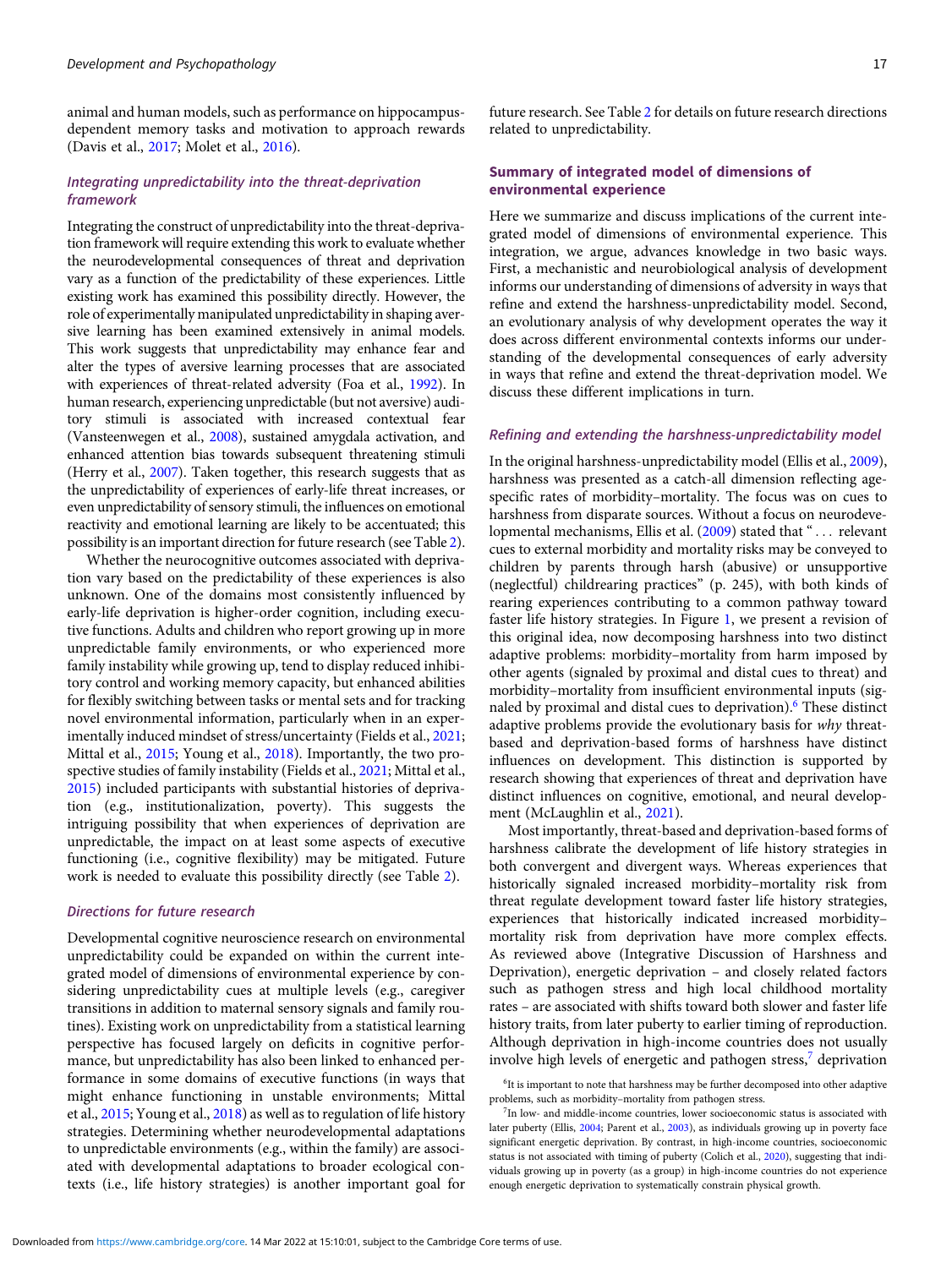and threat still appear to have divergent effects on life-historyrelated traits, as demonstrated in a recent meta-analysis (Colich et al., [2020](#page-19-0)). Indeed, in an analysis of nearly 10,000 adolescents from the National Comorbidity Survey (Thomas et al., [2021\)](#page-24-0), both experiences of threat and deprivation were associated greater likelihood of having engaged in sexual activity; however, greater exposure to threat – but not deprivation – was associated with more risky sexual behavior (e.g., earlier age at first sex, more sexual partners in the past year, inconsistent condom use).

In summary, extending the original harshness-unpredictability model, threat and deprivation appear to have at least partially divergent effects on life history strategies, which emerge even in populations without significant energetic constraints on development. Much research conducted within the harshness-unpredictability framework has employed general measures of harshness, such as socioeconomic adversity (which encompasses both threat and deprivation; e.g., Green et al., [2010;](#page-21-0) McLaughlin et al., [2012](#page-22-0)). Although such measures are useful for capturing overall morbidity–mortality risk from external causes (i.e., harshness), a more nuanced approach – differentiating between threat and deprivation – could enhance understanding of developmental pathways linking dimensions of adversity to variation in life history strategies.

We have argued that significant experiences of deprivation favor developmental tradeoffs that sacrifice growth to reduce maintenance costs. Conversely, environments characterized by high levels of sustenance, nurturance, and cognitive stimulation promote growth. In the parlance of life history theory, these kinds of experiences function to build "embodied capital" (Kaplan et al., [2000\)](#page-21-0), as manifest in a larger and more structurally connected brain that supports development of complex cognitive capacities and acquisition of skills and knowledge. Such costly investments in embodied capital are central to the development of a slower life history strategy because they are hypothesized to yield high returns in the future, which is adaptive in more safe, stable environments in which children can be expected to live long enough to experience these future payoffs (e.g., Sng et al., [2017](#page-23-0)). The converse assumption is that deprivation constrains longer-term allocation of resources toward development of a slow life history strategy. This is conceptually distinct from specifically regulating development toward a faster life history strategy, as generally occurs in response to childhood experiences of threat (and unpredictability).

In total, significant experiences of deprivation – particularly forms of deprivation that historically increased morbidity–mortality from insufficient environmental inputs – may (a) constrain physical development in ways that induce slower life history traits in some domains (e.g., slower growth, later sexual maturation) while (b) constraining cognitive and neural development in ways that diminish investment in slower life history traits in other domains (e.g., reduced development of abstract informationprocessing capacities, lower acquisition of skills and knowledge). This occurs against an evolutionary backdrop in which natural selection shapes developmental systems to respond to extrinsic morbidity–mortality cues by accelerating life history strategies (within ecological constraints). Thus, experiences of deprivation, which constrain investments in embodied capital, may still shift individuals toward accelerated onset of sexual activity or reproduction (e.g., Gettler et al., [2015;](#page-20-0) Thomas et al., [2021](#page-24-0); Wells et al., [2019\)](#page-24-0). Such complex developmental adaptations – reflecting a combination of slower and faster traits – may be the outcome of deprivation-mediated resource-allocation tradeoffs that make the best of bad circumstances.

Understanding the developmental effects of morbidity–mortality cues from threat, deprivation, and related ecological factors is complicated by a developmental landscape characterized by frequent co-occurrence of different forms of adversity. Across small-scale (non-state) human societies, for example, the frequency of warfare (a cue to morbidity–mortality risk from physical harm from other agents) is moderately to strongly associated with various indicators of resource scarcity (a cue to morbidity–mortality risk from insufficient environmental inputs), such as chronic food shortages, famine, and destruction of food supplies by pestilence or weather (Ember & Ember, [1992](#page-20-0)). Likewise, in populationbased studies in Western societies, measures of threat and deprivation are moderately correlated (Dong et al., [2004;](#page-20-0) Green et al., [2010](#page-21-0); McLaughlin, [2020\)](#page-22-0). Such co-occurrence means that both sources of harshness depicted in Figure [1](#page-7-0) are commonly experienced at the same time. This can push experience-driven plasticity in diverging directions that sometimes oppose each other (discussed above, Integrative Discussion of Harshness and Deprivation). These countervailing effects of different, but co-occurring, sources of harshness pose challenges for predictive models, as multiple patterns of data can potentially be accommodated. Such complexity highlights the need for formal mathematical models that explore how different forms of harshness interact – when they operate together, when they operate opposed – to regulate specific facets of life history strategy. The harshnessunpredictability model has focused on interactions between harshness and unpredictability; the current integrated model underscores the importance of studying interactions between threat and deprivation as well.

### Refining and extending the threat-deprivation model

The current integrated model of dimensions of environmental experience also suggests meaningful extensions to the threatdeprivation model. In the threat-deprivation model, children use information in the proximal environment in which they are developing (depicted as proximal cues in Figure [1\)](#page-7-0) as a basis for concurrently adapting to that environment (Level 1, Table [1](#page-8-0)). Based on an evolutionary-developmental analysis, the integrated model extends the scope of the threat-deprivation model in two ways. Both extensions assume that immediate rearing environments – the here and now – are not the only environments to which individuals have had to adapt in order to survive and reproduce.

The first extension concerns the scope of environmental cues (what is detected and encoded in the environment). As shown in Figure [1,](#page-7-0) the integrated model focuses on cues – proximal and distal – to morbidity–mortality risk from both threat-based and deprivation-based forms of harshness. Proximal cues in Figure [1](#page-7-0) reflect opportunities and constraints in one's immediate rearing environment. However, the proximal environments in which children are developing may be quite variable or idiosyncratic in relation to the broader ecological contexts (current and future) into which children will mature. Thus, developmental systems should have evolved to detect and respond – directly or indirectly – to more distal cues (e.g., premature disability or death of close community members), and ultimately to use both proximal and distal information as a basis for regulating development. As documented in cross-cultural research on determinants of parenting (Eltanamly et al., [2021;](#page-20-0) Mesman et al., [2016;](#page-22-0) Quinlan, [2007](#page-23-0)), ecological factors related to threat and deprivation (e.g., warfare, resource scarcity, food shortages, pathogen stress) are transmitted to young children through the behavior and physiology of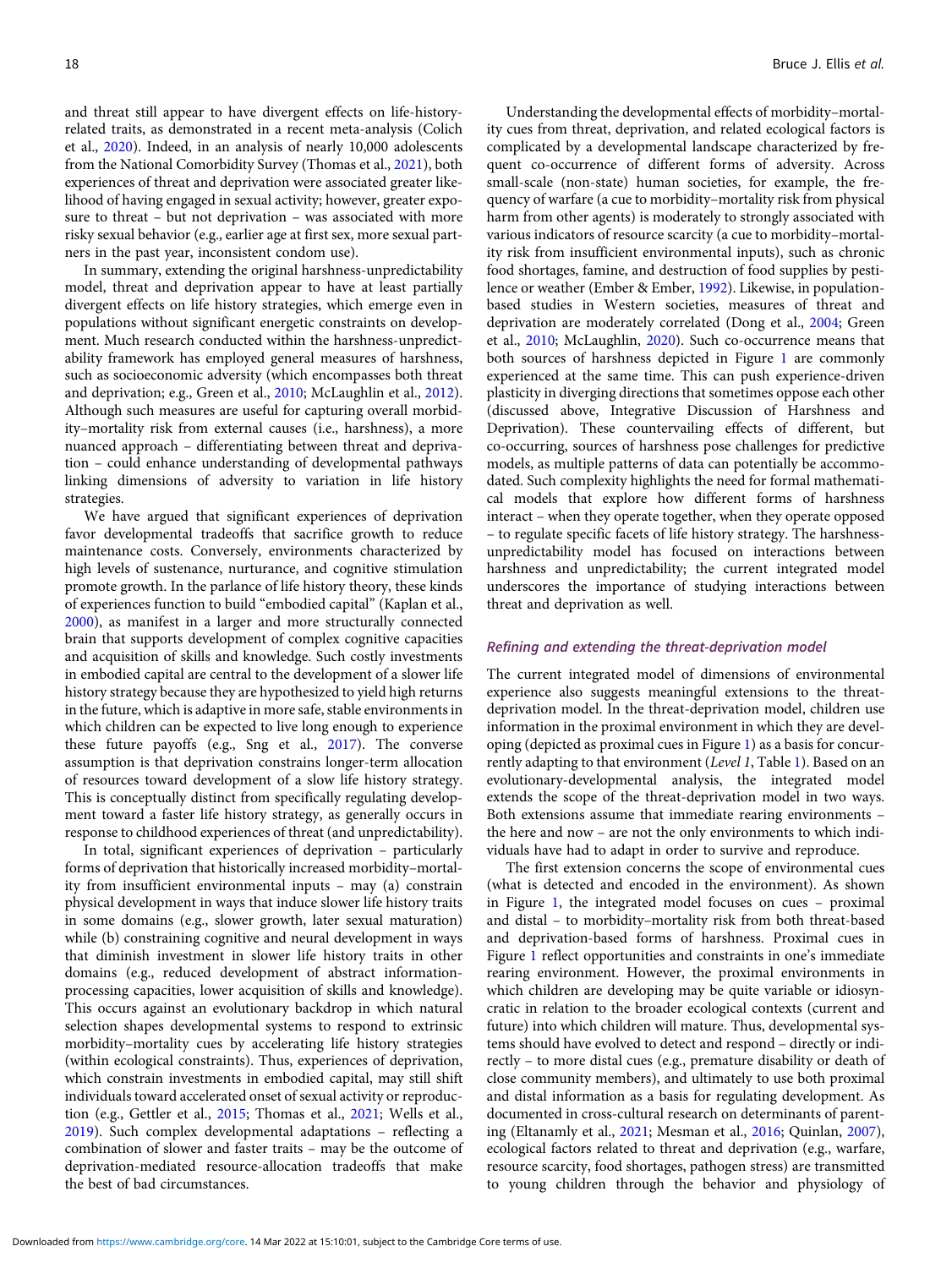<span id="page-18-0"></span>caregivers. As children mature, however, their developmental systems should increasingly track distal information (beyond the family) directly; indeed, children may even become resistant to parental cues and information in adolescence (e.g., Ellis et al., [2012](#page-20-0)).

Building on this idea, the second extension concerns phenotypic responses to adversity. In the integrated model, cues do double duty in regulating developmental adaptations: children use them to adapt their phenotypes to both immediate contexts and broader ecological contexts that are more spatially or temporally distal (Level 2 and Level 3, Table [1\)](#page-8-0). In other words, the integrated model stipulates that developmental adaptations to adversity are outward-looking and forward-looking in relation to immediate rearing environments.

One step toward examining these proposed extensions of the threat-deprivation model would be to test for developmental mechanisms that mediate responses to distal cues. Determining whether distal cues such as high rates of neighborhood violence influence neural and affective responses to potential threats in similar (or different) ways as direct experiences of violence is one example of how the current focus of the threat-deprivation model could be meaningfully extended (Table [2\)](#page-11-0). This would enable more systematic evaluation of adaptation-based hypotheses – particularly regarding developmental adaptations to more spatially or temporally distal environments – which the threat-deprivation model has not previously addressed. A working assumption of the model is that heightened neural plasticity early in life alters development in threatening environments in ways that promote safety in the short term but increase vulnerability for psychopathology and other negative outcomes in the long term. Although that is one part of the story, another part is that childhood adaptations to adversity may eventuate in long-term adaptive changes in biobehavioral systems – adaptive individual differences such as variation in life history strategies – that regulate development over the life course (even if these changes translate into making the best of bad circumstances, as likely occurs in relation to deprivation). The current integrated model underscores the need to examine adaptive and maladaptive processes together – and to model them in relation to each other – to more fully understand adversitymediated variations in development.

Finally, the threat-deprivation framework could be extended to evaluate whether the neurodevelopmental consequences of threat and deprivation vary as a function of the predictability of these experiences. An underlying question is whether developmental systems evolved to respond to these two forms of variation in similar or different ways. Methods in developmental cognitive neuroscience for assessing environmental unpredictability largely align with a statistical learning perspective, either experimentally manipulating environmental unpredictability or using repeated measures designs to calculate variation or probabilities of change over time in observed environmental parameters (e.g., maternal sensory signals). Although these approaches allow for precise calculation of unpredictability in terms of environmental statistics, future research should also consider the neurodevelopmental consequences of ancestral cues to environmental unpredictability (e.g., cues that recurrently indicated unpredictability in threat or deprivation, or change points in the statistical properties of these adversity dimensions, in ancestral environments). Research conducted within the harshness-unpredictability framework provides examples of this approach (see Young et al., [2020](#page-24-0)).

### Conclusion

The harshness-unpredictability and threat-deprivation frameworks were originally developed – and tested – in relative isolation from each other. How the assumptions and implications of each model converged or diverged from the other was unclear. Here we have attempted to break down these silos, compare the two frameworks, and build bridges between them by articulating an integrated model of dimensions of environmental experience. The proposed model – integrating threat-based forms of harshness, deprivation-based forms of harshness, and environmental unpredictability – seeks to advance an understanding of why and how these core dimensions of adversity distinctly regulate development. Toward this end, we have highlighted actionable directions for future research (Table [2](#page-11-0)). The major limitation of the model is underscored by the word future. We have attempted to set a foundation, but the work needed to systematically test the integrated model remains to be done. There are still more questions than answers.

Although our approach attempts to move beyond cumulativerisk thinking to address the why, how, and which of development in contexts of adversity, we trust that the day will come when scholars regard our presumptive advances as something that needs to be moved beyond as well. After all, this is how science works. We stand on the shoulders of other scholars and look forward to the day when our shoulders stimulate and support the insights of others.

Acknowledgements. We thank Marco Del Giudice, Lisa Diamond, Willem Frankenhuis, Steven Holochwost, Kate Humphreys, Greg Miller, Jeff Simpson, and Ethan Young, for their insightful comments on earlier drafts of this manuscript. We would also like to thank Beyond Bounds Creative for their help in creating the Figure.

Funding statement. Development of this paper was supported by the Consortium for Families and Health Research at the University of Utah and the National Institute of Mental Health (R01-MH103291, R01-MH106482, and R37-MH119194 to KM; R01-MH115004, R01-MH120314, and R24- AG065174 to MS).

Conflicts of interest. None.

# References

- Abrams, P. A. (1993). Does increased mortality favor the evolution of more rapid senescence? Evolution, 47(3), 877–887.
- Adler, N. E., Boyce, W. T., Chesney, M. A., Folkman, S., & Syme, S. L. (1993). Socioeconomic inequalities in health: No easy solution. Journal of the American Medical Association, 269(24), 3140–3145.
- Åhs, F., Rosén, J., Kastrati, G., Fredrikson, M., Agren, T., & Lundström, J. N. (2018). Biological preparedness and resistance to extinction of skin conductance responses conditioned to fear relevant animal pictures: A systematic review. Neuroscience & Biobehavioral Reviews, 95, 430–437.
- Allsworth, J. E., Weitzen, S., & Boardman, L. A. (2005). Early age at menarche and allostatic load: data from the Third National Health and Nutrition Examination Survey. Annals of Epidemiology, 15(6), 438–444.
- Amso, D., Salhi, C., & Badre, D. (2019). The relationship between cognitive enrichment and cognitive control: A systematic investigation of environmental influences on development through socioeconomic status. Developmental psychobiology, 61(2), 159–178.
- André, J. B., & Rousset, F. (2020). Does extrinsic mortality accelerate the pace of life? A bare-bones approach. Evolution and Human Behavior, 41(6), 486–492.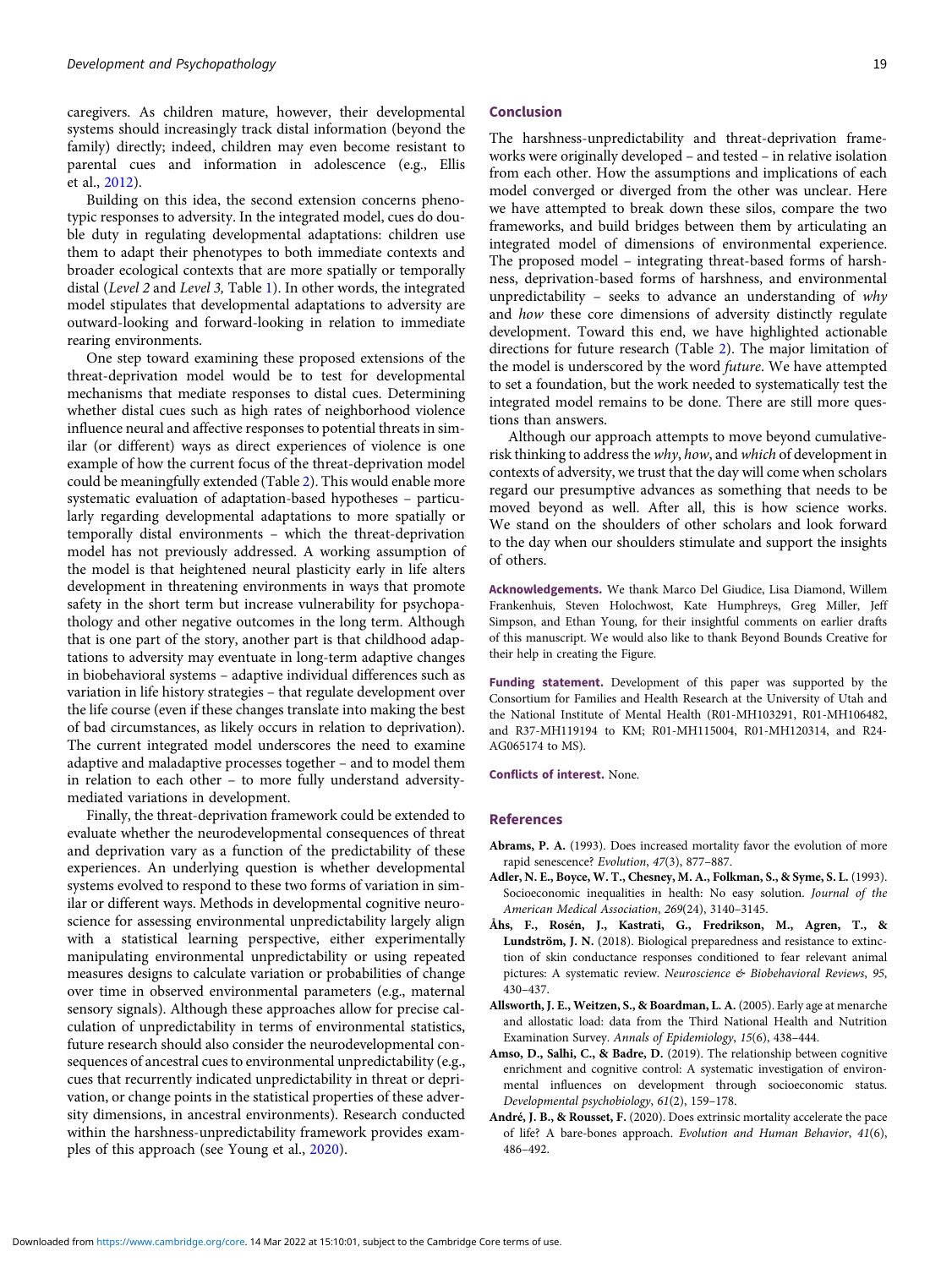- <span id="page-19-0"></span>Baams, L., Dubas, J. S., Overbeek, G., & Van Aken, M. A. (2015). Transitions in body and behavior: A meta-analytic study on the relationship between pubertal development and adolescent sexual behavior. Journal of Adolescent Health, 56(6), 586–598.
- Bavelier, D., Levi, D. M., Li, R. W., Dan, Y., & Hensch, T. K. (2010). Removing brakes on adult brain plasticity: From molecular to behavioral interventions. Journal of Neuroscience, 30(45), 14964–14971.
- Beery, A. K., & Francis, D. D. (2011). Adaptive significance of natural variations in maternal care in rats: A translational perspective. Neuroscience & Biobehavioral Reviews, 35(7), 1552–1561.
- Belsky, J. (1984). The determinants of parenting: A process model. Child Development, 55(1), 83–96.
- Belsky, J. (2008). War, trauma and children's development: Observations from a modern evolutionary perspective. International Journal of Behavioral Development, 32(4), 260–271.
- Belsky, J. (2014). Toward an evo-devo theory of reproductive strategy, health, and longevity: Commentary on Rickard et al. Perspectives on Psychological Science, 9(1), 16–18.
- Belsky, J. (2019). Early-life adversity accelerates child-adolescent development. Current Directions in Psychological Science, 28(3), 241–246.
- Belsky, J., & Pluess, M. (2009). Beyond diathesis stress: Differential susceptibility to environmental influences. Psychological bulletin, 135(6), 885–908.
- Belsky, J., Schlomer, G. L., & Ellis, B. J. (2012). Beyond cumulative risk: Distinguishing harshness and unpredictability as determinants of parenting and early life history strategy. Developmental Psychology, 48(3), 662–673.
- Belsky, J., Steinberg, L., & Draper, P. (1991). Childhood experience, interpersonal development, and reproductive strategy: An evolutionary theory of socialization. Child Development, 62(4), 647–670.
- Binder, A. M., Corvalan, C., Mericq, Vónica, Pereira, A., Santos, Jé L., Horvath, S., Shepherd, J., & Michels, K. B. (2018). Faster ticking rate of the epigenetic clock is associated with faster pubertal development in girls. Epigenetics, 13(1), 85–94.
- Black, J. E., Greenough, W. T., & Wallace, C. S. (1997). Experience and brain development. Child Development, 58(3), 539–559.
- Bogin, B., Silva, M. I. V., & Rios, L. (2007). Life history trade-offs in human growth: Adaptation or pathology? American Journal of Human Biology, 19(5), 631–642.
- Bos, K. J., Fox, N. A., Zeanah, C. H., & Nelson, C. A. (2009). Effects of early psychosocial deprivation on the development of memory and executive function. Frontiers in Behavioral Neuroscience, 3, 16.
- Boyce, W. T., & Ellis, B. J. (2005). Biological sensitivity to context: I. An evolutionary-developmental theory of the origins and functions of stress reactivity. Development and psychopathology, 17(2), 271–301.
- Bribiescas, R. G. (2001). Reproductive ecology and life history of the human male. American Journal of Physical Anthropology, 116(S33), 148–176.
- Bribiescas, R. G. (2010). An evolutionary and life history perspective on human male reproductive senescence. Annals of the New York Academy of Sciences, 1204(1), 54–64.
- Briggs-Gowan, M. J., Pollak, S. D., Grasso, D., Voss, J., Mian, N. D., Zobel, E., McCarthy, K. J., Wakschlag, L. S., & Pine, D. S. (2015). Attention bias and anxiety in young children exposed to family violence. Journal of Child Psychology and Psychiatry, 56(11), 1194–1201.
- Brumbach, B. H., Figueredo, A. J., & Ellis, B. J. (2009). Effects of harsh and unpredictable environments in adolescence on development of life history strategies: A longitudinal test of an evolutionary model. Human Nature, 20(1), 25–51.
- Buss, D. M. (1995). Evolutionary psychology: A new paradigm for psychological science. Psychological Inquiry, 6(1), 1–30.
- Callaghan, B. L., & Tottenham, N. (2016). The stress acceleration hypothesis: Effects of early-life adversity on emotion circuits and behavior. Current Opinion in Behavioral Sciences, 7, 76–81.
- Cameron, N., Del Corpo, A., Diorio, J., McAllister, K., Sharma, S., & Meaney, M. J. (2008). Maternal programming of sexual behavior and hypothalamic-pituitary-gonadal function in the female rat. PloS One, 3(5), e2210.
- Cameron, N. M., Champagne, F. A., Parent, C., Fish, E. W., Ozaki-Kuroda, K., & Meaney, M. J. (2005). The programming of individual differences in defensive responses and reproductive strategies in the rat through variations in maternal care. Neuroscience & Biobehavioral Reviews, 29(4-5), 843-865.
- Cameron, N. M., Shahrokh, D., Del Corpo, A., Dhir, S. K., Szyf, M., Champagne, F. A., & Meaney, M. J. (2008). Epigenetic programming of phenotypic variations in reproductive strategies in the rat through maternal care. Journal of Neuroendocrinology, 20(6), 795–801.
- Caswell, H. (2007). Extrinsic mortality and the evolution of senescence. Trends in Ecology & Evolution, 22(4), 173–174.
- Champagne, F. A. (2008). Epigenetic mechanisms and the transgenerational effects of maternal care. Frontiers in Neuroendocrinology, 29(3), 386–397.
- Chang, L., & Lu, H. J. (2018). Resource and extrinsic risk in defining fast life histories of rural Chinese left-behind children. Evolution and Human Behavior, 39(1), 59–66.
- Chang, L., Lu, H. J., Lansford, J. E., Skinner, A. T., Bornstein, M. H., Steinberg, L., Dodge, K. A., Chen, B. B., Tian, Q., Bacchini, D., Deater-Deckard, K., Pastorelli, C., Alampay, L. P.ña, Sorbring, E., Al-Hassan, S. M., Oburu, P., Malone, P. S., Di Giunta, L., Tirado, L. M. U., & Tapanya, S. (2019). Environmental harshness and unpredictability, life history, and social and academic behavior of adolescents in nine countries. Developmental psychology, 55(4), 890–903.
- Chen, E., Matthews, K. A., & Boyce, W. T. (2002). Socioeconomic differences in children's health: How and why do these relationships change with age? Psychological Bulletin, 128(2), 295–329.
- Chisholm, J. S. (1999). Death, hope, and sex: Steps to an evolutionary ecology of mind and morality. Cambridge University Press.
- Chisholm, J. S., Quinlivan, J. A., Petersen, R. W., & Coall, D. A. (2005). Early stress predicts age at menarche and first birth, adult attachment, and expected lifespan. Human Nature, 16(3), 233–265.
- Coall, D. A., & Chisholm, J. S. (2003). Evolutionary perspectives on pregnancy: Maternal age at menarche and infant birth weight. Social Science & Medicine, 57(10), 1771–1781.
- Cohodes, E. M., Kitt, E. R., Baskin-Sommers, A., & Gee, D. G. (2021). Influences of early-life stress on frontolimbic circuitry: Harnessing a dimensional approach to elucidate the effects of heterogeneity in stress exposure. Developmental Psychobiology, 63(2), 153–172.
- Coley, R. L., Lynch, A. D., & Kull, M. (2015). Early exposure to environmental chaos and children's physical and mental health. Early Childhood Research Quarterly, 32(1), 94–104.
- Colich, N. L., Rosen, M. L., Williams, E. S., & McLaughlin, K. A. (2020). Accelerated biological aging following childhood experiences of threat and deprivation: A meta-analysis. Psychological Bulletin, 146(9), 721–764.
- Copping, L. T., & Campbell, A. (2015). The environment and life history strategies: Neighborhood and individual-level models. Evolution and Human Behavior, 36(3), 182–190.
- Copping, L. T., Campbell, A., & Muncer, S. (2014). Psychometrics and life history strategy: The structure and validity of the high K strategy scale. Evolutionary Psychology, 12(1), 200–222.
- Dahlman, S., Bäckström, P., Bohlin, G., & Frans, Ö. (2013). Cognitive abilities of street children: Low-SES Bolivian boys with and without experience of living in the street. Child Neuropsychology, 19(5), 540–556.
- Daly, M., & Wilson, M. (1998). The truth about Cinderella: A Darwinian view of parental love. Yale University Press.
- Davis, E. P., Stout, S. A., Molet, J., Vegetabile, B., Glynn, L. M., Sandman, C. A., Heins, K., Stern, H., & Baram, T. Z. (2017). Exposure to unpredictable maternal sensory signals influences cognitive development across species. Proceedings of the National Academy of Sciences, 114(39), 10390–10395.
- Dayan, E., & Cohen, L. G. (2011). Neuroplasticity subserving motor skill learning. Neuron, 72(3), 443–454.
- Deater‐Deckard, K., Godwin, J., Lansford, J. E., Tirado, L. M. U., Yotanyamaneewong, S., Alampay, L. P.ña, Al-Hassan, S. M., Bacchini, D., Bornstein, M. H., Chang, L., Di Giunta, L., Dodge, K. A., Oburu, P., Pastorelli, C., Skinner, A. T., Sorbring, E., Steinberg, L., & Tapanya, S. (2019). Chaos, danger, and maternal parenting in families: Links with adolescent adjustment in low-and middle-income countries. Developmental Science, 22(5), e12855.
- DeCross, S., Sambrook, K. A., Sheridan, M. A., Tottenham, N., & McLaughlin, K. A. (2021). Dynamic alterations in neural networks supporting aversive learning in children exposed to trauma: Neural mechanisms underlying psychopathology. Biological Psychiatry, 52, 815.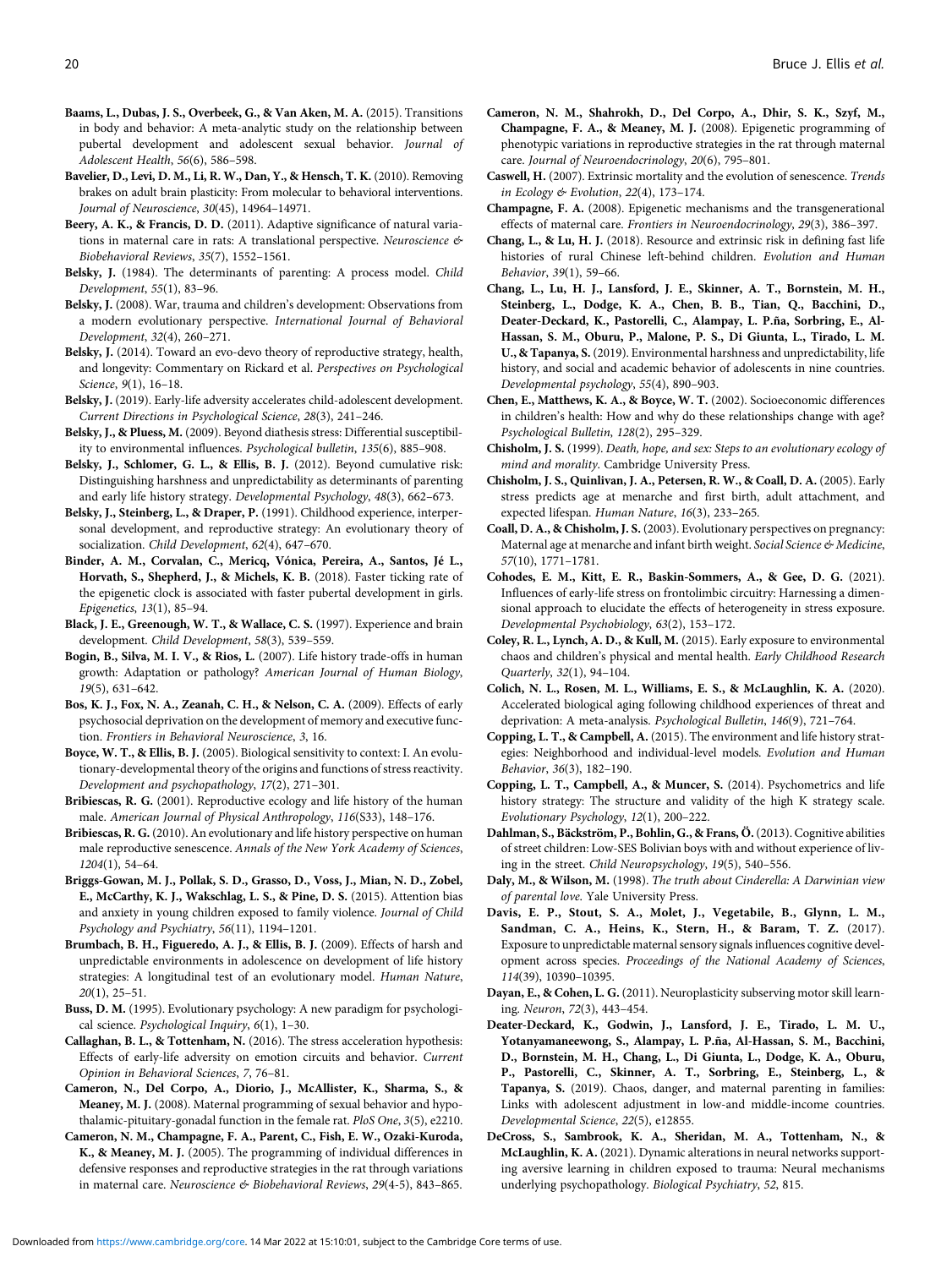- <span id="page-20-0"></span>Del Giudice, M. (2020). Rethinking the fast-slow continuum of individual differences. Evolution and Human Behavior, 41(6), 536–549.
- Del Giudice, M. (2021). Åhs et al.'s (2018) Systematic review on biological preparedness and resistance to extinction: A commentary and reanalysis. Neuroscience and Biobehavioral Reviews, 120, 13–15.
- Del Giudice, M., Gangestad, S. W., & Kaplan, H. S. (2015). Life history theory and evolutionary psychology. In D. M. Buss (Ed.), The handbook of evolutionary psychology – Vol 1: Foundations (2nd ed., pp. 88–114). New York: Wiley.
- Dickerson, K. L., & Quas, J. A. (2021). Perceived life expectancy, environmental unpredictability, and behavior in high-risk youth. Journal of Applied Developmental Psychology, 77(5), 101344.
- Dodge, K. A., Petit, G. S., Bates, J. E., & Valente, E. (1995). Social information-processing patterns partially mediate the effect of early physical abuse on later conduct problems. Journal of Abnormal Psychology, 104(4), 632–643.
- Dong, M., Anda, R. F., Felitti, V. J., Dube, S. R., Williamson, D. F., Thompson, T. J., Loo, C. M., & Giles, W. H. (2004). The interrelatedness of multiple forms of childhood abuse, neglect, and household dysfunction. Child Abuse and Neglect, 28(7), 771–784.
- Ellis, B. J. (2004). Timing of pubertal maturation in girls: An integrated life history approach. Psychological Bulletin, 130(6), 920–958.
- Ellis, B. J., Abrams, L. S., Masten, A. S., Sternberg, R. J., Tottenham, N., & Frankenhuis, W. E. (2020). Hidden talents in harsh environments. Development and psychopathology, 57, 1–19.
- Ellis, B. J., Bianchi, J., Griskevicius, V., & Frankenhuis, W. E. (2017). Beyond risk and protective factors: An adaptation-based approach to resilience. Perspectives on Psychological Science, 12(4), 561–587.
- Ellis, B. J., Boyce, W. T., Belsky, J., Bakermans-Kranenburg, M. J., & Van IJzendoorn, M. H. (2011). Differential susceptibility to the environment: An evolutionary-neurodevelopmental theory. Development and Psychopathology, 23(1), 7–28.
- Ellis, B. J., & Del Giudice, M. (2014). Beyond allostatic load: Rethinking the role of stress in regulating human development. Development and Psychopathology, 26(1), 1–20.
- Ellis, B. J., & Del Giudice, M. (2019). Developmental adaptation to stress: An evolutionary perspective. Annual Review of Psychology, 70(1), 111–139.
- Ellis, B. J., Del Giudice, M., Dishion, T. J., Figueredo, A. J., Gray, P., Griskevicius, V., Hawley, P. H., Jacobs, W., James, J., Volk, A. A., & Wilson, D. S. (2012). The evolutionary basis of risky adolescent behavior: Implications for science, policy, and practice. Developmental Psychology, 48(3), 598–623.
- Ellis, B. J., Figueredo, A. J., Brumbach, B. H., & Schlomer, G. L. (2009). The impact of harsh versus unpredictable environments on the evolution and development of life history strategies. Human Nature, 20(2), 204–268.
- Ellison, P. T. (2003). On fertile ground: A natural history of human reproduction. Harvard University Press.
- Eltanamly, H., Leijten, P., Jak, S., & Overbeek, G. (2021). Parenting in times of war: A meta-analysis and qualitative synthesis of war exposure, parenting, and child adjustment. Trauma, Violence, & Abuse, 22(1), 147-160.
- Eluvathingal, T. J., Chugani, H. T., Behen, M. E., Juhasz, C., Muzik, O., & Maqbool, M. (2006). Abnormal brain connectivity in children after early severe socioemotional deprivation: A diffusion tensor imaging study. Pediatrics, 117(6), 2093–2100.
- Ember, C. R., & Ember, M. (1992). Resource unpredictability, mistrust, and war: A cross-cultural study. Journal of Conflict Resolution, 36(2), 242–262.
- Evans, G. W., Gonnella, C., Marcynyszyn, L. A., Gentile, L., & Salpekar, N. (2005). The role of chaos in poverty and children's socioemotional adjustment. Psychological Science, 16(7), 560–565.
- Evans, G. W., Li, D., & Whipple, S. S. (2013). Cumulative risk and child development. Psychological Bulletin, 139(6), 1342–1396.
- Felitti, V. J., Anda, R. F., Nordenberg, D., Williamson, D. F., Spitz, A. M., Edwards, V., Koss, M. P., & Marks, J. S. (1998). Relationship of childhood abuse and household dysfunction to many of the leading causes of death in adults: The Adverse Childhood Experiences (ACE) Study. American Journal of Preventive Medicine, 14(4), 245–258.
- Fields, A., Bloom, P. A., VanTieghem, M., Harmon, C., Choy, T., Camacho, N. L., Gibson, L., Umbach, R., Heleniak, C., & Tottenham, N. (2021).

Adaptation in the face of adversity: Decrements and enhancements in children's cognitive control behavior following early caregiving instability. Developmental Science, 24(6), e13133.

- Figueredo, A. J.é, de Baca, Tás C., Black, C. J., García, R. A., Fernandes, H. B. F., Wolf, P. S. A., & Anthony, M. (2015). Methodologically sound: Evaluating the psychometric approach to the assessment of human life history. Evolutionary Psychology, 13(2), 147470491501300202.
- Figueredo, A., Vasquez, G., Brumbach, B., Schneider, S., Sefcek, J., Tal, I., Hill, D., Wenner, C., & Jacobs, W., & (2006). Consilience and Life History Theory: From genes to brain to reproductive strategy. Developmental Review, 26(2), 243–275.
- Foa, E. B., Zinbarg, R., & Rothbaum, B. O. (1992). Uncontrollability and unpredictability in post-traumatic stress disorder: An animal model. Psychological Bulletin, 112(2), 218–238.
- Frankenhuis, W. E., & Amir, D. (2021). What is the expected human childhood? Insights from evolutionary anthropology. Development and Psychopathology, 1, 1–25.
- Frankenhuis, W. E., & de Weerth, C. (2013). Does early-life exposure to stress shape or impair cognition? Current Directions in Psychological Science, 22(5), 407–412.
- Frankenhuis, W. E., & Nettle, D. (2020). Integration of plasticity research across disciplines. Current Opinion in Behavioral Sciences, 36, 157–162.
- Frankenhuis, W. E., Nettle, D., & Dall, S. R. X. (2019). A case for environmental statistics of early-life effects. Philosophical Transactions of the Royal Society B-Biological Sciences, 374(1770), 20180110.
- Fry, C. E. (2018). Executive Functions, Creativity, and Mental Health in Homeless Young People: Implications for Housing Outcome (Doctoral dissertation. Cardiff University).
- Fu, M., & Zuo, Y. (2011). Experience-dependent structural plasticity in the cortex. Trends in Neurosciences, 34(4), 177–187.
- Gabard-Durnam, L., & McLaughlin, K. A. (2020). Sensitive periods in human development: Charting a course for the future. Current Opinion in Behavioral Sciences, 36, 120–128.
- Gassen, J., Prokosch, M. L., Eimerbrink, M. J., Proffitt Leyva, R. P., White, J. D., Peterman, J. L., Burgess, A., Cheek, D. J., Kreutzer, A., Nicolas, S. C., Boehm, G. W., & Hill, S. E. (2019). Inflammation predicts decision-making characterized by impulsivity, present focus, and an inability to delay gratification. Scientific reports, 9(1), 1–10.
- Gettler, L. T., McDade, T. W., Bragg, J. M., Feranil, A. B., & Kuzawa, C. W. (2015). Developmental energetics, sibling death, and parental instability as predictors of maturational tempo and life history scheduling in males from Cebu, Philippines. American Journal of Physical Anthropology, 158(2), 175–184.
- Gibb, B. E., Schofield, C. A., & Coles, M. E. (2009). Reported history of childhood abuse and young adults' information-processing biases for facial displays of emotion. Child Maltreatment, 14(2), 148–156.
- Gibbons, F. X., Roberts, M. E., Gerrard, M., Li, Z., Beach, S. R. H., Simons, R. L., & Weng, C.-Y., & Philibert, R. A. (2012). The impact of stress on the life history strategies of African American adolescents: Cognitions, genetic moderation, and the role of discrimination. Developmental Psychology, 48(3), 722–739.
- Gilbert, A. N. (1995). Tenacious nipple attachment in rodents: The sibling competition hypothesis. Animal Behaviour, 50(4), 881–891.
- Glaser, J. P., van Os, J., Portegijs, P. J., & Myin-Germeys, I. (2006). Childhood trauma and emotional reactivity to daily life stress in adult frequent attenders of general practitioners. Journal of Psychosomatic Research, 61(2), 229–236.
- Globus, A., Rosenzweig, M. R., Bennett, E. L., & Diamond, M. C. (1973). Effects of differential experience on dendritic spine counts in rat cerebral cortex. Journal of Comparative and Physiological Psychology, 82(2), 175–181.
- Gluckman, P. D. (2004). The fetal matrix: Evolution, development and disease. Cambridge University Press.
- Gotink, R. A., Meijboom, R., Vernooij, M. W., Smits, M., & Hunink, M. M. (2016). 8-week mindfulness based stress reduction induces brain changes similar to traditional long-term meditation practice-a systematic review. Brain and Cognition, 108(44), 32–41.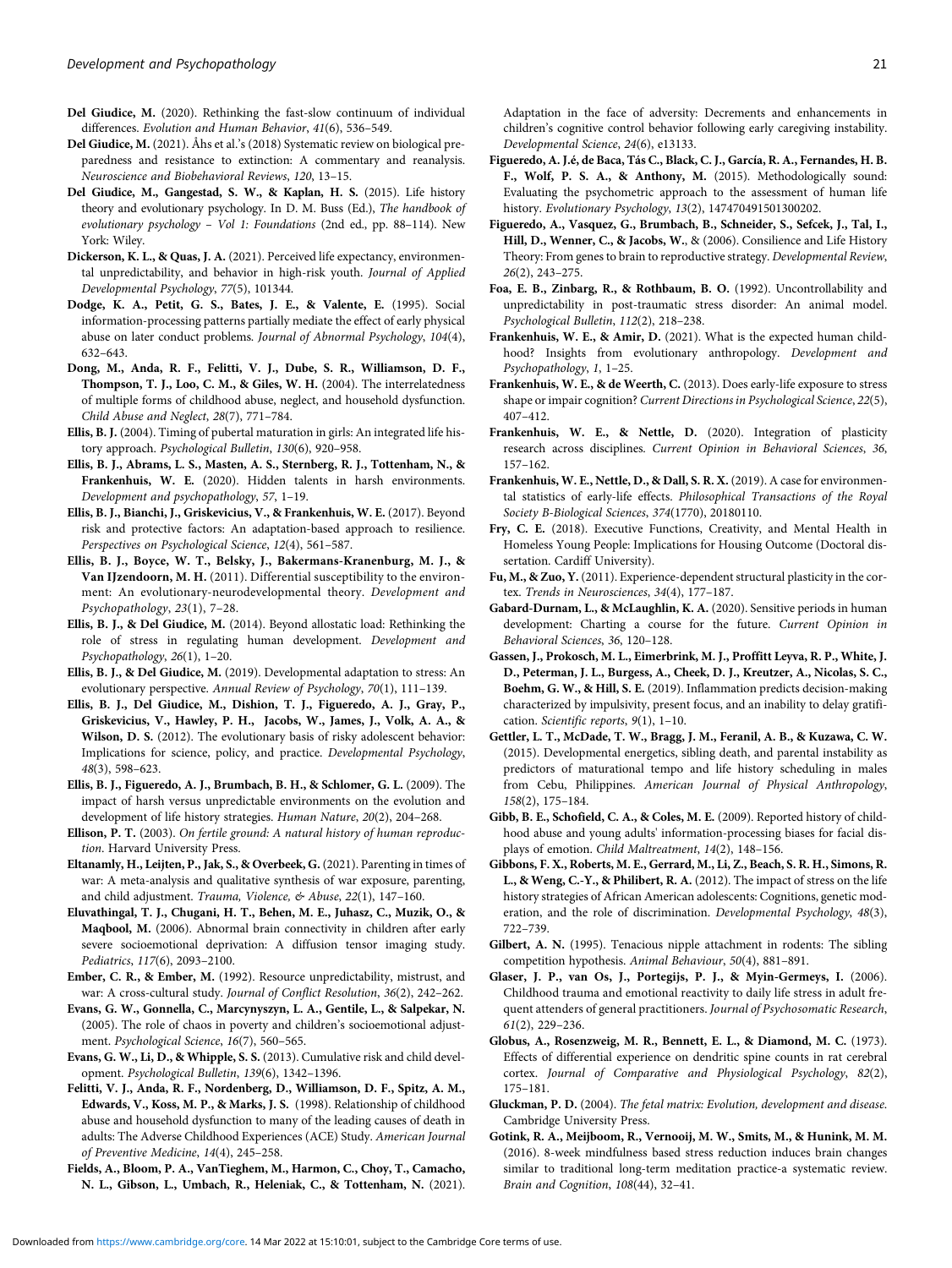- <span id="page-21-0"></span>Gourevitch, B., Edeline, J.-M., Occelli, F., & Eggermont, J. J. (2014). Is the din really harmless? Long-term effects of non-traumatic noise on the adult auditory system. Nature Reviews Neuroscience, 15(7), 483–491.
- Govindan, R. M., Behen, M. E., Helder, E., Makki, M. I., & Chugani, H. T. (2010). Altered water diffusivity in cortical association tracts in children with early deprivation identified with tract-based spatial statistics (TBSS). Cerebral Cortex, 20(3), 561–569.
- Green, J. G., McLaughlin, K. A., Berglund, P., Gruber, M. J., Sampson, N. A., Zaslavsky, A. M. & Kessler, R. C. (2010). Childhood adversities and adult psychopathology in the National Comorbidity Survey Replication (NCS-R) I: Associations with first onset of DSM-IV disorders. Archives of General Psychiatry, 62, 113–123.
- Greene, E. (1989). A diet-induced developmental polymorphism in a caterpillar. Science, 243(4891), 643–646.
- Greenough, W. T., Black, J. E., & Wallace, C. S. (1987). Experience and brain development. Child Development, 58(3), 539–559.
- Greenough, W. T., & Volkmar, F. R. (1973). Pattern of dendritic branching in occipital cortex of rats reared in complex environments. Experimental Neurology, 40(2), 491–504.
- Griskevicius, V., Ackerman, J. M., Cantú, S. M., Delton, A. W., Robertson, T. E., Simpson, J. A., Thompson, M. E., & Tybur, J. M. (2013). When the economy falters, do people spend or save? Responses to resource scarcity depend on childhood environments. Psychological Science, 24(2), 197–205.
- Hanson, J. L., Adluru, N., Chung, M. K., Alexander, A. L., Davidson, R. J., & Pollak, S. D. (2013). Early neglect is associated with alterations in white matter integrity and cognitive functioning. Child Development, 84(5), 1566–1578.
- Hanson, J. L., Hair, N., Shen, D. G., Shi, F., Gilmore, J. H., Wolfe, B. L., & Pollak, S. D. (2013). Family poverty affects the rate of human infant brain growth. PLoS One, 8(12), e80954.
- Hartman, S., Sung, S., Simpson, J. A., Schlomer, G. L., & Belsky, J. (2018). Decomposing environmental unpredictability in forecasting adolescent and young adult development: A two-sample study. Development and Psychopathology, 30(4), 1321–1332.
- Heleniak, C., Jenness, J., Van der Stoep, A., McCauley, E., & McLaughlin, K. A. (2016). Childhood maltreatment exposure and disruptions in emotion regulation: A transdiagnostic pathway to adolescent internalizing and externalizing psychopathology. Cognitive Therapy and Research, 40(3), 394–415.
- Hennessy, K. D., Rabideau, G. J., Cicchetti, D., & Cummings, E. M. (1994). Responses of physically abused and nonabused children to different forms of interadult anger. Child Development, 65(3), 815–828.
- Hensch, T. K. (2004). Critical period regulation. Annual Review of Neuroscience, 27(1), 549–579.
- Hensch, T. K. (2005). Critical period mechanisms in developing visual cortex. Current Topics in Developmental Biology, 69, 215–237.
- Herry, C., Bach, D. R., Esposito, F., Di Salle, F., Perrig, W. J., Scheffler, K., Luthi, A., & Seifritz, E. (2007). Processing of temporal unpredictability in human and animal amygdala. Journal of Neuroscience, 27(22), 5958–5966.
- Herzberg, M. P., Hodel, A. S., Cowell, R. A., Hunt, R. H., Gunnar, M. R., & Thomas, K. M. (2018). Risk taking, decision-making, and brain volume in youth adopted internationally from institutional care. Neuropsychologia, 119(1–3), 262–270.
- Hill, E. M., Ross, L. T., & Low, B. S. (1997). The role of future unpredictability in human risk-taking. Human Nature, 8(4), 287–325.
- Hinde, R. A., & Stevenson-Hinde, J. (1990). Attachment: Biological, cultural and individual desiderata. Human Development, 33(1), 62–72.
- Hodel, A. S., Hunt, R. H., Cowell, R. A., Van Den Heuvel, S. E., Gunnar, M. R., & Thomas, K. M.(2015). Duration of early adversity and structural brain development in post-institutionalized adolescents. Neuroimage, 105(11), 112–119.
- Hõrak, P., Valge, M., Fischer, K., Mägi, R., & Kaart, T. (2019). Parents of early-maturing girls die younger. Evolutionary Applications, 12(5), 1050–1061.
- Hostinar, C. E., & Miller, G. E. (2019). Protective factors for youth confronting economic hardship: Current challenges and future avenues in resilience research. American Psychologist, 74(6), 641–652.
- Hubel, D. H., & Wiesel, T. N. (1970). The period of susceptibility to the physiological effects of unilateral eye closure in kittens. The Journal of Physiology, 206(2), 419–436.
- Humphreys, K. L., Lee, S. S., Telzer, E. H., Gabard-Durnam, L. J., Goff, B., Flannery, J., & Tottenham, N. (2015). Exploration-exploitation strategy is dependent on early experience. Developmental Psychobiology, 57(3), 313–321.
- Hyde, K. L., Lerch, J., Norton, A., Forgeard, M., Winner, E., Evans, A. C., & Schlaug, G. (2009). Musical training shapes structural brain development. Journal of Neuroscience, 29(10), 3019–3025.
- James, J., Ellis, B. J., Schlomer, G. L., & Garber, J. (2012). Sex-specific pathways to early puberty, sexual debut and sexual risk-taking: tests of an integrated evolutionary-developmental model. Developmental Psychology, 48(3), 687–702.
- Jasienska, G., Bribiescas, R. G., Furberg, A. S., Helle, S., & Núñez-de la Mora, A. (2017). Human reproduction and health: An evolutionary perspective. The Lancet, 390(10093), 510–520.
- Jenness, J. L., Peverill, M., Miller, A. B., Heleniak, C., Robertson, M. M., Sambrook, K. A., Sheridan, M. A., McLaughlin, K. A. (2021). Alterations in neural circuits underlying emotion regulation following child maltreatment: A mechanism underlying trauma-related psychopathology. Psychological Medicine, 51(11), 1880–1889.
- Johns, S. E. (2011). Perceived environmental risk as a predictor of teenage motherhood in a British population. Health & Place, 17(1), 122-131.
- Jones, J. H. (2009). The force of selection on the human life cycle. Evolution and Human Behavior, 30(5), 305–314.
- Kaplan, H., Hill, K., Lancaster, J. B., & Hurtado, M. (2000). A theory of human life history evolution: Diet, intelligence, and longevity. Evolutionary Anthropology, 9 (4), 156–185.
- Kaplan, H. S., & Lancaster, J. B. (2003). An evolutionary and ecological analysis of human fertility, mating patterns, and parental investment. In K. W. Wachter & R. A. Bulatao (Eds.), Offspring: Human fertility behavior in biodemographic perspective (pp. 170–223). National Academies.
- Kim, J., & Cicchetti, D. (2010). Longitudinal pathways linking child maltreatment, emotion regulation, peer relations, and psychopathology. Journal of Child Psychology and Psychiatry, 51(6), 706–716.
- King, L. S., Humphreys, K. L., & Gotlib, I. H. (2019). The neglect-enrichment continuum: Characterizing variation in early caregiving environments. Developmental Review, 51(4), 109–122.
- Kolb, B., & Gibb, R. (2014). Searching for principles of brain plasticity and behavior. Cortex; a Journal Devoted to the Study of the Nervous System and Behavior, 58(2), 251–260.
- Kopetz, C., Woerner, J. I., MacPherson, L., Lejuez, C. W., Nelson, C. A., Zeanah, C. H., & Fox, N. A. (2019). Early psychosocial deprivation and adolescent risk-taking: The role of motivation and executive control. Journal of Experimental Psychology: General, 148(2), 388–399.
- Koss, K. J., & Gunnar, M. R. (2018). Annual research review: Early adversity, the hypothalamic-pituitary–adrenocortical axis, and child psychopathology. Journal of Child Psychology and Psychiatry, 59(4), 327–346.
- Kraus, N., & Chandrasekaran, B. (2010). Music training for the development of auditory skills. Nature Reviews Neuroscience, 11(8), 599–605.
- Kuzawa, C. W., Chugani, H. T., Grossman, L. I., Lipovich, L., Muzik, O., Hof, P. R., Wildman, D. E., Sherwood, C. C., Leonard, W. R., & Lange, N. (2014). Metabolic costs and evolutionary implications of human brain development. Proceedings of the National Academy of Sciences, 111(36), 13010–13015.
- Kyweluk, M. A., Georgiev, A. V., Borja, J. B., Gettler, L. T., & Kuzawa, C. W. (2018). Menarcheal timing is accelerated by favorable nutrition but unrelated to developmental cues of mortality or familial instability in Cebu, Philippines. Evolution and Human Behavior, 39(1), 76–81.
- Lambert, H. K., King, K. M., Monahan, K. C., & McLaughlin, K. A. (2017). Differential associations of threat and deprivation with emotion regulation and cognitive control in adolescence. Development and Psychopathology, 29(3), 929–940.
- Lansford, J. E., & Dodge, K. A. (2008). Cultural norms for adult corporal punishment of children and societal rates of endorsement and use of violence. Parenting: Science and Practice, 8(3), 257–270.
- Lawson, G. M., Hook, C. J., & Farah, M. J. (2018). A meta-analysis of the relationship between socioeconomic status and executive function performance among children. Developmental Science, 21(2), e12529.
- LeDoux, J. (2012). Rethinking the emotional brain. Neuron, 73(4), 653–676.
- LeDoux, J. E. (2003). The emotional brain, fear, and the amygdala. Cellular and Molecular Neurobiology, 23(4/5), 727–737.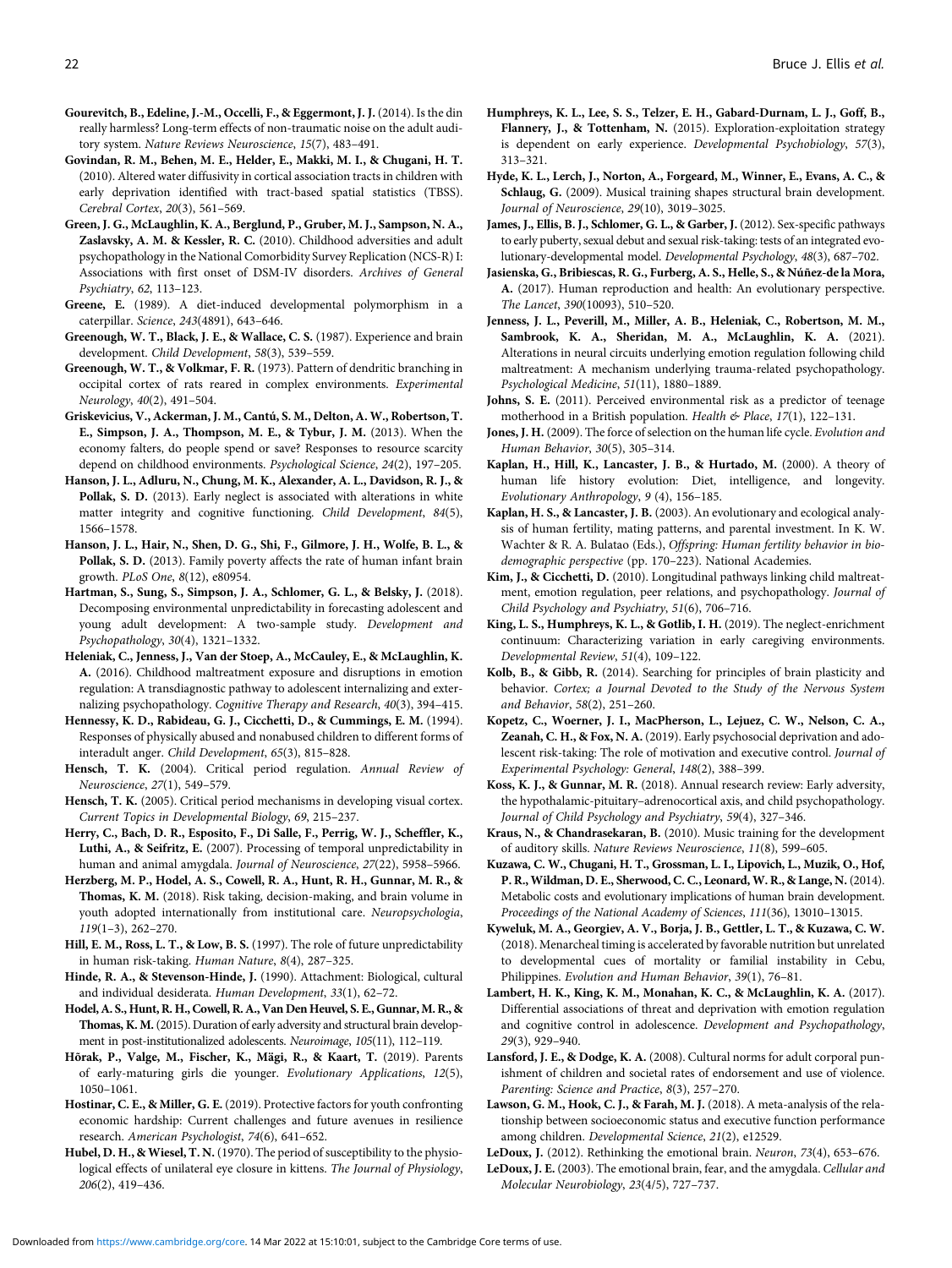- <span id="page-22-0"></span>Li, Z., Liu, S., Hartman, S., & Belsky, J. (2018). Interactive effects of early-life income harshness and unpredictability on children's socioemotional and academic functioning in kindergarten and adolescence. Developmental Psychology, 54(11), 2101–2112.
- Li, Z., Sturge-Apple, M., & Davies, P. (2021). Contextual risks, child problemsolving profiles, and socioemotional functioning: Testing the specialization hypothesis. Development and Psychopathology, 38, 1–13.
- Loman, M. M., Johnson, A. E., Quevedo, K., Lafavor, T. L., & Gunnar, M. R. (2014). Risk-taking and sensation-seeking propensity in postinstitutionalized early adolescents. Journal of Child Psychology and Psychiatry, 55(10), 1145–1152.
- Lu, H. J., Wang, X. R., Liu, Y. Y., & Chang, L. (2021). Disease prevalence and fatality, life history strategies, and behavioral control of the COVID pandemic. Evolutionary Psychological Science, 1–10. [https://doi.org/10.1007/s40806-021-](https://doi.org/10.1007/s40806-021-00306-9) [00306-9](https://doi.org/10.1007/s40806-021-00306-9)
- Luby, J. L., Barch, D. M., Whalen, D., Tillman, R., & Belden, A. (2017). Association between early life adversity and risk for poor emotional and physical health in adolescence: A putative mechanistic neurodevelopmental pathway. JAMA Pediatrics, 171(12), 1168–1175.
- Machlin, L., Miller, A. B., Snyder, J., McLaughlin, K. A., & Sheridan, M. A. (2019). Differential associations of deprivation and threat with cognitive control and fear conditioning in early childhood. Frontiers in Behavioral Neuroscience, 13, Article–80.
- Mackey, A. P., Finn, A. S., Leonard, J. A., Jacoby-Senghor, D. S., West, M. R., Gabrieli, C. F. O., & Gabrieli, J. D. E. (2015). Neuroanatomical correlates of the income-achievement gap. Psychological Science, 26(6), 925–933.
- McCullough, M. E., Pedersen, E. J., Schroder, J. M., Tabak, B. A., & Carver, C. S. (2013). Harsh childhood environmental characteristics predict exploitation and retaliation in humans. Proceedings of the Royal Society B: Biological Sciences, 280(1750), 20122104.
- McDade, T. W. (2003). Life history theory and the immune system: Steps toward a human ecological immunology. American Journal of Physical Anthropology, 122(S37), 100–125.
- McLaughlin, K. A. (2016). Future directions in childhood adversity and youth psychopathology. Journal of Clinical Child & Adolescent Psychology, 45(3), 361–382.
- McLaughlin, K. A. (2020). Early life stress and psychopathology. In Harkness, K. L., & Hayden, E. P. (Eds.), The Oxford handbook of stress and mental health. Oxford New York: 45–74.
- McLaughlin, K. A., DeCross, S. N., Jovanovic, T., & Tottenham, N. (2019). Mechanisms linking childhood adversity with psychopathology: Learning as an intervention target. Behaviour Research and Therapy, 118(6), 101–109.
- McLaughlin, K. A., & Gabard-Durnam, L.(2021). Experience-driven plasticity and the emergence of psychopathology: A mechanistic framework integrating development and the environment into the Research Domain Criteria (RDoC) model. Journal of Abnormal Psychology, [https://doi.org/10.31234/](https://doi.org/10.31234/osf.io/nue3d) [osf.io/nue3d](https://doi.org/10.31234/osf.io/nue3d)
- McLaughlin, K. A., Green, J. G., Gruber, M. J., Sampson, N. A., Zaslavsky, A., & Kessler, R. C. (2012). Childhood adversities and first onset of psychiatric disorders in a national sample of adolescents. Archives of General Psychiatry, 69(11), 1151–1160.
- McLaughlin, K. A., & Lambert, H. K. (2017). Child trauma exposure and psychopathology: Mechanisms of risk and resilience. Current Opinion in Psychology, 14, 29–34
- McLaughlin, K. A., Sheridan, M., Humphreys, K., Belsky, J., & Ellis, B. J. (2021). The value of dimensional models of early experience: Thinking clearly about concepts and categories. Perspectives on Psychological Science, 16(6), 1463–1472.
- McLaughlin, K. A., & Sheridan, M. A. (2016). Beyond cumulative risk: A dimensional approach to childhood adversity. Current Directions in Psychological Science, 25(4), 239–245.
- McLaughlin, K. A., Sheridan, M. A., Gold, A. L., Lambert, H. K., Heleniak, C., Duys, A., Shechner, T., Wojcieszak, Z. & Pine, D. S. (2016). Maltreatment exposure, brain structure, and fear conditioning in children. Neuropsychopharmacology, 41(8), 1956–1964.
- McLaughlin, K. A., Sheridan, M. A., & Lambert, H. K. (2014). Childhood adversity and neural development: Deprivation and threat as distinct

dimensions of early experience. Neuroscience and Biobehavioral Reviews, 47(1), 578–591.

- McLaughlin, K. A., Sheridan, M. A., & Nelson, C. A. (2017). Neglect as a violation of species-expectant experience: Neurodevelopmental consequences. Biological Psychiatry, 82(7), 462–471.
- McLaughlin, K. A., Sheridan, M. A., Winter, W., Fox, N. A., Zeanah, C. H., & Nelson, C. A. (2014). Widespread reductions in cortical thickness following severe early-life deprivation: A neurodevelopmental pathway to ADHD. Biological Psychiatry, 76(8), 629–638.
- McLaughlin, K. A., Weissman, D. G., & Bitran, D. (2019). Childhood adversity and neural development: A systematic review. Annual Review of Developmental Psychology, 1(1), 277–312.
- Meaney, M. J. (2010). Epigenetics and the biological definition of genex environment interactions. Child Development, 81(1), 41–79.
- Mell, H., Safra, L., Algan, Y., Baumard, N., & Chevallier, C. (2018). Childhood environmental harshness predicts coordinated health and reproductive strategies: A cross-sectional study of a nationally representative sample from France. Evolution and Human Behavior, 39(1), 1–8.
- Mesman, J., van IJzendoorn, M., Behrens, K., Carbonell, O. A., Cárcamo, R., Cohen-Paraira, I., de la Harpe, C., Ekmekçi, H., Emmen, R., Heidar, J., Kondo-Ikemura, K., Mels, C., Mooya, H., Murtisari, S., Nóblega, M., Ortiz, J. A., Sagi-Schwartz, A., Sichimba, F., Soares, I., Steele, H., ... Zreik, G. (2016). Is the ideal mother a sensitive mother? Beliefs about early childhood parenting in mothers across the globe. International Journal of Behavioral Development, 40(5), 385–397.
- Milad, M. R., & Quirk, G. J. (2012). Fear extinction as a model for translational neuroscience: Ten years of progress. Annual Review of Psychology, 63(1), 129–151.
- Miller, A. B., Sheridan, M. A., Hanson, J. L., McLaughlin, K. A., Bates, J. E., Lansford, J. E., Pettit, G. S., & Dodge, K. A. (2018). Dimensions of deprivation and threat, psychopathology, and potential mediators: A multi-year longitudinal analysis. Journal of Abnormal Psychology, 127(2), 160–170.
- Miller, G. E., Chen, E., & Parker, K. J. (2011). Psychological stress in childhood and susceptibility to the chronic diseases of aging: Moving toward a model of behavioral and biological mechanisms. Psychological Bulletin, 137(6), 959–997.
- Mittal, C., Griskevicius, V., Simpson, J. A., Sung, S., & Young, E. S. (2015). Cognitive adaptations to stressful environments: When childhood adversity enhances adult executive function. Journal of Personality and Social Psychology, 109(4), 604–621.
- Molet, J., Heins, K., Zhuo, X., Mei, Y. T., Regev, L., Baram, T. Z., & Stern, H. (2016). Framentation and high entropy of neonatal experience predict adolescent emotional outcome. Translational Psychiatry, 6(1), e702–e702.
- Nelson, C. A., & Gabard-Durnam, L. (2020). Early adversity and critical periods: Neurodevelopmental consequences of violating the expectable environment. Trends in Neuroscience, 43(3), 133–143.
- Nettle, D. (2010). Dying young and living fast: Variation in life history across English neighborhoods. Behavioral ecology, 21(2), 387–395.
- Nettle, D., Frankenhuis, W. E., & Rickard, I. J. (2013). The evolution of predictive adaptive responses in human life history. Proceedings of the Royal Society of London B, 280(1766), 20131343.
- Noble, K. G., Houston, S. M., Brito, N. H., Bartsch, H., Kan, E., Kuperman, J. M., Akshoomoff, N., Amaral, D. G., Bloss, C. S., Libiger, O., Schork, N. J., Murray, S. S., Casey, B. J., Chang, L., Ernst, T. M., Frazier, J. A., Gruen, J. R., Kennedy, D. N., Van Zijl, P., Mostofsky, S., ::: Sowell, E. R. (2015). Family income, parental education and brain structure in children and adolescents. Nature Neuroscience, 18(5), 773–778.
- Noble, K. G., McCandliss, B. D., & Farah, M. J. (2007). Socioeconomic gradients predict individual differences in neurocognitive abilities. Developmental Science, 10(4), 464–480.
- Noroña-Zhou, A. N., Morgan, A., Glynn, L. M., Sandman, C. A., Baram, T. Z., Stern, H. S., & Davis, E. P. (2020). Unpredictable maternal behavior is associated with a blunted infant cortisol response. Developmental Psychobiology, 62(6), 882–888.
- O'Kusky, J. R. (1985). Synapse elimination in the developing visual cortex: A morphometric analysis in normal and dark-reared cats. Brain Research, 354(1), 81–91.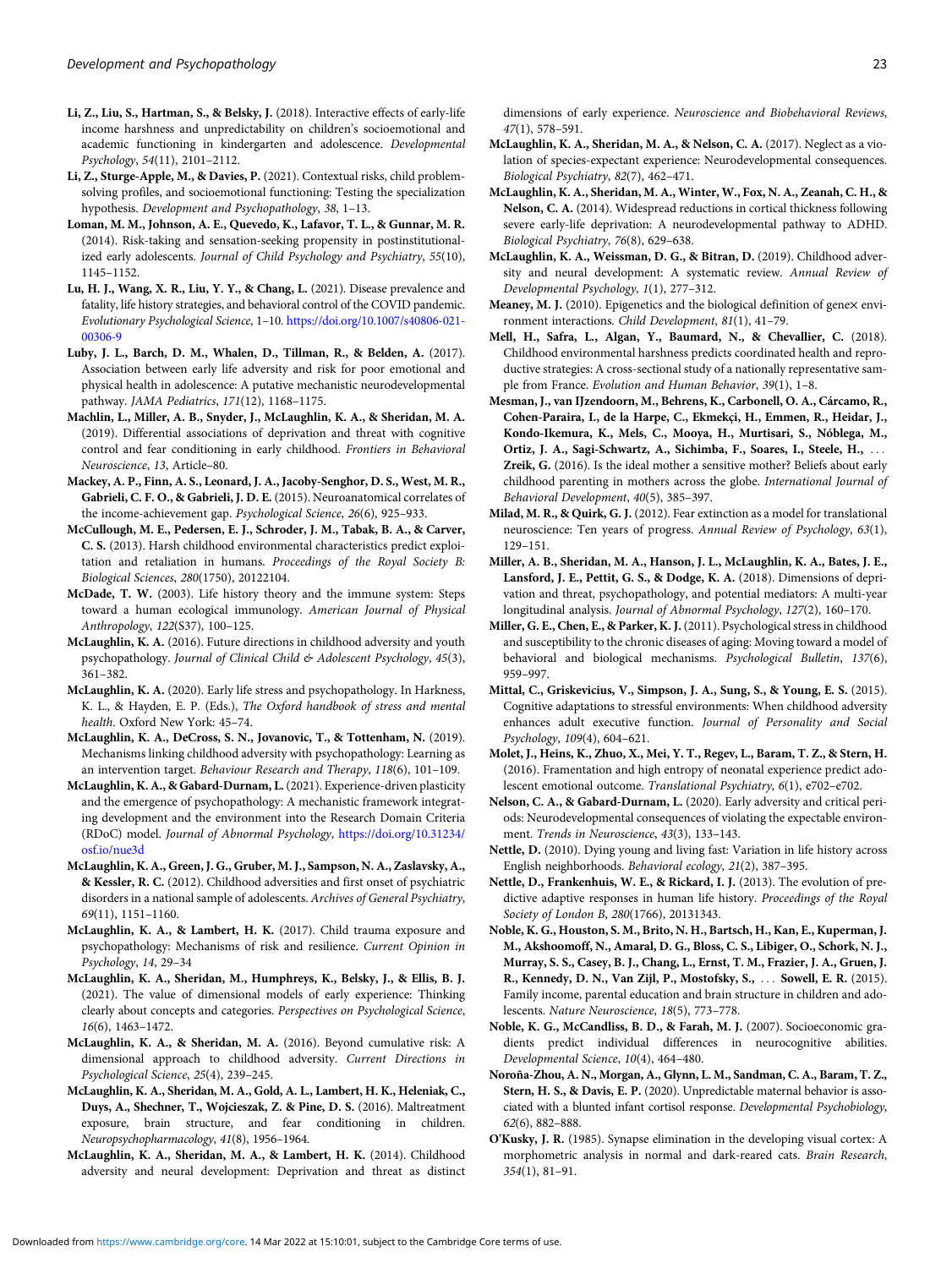- <span id="page-23-0"></span>Öhman, A., & Mineka, S. (2001). Fears, phobias, and preparedness: Toward an evolved module of fear and fear learning. Psychological Review, 108(3), 483–522.
- Parent, A. S., Teilmann, G., Juul, A., Skakkebaek, N. E., Toppari, J., & Bourguignon, J. P. (2003). The timing of normal puberty and the age limits of sexual precocity: Variations around the world, secular trends, and changes after migration. Endocrine Reviews, 24(5), 668–693.
- Petanjek, Z., Judas, M., Simic, G., Rasin, M. R., Uylings, H. B. M., Rakic, P., & Kostovic, I. (2011). Extraordinary neoteny of synaptic spines in the human prefrontal cortex. Proceedings of the National Academy of Sciences, 108(32), 13281–13286. <https://doi.org/10.1073/pnas.1105108108>
- Phelps, E. A., & LeDoux, J. E. (2005). Contributions of the amygdala to emotion processing: From animal models to human behavior. Neuron, 48(2), 175–187.
- Pluess, M., & Belsky, J. (2013). Vantage sensitivity: Individual differences in response to positive experiences. Psychological Bulletin, 139(4), 901–916.
- Pollak, S. D. (2008). Mechanisms linking early experience and the emergence of emotions: Illustrations from the study of maltreated children. Current Directions in Psychological Science, 17(6), 370–375.
- Pollak, S. D., Cicchetti, D., Hornung, K., & Reed, A. (2000). Recognizing emotion in faces: Developmental effects of child abuse and neglect. Developmental Psychology, 36(5), 679–688.
- Pollak, S. D., Messner, M., Kistler, D. J., & Cohn, J. F. (2009). Development of perceptual expertise in emotion recognition. Cognition, 110(2), 242–247.
- Pollak, S. D., Nelson, C. A., Schlaak, M. F., Roeber, B. J., Wewerka, S. S., Wiik, K. L., Frenn, K. A., Loman, M. M., & Gunnar, M. R. (2010). Neurodevelopmental effects of early deprivation in postinstitutionalized children. Child Development, 81(1), 224–236.
- Pollak, S. D., & Sinha, P. (2002). Effects of early experience on children's recognition of facial displays of emotion. Development and Psychopathology, 38, 784–791.
- Pollak, S. D., & Tolley-Schell, S. A. (2003). Selective attention to facial emotion in physically abused children. Journal of Abnormal Psychology, 112(3), 323–338.
- Pollak, S. D., Vardi, S., Putzer Bechner, A. M., & Curtin, J. J. (2005). Physically abused children's regulation of attention in response to hostility. Child Development, 76(5), 968–977.
- Quinlan, R. J. (2007). Human parental effort and environmental risk. Proceedings of the Royal Society B: Biological Sciences, 274(1606), 121–125.
- Rakison, D. H. (2022). Fear learning in infancy: An evolutionary developmental perspective. In S. L. Hart & D. F. Bjorklund (Eds.), Evolutionary Perspectives on Infancy (pp. 303–323). Springer Nature Switzerland.
- Reh, R. K., Dias, B. G., Nelson, C. A. III, Kaufer, D., Werker, J. F., Kolb, B., Levine, J. D., & Hensch, T. K. (2020). Critical period regulation across multiple timescales. Proceedings of the National Academy of Sciences, 117(38), 23242–23251.
- Richardson, G. B., Sanning, B. K., Lai, M. H., Copping, L. T., Hardesty, P. H., & Kruger, D. J. (2017). On the psychometric study of human life history strategies: State of the science and evidence of two independent dimensions. Evolutionary Psychology, 15(1), 1474704916666840.
- Richters, J. E., & Cicchetti, D. (1993). Mark Twain meets DSM-III-R: Conduct disorder, development, and the concept of harmful dysfunction. Development and Psychopathology, 5(1-2), 5–29.
- Rickard, I. J., Frankenhuis, W. E., & Nettle, D. (2014). Why are childhood family factors associated with timing of maturation? A role for internal prediction. Perspectives on Psychological Science, 9(1), 3–15.
- Robles, T. F., Repetti, R. L., Reynolds, B. M., Chung, P. J., Arevalo, J. M., & Cole, S. W. (2018). Family environments and leukocyte transcriptome indicators of a proinflammatory phenotype in children and parents. Development and psychopathology, 30(1), 235–253.
- Roff, D. A. (2002). Life history evolution. Sinauer.
- Romeo, R. R., Leonard, J. A., Grotzinger, H. M., Robinson, S. T., Takada, M. E., Mackey, A. P., Scherer, E., Rowe, M. L., West, M. R., & Gabrieli, J. D. E. (2021). Neuroplasticity associated with changes in conversational turntaking following a family-based intervention. Developmental Cognitive Neuroscience, 49(1), 100967.
- Romeo, R. R., Leonard, J. A., Robinson, S. T., West, M. R., Mackey, A. P., Rowe, M. L., & Gabrieli, J. D. E. (2018). Beyond the 30-million-word gap:

Children's conversational exposure is associated with language-related brain function. Psychological Science, 29(5), 700–710.

- Romeo, R. R., Segaran, J., Leonard, J. A., Robinson, S. T., West, M. R., Mackey, A. P., Yendiki, A., Rowe, M. L., & Gabrieli, J. D. E. (2018). Language exposure relates to structural neural connectivity in childhood. Journal of Neuroscience, 38(36), 7870–7877.
- Rosen, M. L., Hagen, M. K. P., Lurie, L. A., Miles, Z. E., Sheridan, M. A., Meltzoff, A. N., & McLaughlin, K. A. (2020). Cognitive stimulation as a mechanism linking socioeconomic status with executive function: A longitudinal investigation. Child Development, 91(4), e762–e779.
- Rosen, M. L., Sheridan, M. A., Sambrook, K., Meltzoff, A., & McLaughlin, K. A. (2018). Socioeconomic disparities in academic achievement: A multimodal investigation of neurodevelopmental mechanisms. Neuroimage, 173(3), 298–310.
- Rowe, M. L. (2008). Child-directed speech: Relation to socioeconomic status, knowledge of child development and child vocabulary skill. Journal of Child Language, 35(1), 185–205.
- Sakhai, S. A., Kriegsfeld, L. J., & Francis, D. D.(2011). Maternal programming of sexual attractivity in female Long Evans rats. Psychoneuroendocrinology, 36(8), 1217–1225.
- Scheuer, S., Wiggert, N., Brückl, T. M., Awaloff, Y., Uhr, M., Lucae, S., Kloiber, S., Holsboer, F., Ising, M., & Wilhelm, F. H. (2018). Childhood abuse and depression in adult- hood: The mediating role of allostatic load. Psychoneuroendocrinology, 94, 134–142.
- Sear, R., & Mace, R. (2008). Who keeps children alive? A review of the effects of kin on child survival. Evolution and Human Behavior, 29(1), 1–18.
- Shackman, J. E., & Pollak, S. D. (2014). Impact of physical maltreatment on the regulation of negative affect and aggression. Development and Psychopathology, 26(4pt1), 1021–1033.
- Sheppard, P., Pearce, M. S., & Sear, R. (2016). How does childhood socioeconomic hardship affect reproductive strategy? Pathways of development. American Journal of Human Biology, 28(3), 356–363.
- Sheridan, M. A., Fox, N. A., Zeanah, C. H., McLaughlin, K. A., & Nelson, C. A. (2012). Variation in neural development as a result of exposure to institutionalization early in childhood. Proceedings of the National Academy of Sciences, 109(32), 12927–12932.
- Sheridan, M. A., & McLaughlin, K. A. (2014). Dimensions of early experience and neural development: Deprivation and threat. Trends in Cognitive Sciences, 18(11), 580–585.
- Sheridan, M. A., & McLaughlin, K. A. (2016). Neurobiological models of the impact of adversity on education. Current Opinion in Behavioral Sciences, 10(12), 108–113.
- Sheridan, M. A., Peverill, M., & McLaughlin, K. A. (2017). Dimensions of childhood adversity have distinct associations with neural systems underlying executive functioning. Development and Psychopathology, 29(5), 1777–1794.
- Sheridan, M. A., Shi, F., Miller, A. B., Salhi, C., & McLaughlin, K. A. (2020). Network structure reveals clusters of associations between childhood adversities and development outcomes. Developmental Science, 23(5), e12934.
- Simpson, J. A., Griskevicius, V., Kuo, S. I.-C., Sung, S., & Collins, W. A. (2012). Evolution, stress, and sensitive periods: The influence of unpredictability in early versus late childhood on sex and risky behavior. Developmental Psychology, 48(3), 674–686.
- Slopen, N., Tang, A., Nelson, C. A., Zeanah, C. H., McDade, T. W., McLaughlin, K. A., & Fox, N. A. (2019). The consequences of foster care versus institutional care in early childhood on adolescent cardiometabolic and immune markers. Psychosomatic Medicine, 81(5), 449–457.
- Smith, K. E., & Pollak, S. D. (2021). Rethinking concepts and categories for understanding the neurodevelopmental effects of childhood adversity. Perspectives on Psychological Science, 16(1), 67–93.
- Snell-Rood, E., & Snell-Rood, C. (2020). The developmental support hypothesis: Adaptive plasticity in neural development in response to cues of social support. Philosophical Transactions of the Royal Society B, 375(1803), 20190491.
- Sng, O., Neuberg, S. L., Varnum, M. E., & Kenrick, D. T. (2017). The crowded life is a slow life: Population density and life history strategy. Journal of Personality and Social Psychology, 112(5), 736–754.